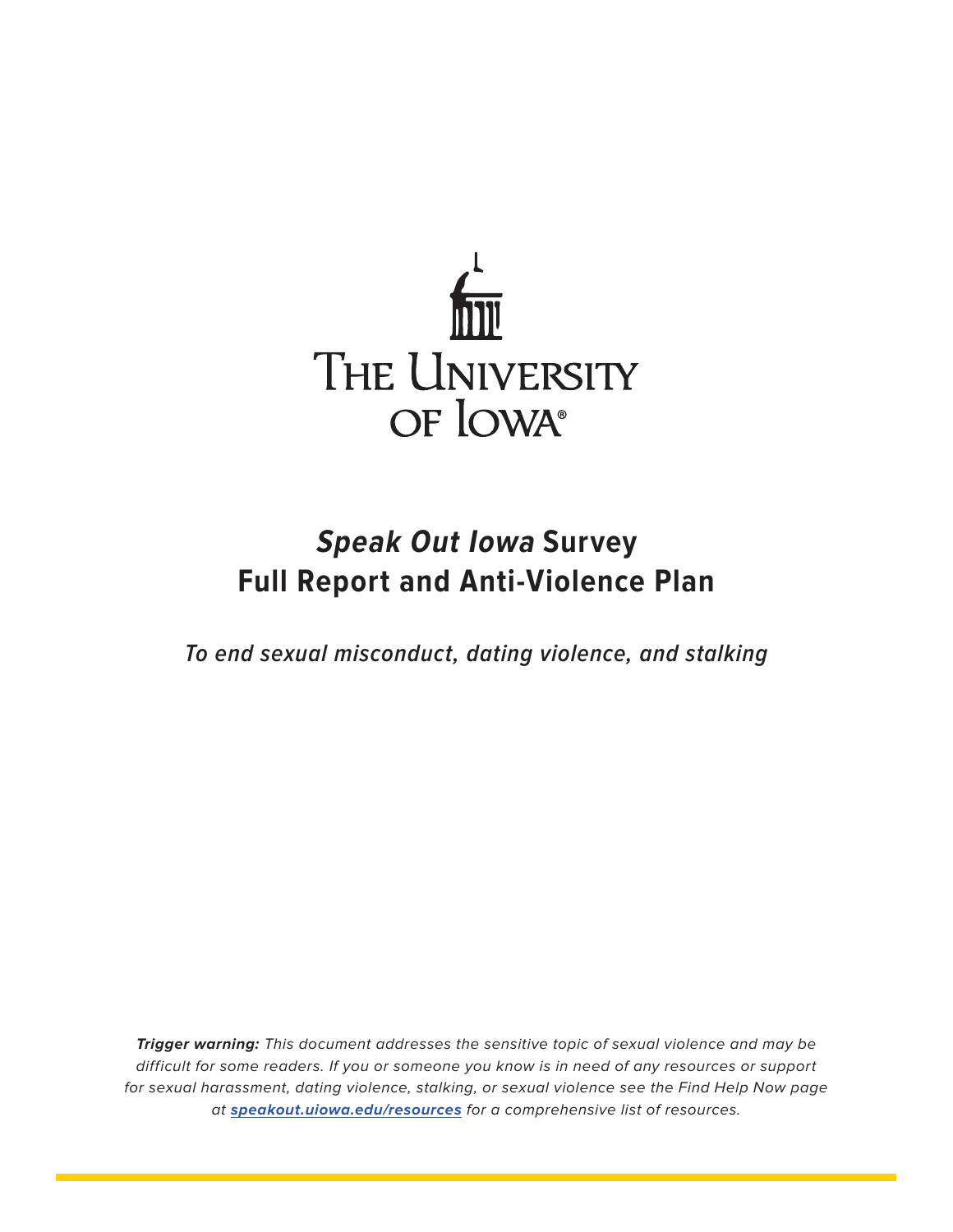# **Table of Contents**

| Speak Out lowa Survey Full Data Report13 |
|------------------------------------------|
|                                          |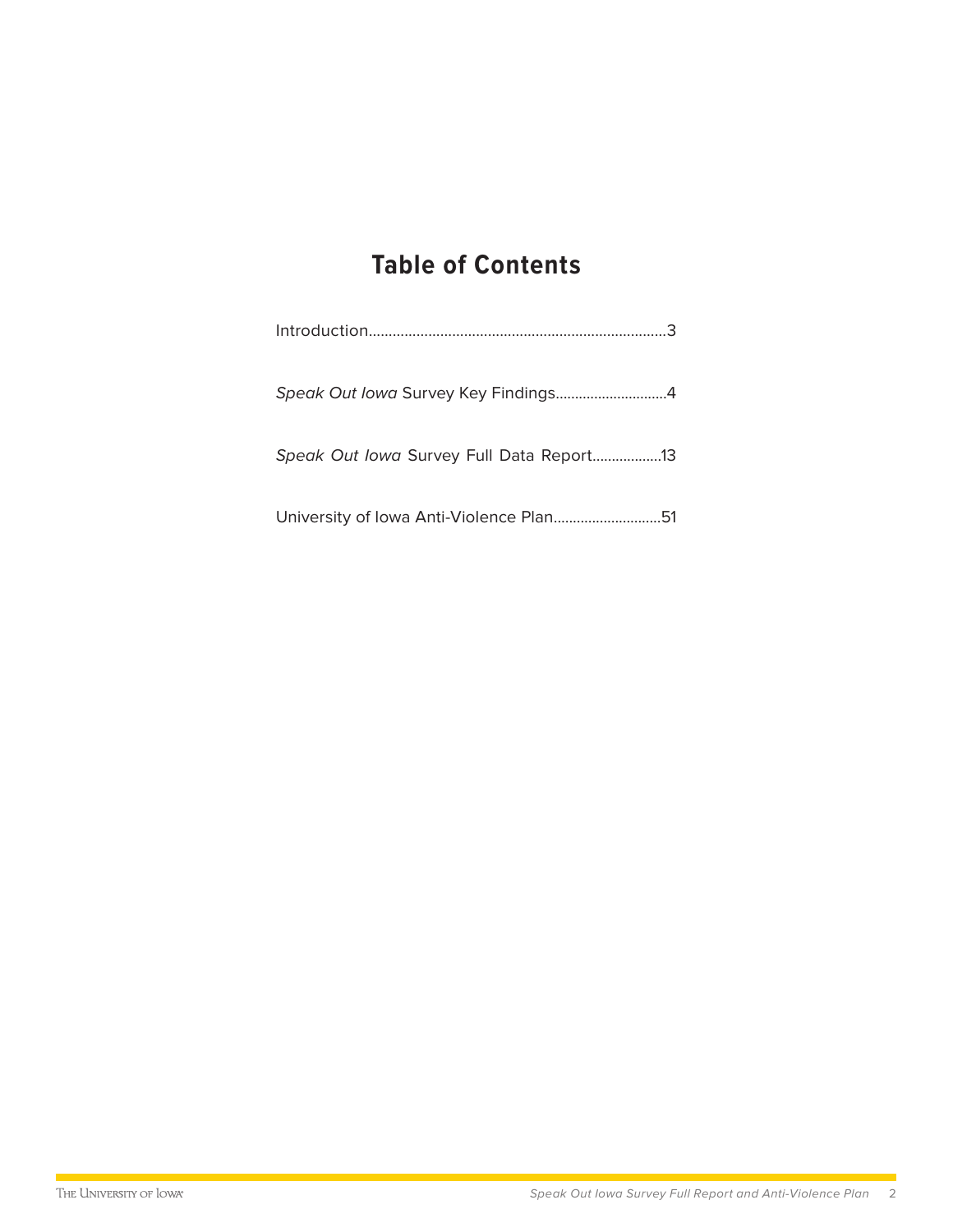

#### Fall 2016

The University of Iowa is committed to addressing sexual misconduct, dating violence, and stalking.

There is absolutely no place for these actions on our campus—and we have a committed team working collaboratively to prevent violence, provide support to survivors, and hold offenders accountable.

In fall 2015, the University of Iowa conducted the Speak Out Iowa campus climate survey as part of a comprehensive strategy to respond to sexual misconduct, dating violence, and stalking on our campus. Our survey committee chose the ARC3 (Administrator-Researcher Campus Climate Collaborative) instrument, the most comprehensive survey available, based on a set of eight guiding principles that align with our institutional values of inclusiveness, mutual respect, and collaboration. We would like to thank the students who took the time to complete the survey.

Achieving the goals set forth in President Mason's Six Point Plan was an important step forward, but we are committed to continuing the momentum. Survey data have been used to inform a new two-year campus plan developed by the Anti-Violence Coalition, and we're tailoring our efforts to address specific campus needs rather than using a one-size fits all approach.

Sharing these results is an opportunity to engage the entire campus community in the conversation about this important issue and we're committed to creating a safe and healthy environment for everyone. Improving the campus climate will require sustained community-wide effort.

Please join us as we address these difficult challenges together.

Bruce Harreld President

Tom Rocklin Vice President for Student Life

Georgina Dodge Chief Diversity Officer and Associate Vice President

Monique DiCarlo UI Sexual Misconduct Response Coordinator, Deputy Title IX Coordinator, and Chair of the Anti-Violence Coalition

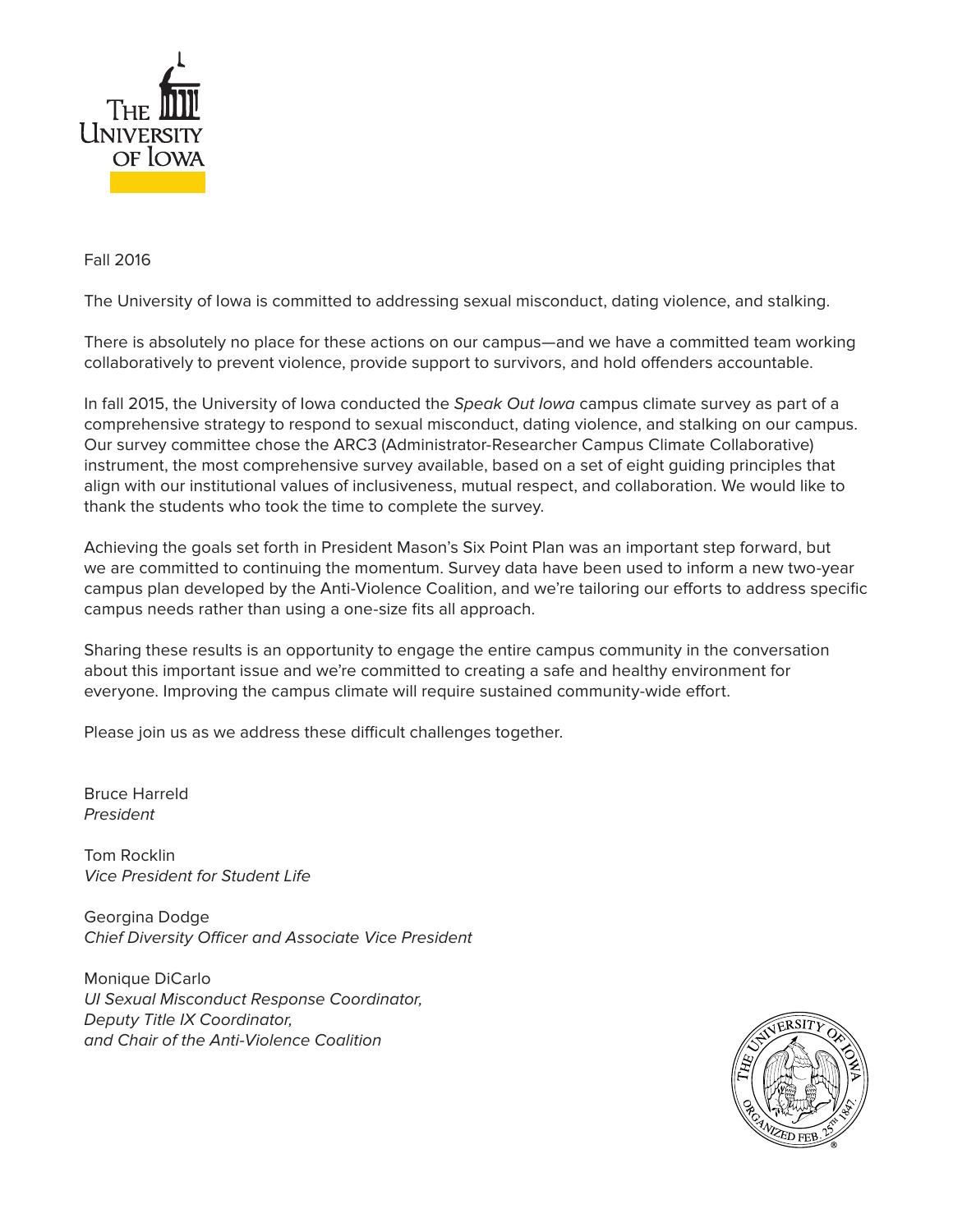

**Speak Out Iowa Survey KEY FINDINGS**

**Trigger warning:** This document addresses the sensitive topic of sexual violence and may be difficult for some readers. If you or someone you know is in need of any resources or support for sexual harassment, dating violence, stalking, or sexual violence see the Find Help Now page at **speakout.uiowa.edu/resources** for a comprehensive list of resources.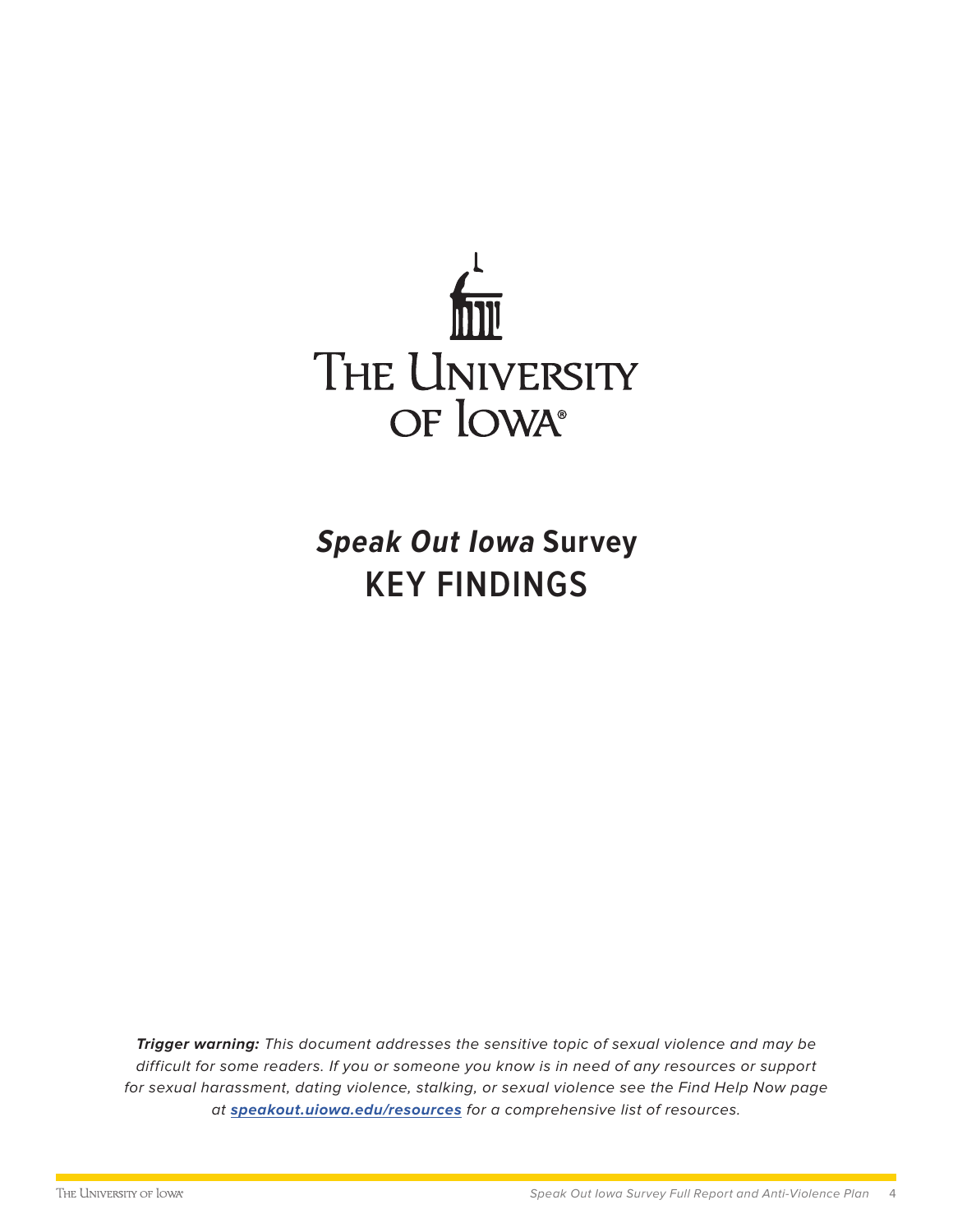# **KEY FINDINGS Table of Contents**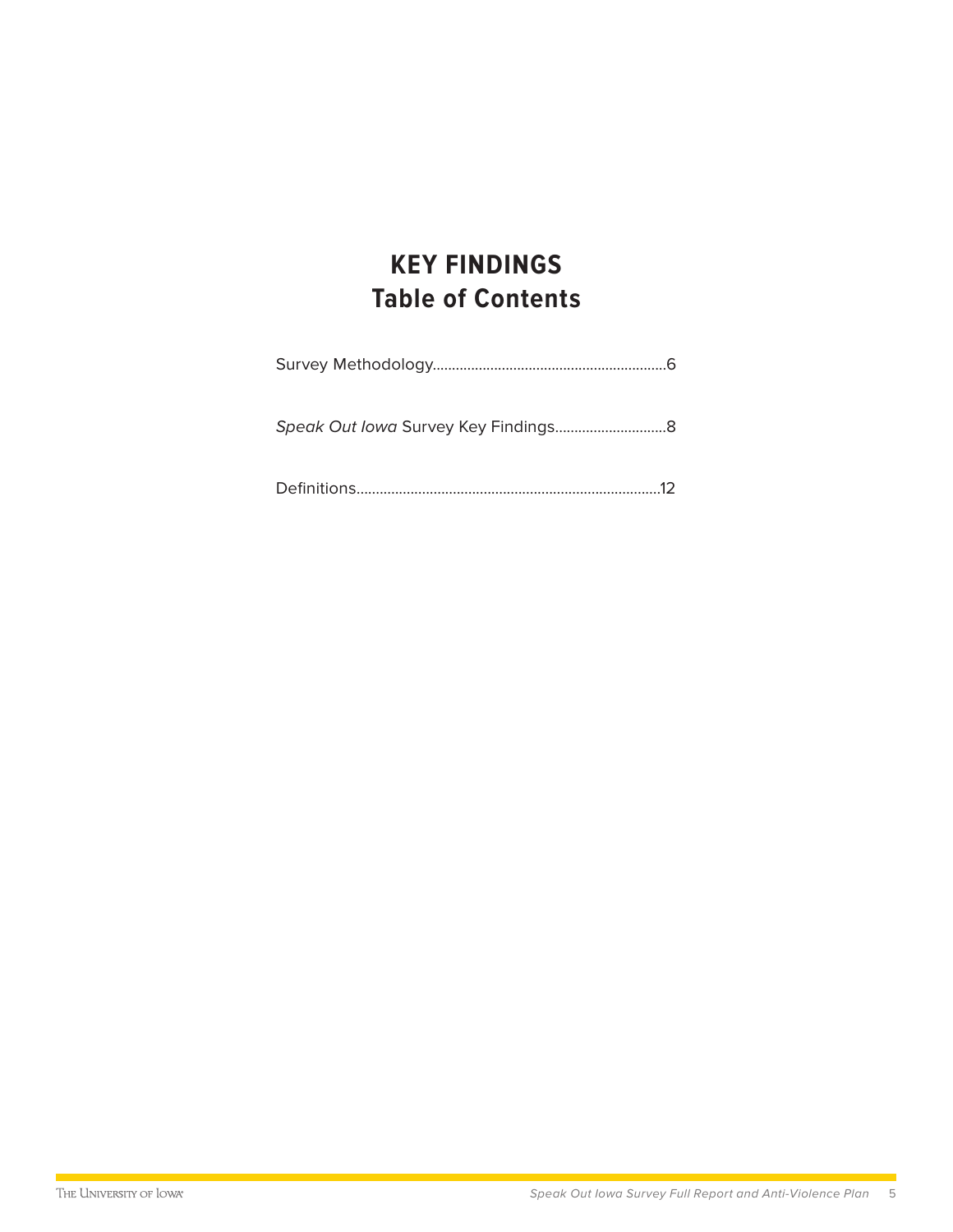# **Survey Methodology**<sup>1</sup>

In fall 2015, the University of Iowa (UI) administered a newly developed campus climate survey, the Administrator-Researcher Campus Climate Collaborative (ARC3) survey to all degree-seeking students. The survey selection and administration was overseen by the Sexual Misconduct Climate Survey Subcommittee of the UI Anti-Violence Coalition. The purpose of the survey was to address two objectives:

- Determine UI students' perceptions of the campus climate around sexual misconduct
- Identify rates of sexual misconduct (sexual harassment by faculty/staff, sexual harassment by fellow students, and sexual violence victimization), dating violence, and stalking<sup>2</sup> that undergraduate and graduate/professional students experienced since enrolling at the UI

The ARC3<sup>3</sup> is a free campus climate survey designed specifically for the higher education community. It was developed by a consortium of sexual assault researchers and student affairs professionals who came together to respond to the recommendations of the White House Task Force to Protect Students from Sexual Assault.4 Six campus stakeholder groups had active roles in providing feedback on the UI ARC3 to tailor it to the UI campus. The survey was marketed as the Speak Out lowa survey.

All degree-seeking, undergraduate, graduate, and professional students (N=28,797) at the Iowa City and off-campus centers, including those completing online degrees, were invited to participate in the online Speak Out lowa survey through several email messages sent to their university email address. Prior to the opening of the survey, and throughout data collection, students were made aware of the survey through an extensive campus-wide marketing campaign. Additional outreach strategies were also added in an effort to increase the survey response rate.

Of the 3,785 students who accessed the survey and agreed to participate, 2,683 students completed the survey resulting in a response rate of 9.3%. Survey completers were defined as those students who provided complete data up to and through the sexual violence victimization modules (the last of the victimization modules in the climate survey).

## **Sample Limitations**

There are three key limitations to keep in mind when interpreting the findings of this survey. First, the response rate is low (9.3%), although within the range of response rates (7% to 53%) observed on 27 college campuses that administered the briefer American Association of University (AAU) Campus Climate Survey,<sup>5</sup> that preceded the availability of the ARC3.

Second, respondents as a group differed from non-respondents on both sex and race/ethnicity. Specifically, as seen in other campus climate surveys, males and students from underrepresented minority groups were less likely to respond to the survey.

Third, it is unknown whether respondents were more (or potentially less) likely than non-respondents to have experienced sexual misconduct. It is possible that students who have experienced sexual misconduct responded to the survey at greater rates than students who have not experienced sexual

<sup>&</sup>lt;sup>1</sup> See the full Speak Out lowa Report available at <u>https://speakout.uiowa.edu</u> for a complete description of the survey methodology, including the recruitment and marketing procedures and data weighting.

<sup>&</sup>lt;sup>2</sup> Full definitions of how sexual misconduct, dating violence, and stalking are measured in the survey can be found on page 12

<sup>3</sup> http://campusclimate.gsu.edu/

<sup>4</sup> https://www.notalone.gov/assets/report.pdf

<sup>&</sup>lt;sup>5</sup> Cantor, D., & Fisher, W. B. (2015). Report on the AAU Campus Climate Survey on Sexual Assault and Sexual Misconduct. Rockville, MD: Westat.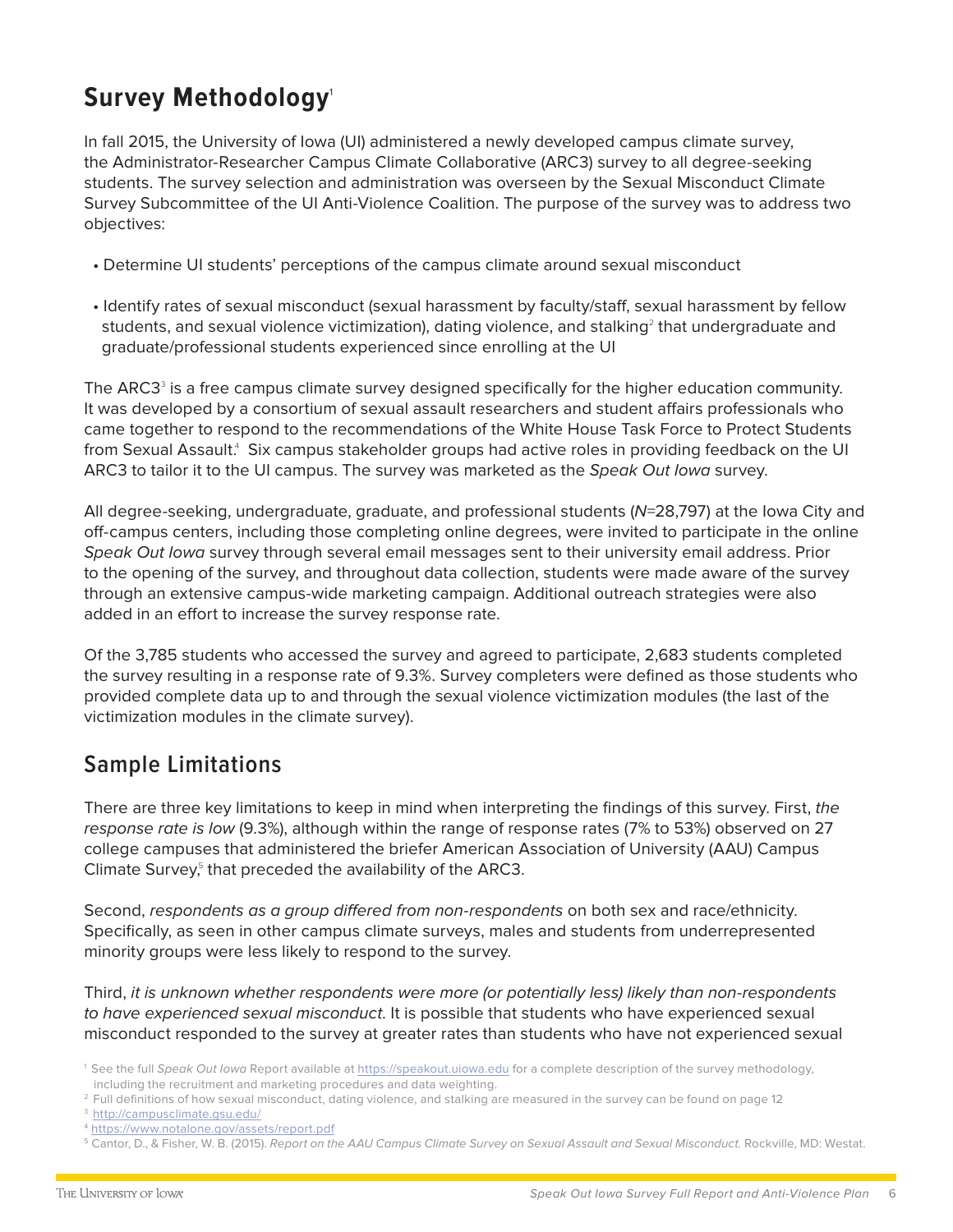misconduct, because the survey was more personally relevant to them. If those who have experienced sexual misconduct were more likely to complete the survey, this would produce higher rates of victimization in the sample of respondents, relative to all UI students. Alternatively, it is also possible that students who have experienced sexual misconduct may have responded to the survey at lower rates, because completion of the survey was distressing to them. From the data available in our survey, it is not possible to determine whether students who experienced sexual misconduct were more or less likely to complete the survey. While analyses conducted as part of the AAU Campus Climate Survey Report suggest that those affected by sexual misconduct may have been more likely to respond to other campus climate surveys, other researchers have challenged this conclusion. $6$ 

The low response rate, and the "known non-response bias" and "unknown non-response bias" raise questions about (a) whether the responding students adequately represent all UI students; and (b) whether the estimates that we present in the tables throughout the report are sufficiently reliable or precise.

As noted above, we know that those who did respond to the survey differed along some important demographic dimensions from students who did not respond, such as sex and race/ethnicity. To adjust for these "known non-response biases," the data were weighted using a common "raking procedure". The variables used in the procedure included gender, age, year in school, and race/ethnicity.

Given that only 9.3% of students responded to the survey, the survey findings should be interpreted with caution. The findings represent the experiences of **those students who completed the survey**, but do not necessarily represent the experiences of all UI students.

| <b>Unweighted Sample</b>                                     | <b>Number of respondents</b> | % of respondents | % of all UI Students |
|--------------------------------------------------------------|------------------------------|------------------|----------------------|
| Sex at Birth                                                 |                              |                  |                      |
| Female                                                       | 1972                         | 73.5%            | 51.9%                |
| Male                                                         | 711                          | 26.5%            | 48.0%                |
| Year in School                                               |                              |                  |                      |
| 1st year undergraduate                                       | 391                          | 14.6%            | 21.2%                |
| 2nd year undergraduate                                       | 335                          | 12.5%            | 15.9%                |
| 3rd year undergraduate                                       | 489                          | 18.2%            | 17.9%                |
| 4th year (+) undergraduate                                   | 682                          | 25.4%            | 19.9%                |
| Graduate student (Graduate College)                          | 552                          | 20.6%            | 15.4%                |
| Professional student<br>(law, medicine, dentistry, pharmacy) | 234                          | 8.7%             | 9.3%                 |

#### **Demographic Characteristics of Survey Respondents – Unweighted Data**

<sup>6</sup> Freyd, J. J. (2015). Examining denial tactics: Were victims overrepresented in the AAU Survey of Sexual Violence on College Campuses? The Blog, Huffington Post, September 29, 2015.

7 Izrael, D., Hoaglin, D. C., & Battaglia, M. P. (2004). Proceedings of the Twenty-Ninth Annual SAS Users Group International Conference, SAS Institute Inc.: To rake or not to rake is not the question anymore with the enhanced raking macro. Cary, NC.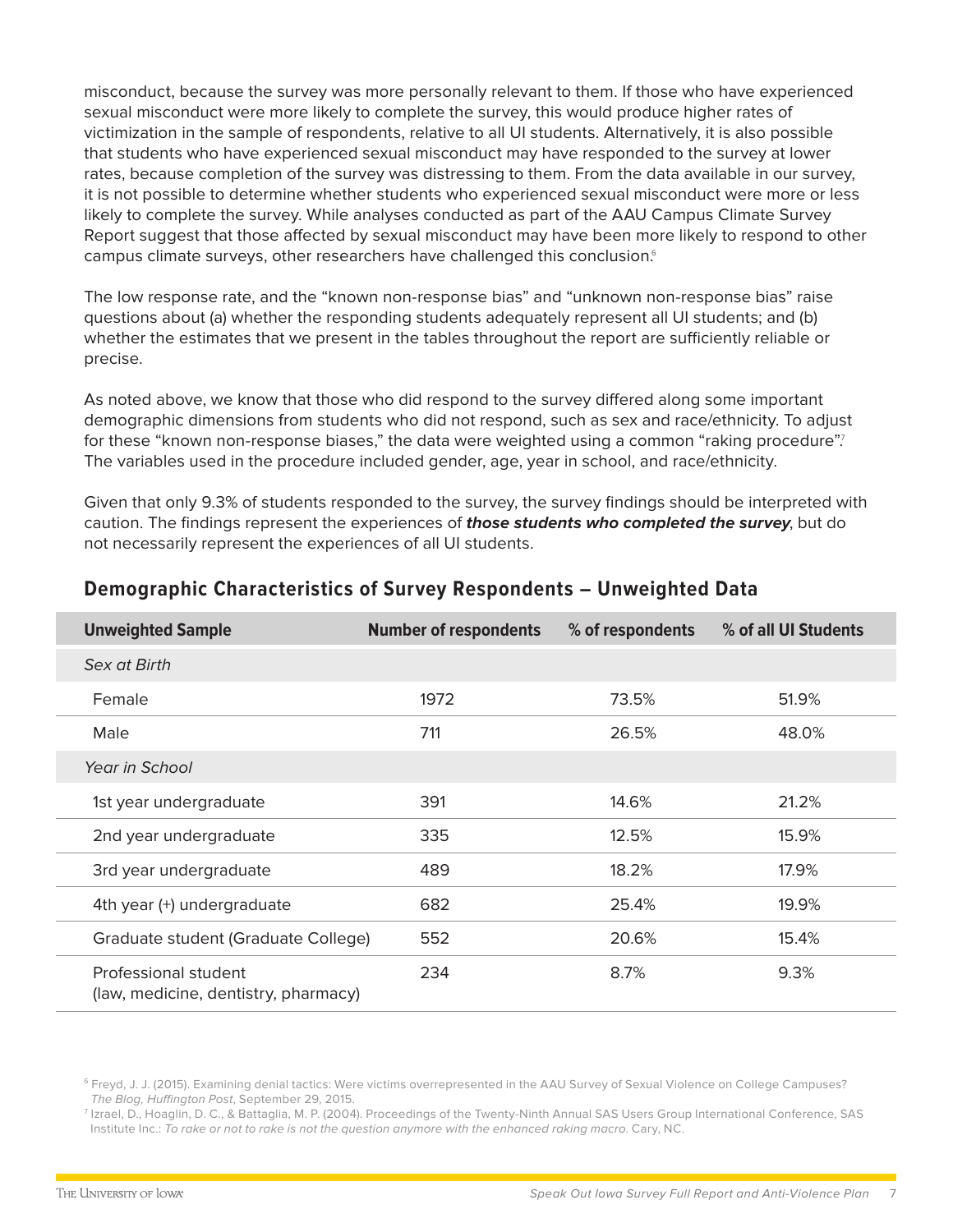## **Speak Out Iowa Survey Key Findings**

#### **Key Finding #1**

**Since enrolling at the University of Iowa, 21% of the undergraduate female students who completed the survey reported being raped.\*** 

| <b>Type of Sexual Violence Victimization</b> | <b>Undergraduate</b> | <b>Graduate/Professional</b> | <b>Total UI Students</b> |  |
|----------------------------------------------|----------------------|------------------------------|--------------------------|--|
| <b>Attempted Rape</b>                        |                      |                              |                          |  |
| Male                                         | 7.8%                 | 4.3%                         | 6.8%                     |  |
| Female                                       | 20.5%                | 10.3%                        | 18.4%                    |  |
| Rape                                         |                      |                              |                          |  |
| Male                                         | 3.8%                 | 4.1%                         | 3.9%                     |  |
| Female                                       | 21.0%                | 11.3%                        | 19.1%                    |  |
|                                              |                      |                              |                          |  |

\*A reported rape could have occurred on or off campus and during breaks. These categories are not mutually exclusive. A student could have experienced both an attempted and completed rape.

#### **Key Finding #2**

**In their first semester at the University of Iowa, 11.4% of first-year undergraduate female students who completed the survey reported being raped.** 

 • Previous research has identified the first semester and first year on campus as a time of increased risk of sexual assault for female undergraduate students.<sup>8</sup>

#### **Key Finding #3**

**For all types of sexual violence victimization, alcohol is a common factor.**

- For students who reported experiencing any sexually violent victimization (unwanted sexual contact, attempted coercion, coercion, attempted rape, or rape), 56.3% said the offender had been using alcohol during the incident, and 64.5% reported they had been using alcohol during the incident.
- The findings on alcohol use by both the offender and victim during sexual violence victimization are consistent with other research which has found alcohol use to be a potent risk factor for sexual assault among college women.<sup>9</sup>

<sup>8</sup> Carey, K. B., Durney, S. E., Shepardson, R. L., & Carey, M. P. (2015). Incapacitated and forcible rape of college women: Prevalence across the first year. Journal of Adolescent Health, 56(6), 678-680.; Kimble, M., Neacsiu, A. D., Flack, W. F., & Horner, J. (2008). Risk of unwanted sex for college women: Evidence for a red zone. Journal of American College Health, 57(3), 331-338.; Krebs, C. P., Lindquist, C. H., Warner, T. D., Fisher, B. S., & Martin, S. L. (2009). College women's experiences with physically forced, alcohol-or other drug-enabled, and drug-facilitated sexual assault before and since entering college. Journal of American College Health, 57(6), 639-649.

<sup>9</sup> Mohler-Kuo, M., Dowdall, G. W., Koss, M. P., & Wechsler, H. (2004). Correlates of rape while intoxicated in a national sample of college women. Journal of Studies on Alcohol, 65(1), 37-45.; Mouilso, E. R., & Fischer, S. (2012). A prospective study of sexual assault and alcohol use among first-year college women. Violence and Victims, 27(1), 78-94.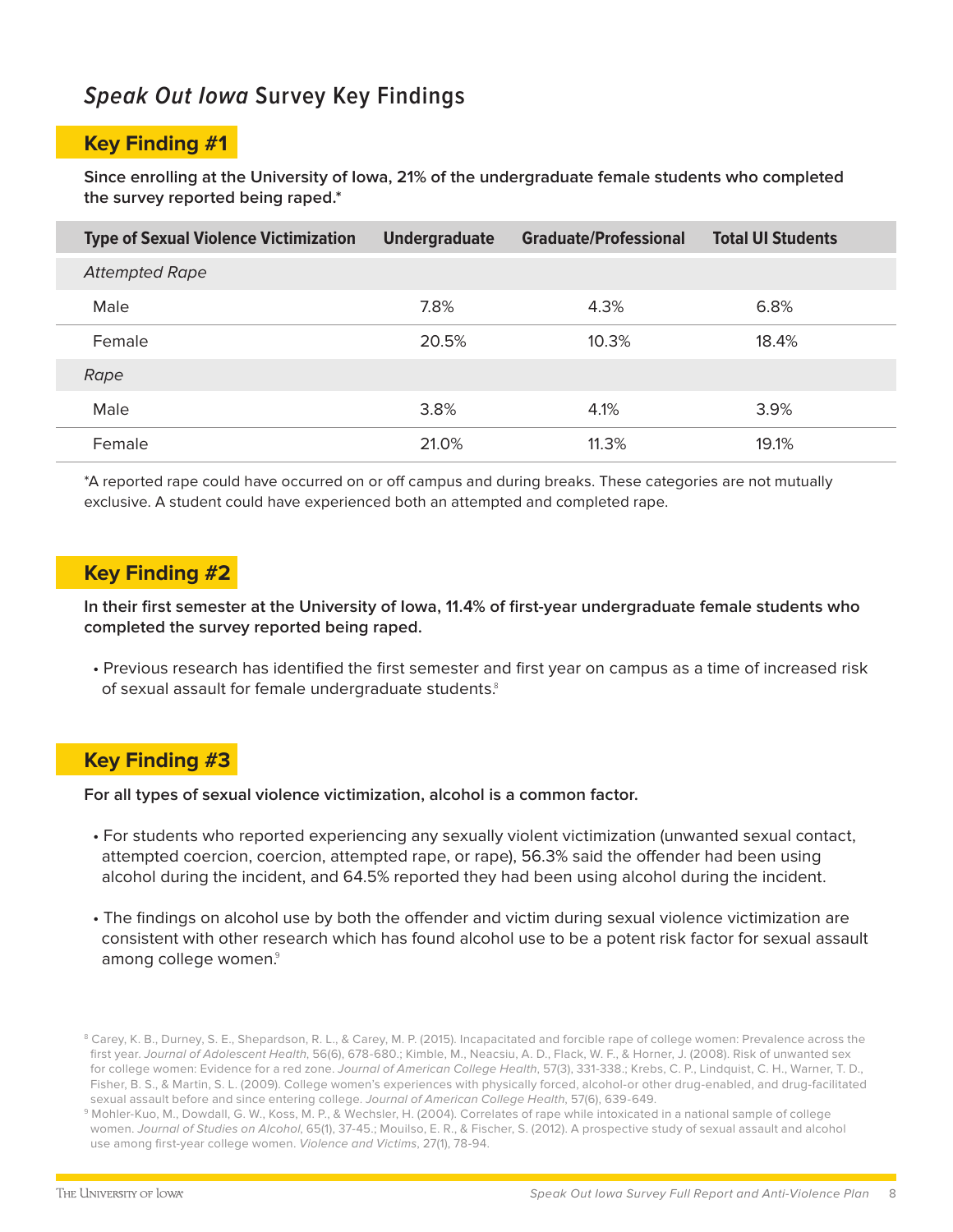## **Key Finding #4**

**For those students who reported having been raped, 26.4% reported being assaulted on more than one occasion, by more than one offender since enrolling at the University of Iowa.**

 • Reports of repeat victimization among UI students are consistent with findings from the Sexual Victimization of College Women survey which found that 23% of college women who reported a rape were assaulted on more than one occasion.<sup>10</sup>

#### **Key Finding #5**

**For both sexual harassment committed by faculty/staff and by fellow students, students who completed the survey reported experiencing sexist gender harassment most frequently.** 

| <b>Reports of Sexual Harassment</b>               | <b>By Faculty/Staff</b> | <b>By Fellow Students</b> |  |
|---------------------------------------------------|-------------------------|---------------------------|--|
| Sexist Gender Harassment                          | 36.0%                   | 56.9%                     |  |
| Crude Gender Harassment                           | 13.4%                   | 45.6%                     |  |
| Unwanted Sexual Attention                         | 4.2%                    | 23.5%                     |  |
| Sexual Coercion                                   | 1.5%                    | N/A                       |  |
| Sexual Harassment via<br>Electronic Communication | N/A                     | 24.5%                     |  |

- Graduate students report experiencing more sexist gender harassment by faculty/staff (44.7%) than undergraduate students (33.2%).
- Female students report more sexual harassment (of all types) by fellow students than male undergraduate students.
- Note that not all sexist gender harassment (as measured by the ARC3) constitutes a UI policy violation; however, sexual harassment is a form of sexual violence<sup>11</sup> that may create conditions that can be conducive to other forms of sexual violence that may co-exist or escalate in severity.<sup>12</sup>

## **Key Finding #6**

**Since enrolling at the University of Iowa, 20.8% of all female students and 11.4% of all male students who completed the survey reported experiencing dating violence.** 

<sup>&</sup>lt;sup>10</sup> Fisher, B. S., Cullen, F. T., & Turner, M. G. (2000). The Sexual Victimization of College Women. Research Report. Washington, DC: U.S. Dept. of Justice, Office of Justice Programs, National Institute of Justice.

<sup>&</sup>lt;sup>11</sup> Frieden, T. R. (2014). Six components necessary for effective public health program implementation. American Journal of Public Health, 104(1), 17-22.

<sup>&</sup>lt;sup>12</sup> Chamberlain, L. J., Crowley, M., Tope, D., & Hodson, R. (2008). Sexual harassment in organizational context. Work and Occupations, 35(3), 262-295.; Sadler, A. G., Booth, B. M., Cook, B. L., & Doebbeling, B. N. (2003). Factors associated with women's risk of rape in the military environment. American Journal of Industrial Medicine, 43(3), 262-273.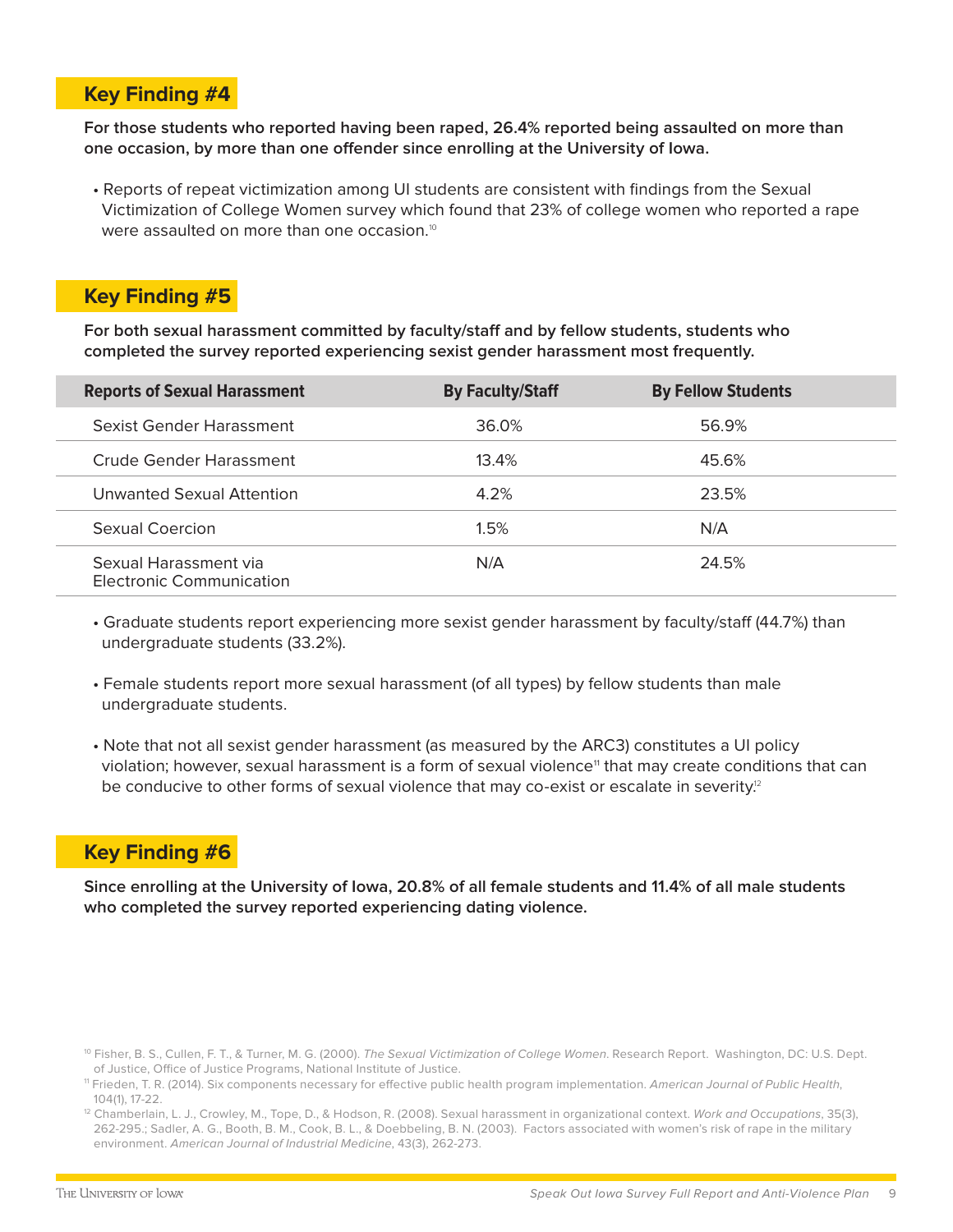#### **Key Finding #7**

**Since enrolling at the University of Iowa, 12.7% of all female students and 5.7% of all male students who completed the survey reported experiencing a pattern of three or more instances of stalking behaviors.**

#### **Key Finding #8**

**For students who experienced sexual violence victimization, dating violence, or stalking, the vast majority said the offender was someone they knew.** 

| <b>Reports of Victimization by Relationship to Offender</b> | <b>Stranger</b> | Non-Stranger* |
|-------------------------------------------------------------|-----------------|---------------|
| Sexual violence victimization                               | 20.2%           | 79.8%         |
| Stalking                                                    | 16.3%           | 83.7%         |
| Dating violence                                             | 3.0%            | 97.0%         |

\*Non-stranger included any offender who was known to or acquainted with the victim in any way.

 • Prior studies have shown that with regards to sexual violence victimization, the majority of the time the offender is someone known to the victim $13$ 

#### **Key Finding #9**

**For students who experienced sexual harassment, sexual violence, dating violence, or stalking, 42.6% chose to disclose this experience to someone. Those who did disclose were overwhelmingly likely to disclose to an informal support person (i.e., friend, roommate, partner, family member) (95.6%) than a formal support system (i.e., counselor, police, victim advocate, Dean of Students) (22.5%).**

• Students who disclosed most frequently reported telling a close friend other than their roommate (73%).

#### **Key Finding #10**

**Overall, students had a favorable perception of how the UI would respond to a student reporting an incident of sexual misconduct.**

- Students felt that it was likely or very likely that the institution would:
	- Maintain the privacy of the person making the report (84%)
	- Take the report seriously (76%)
	- Protect the safety of the person making the report (74%)
	- Do its best to honor the request of the person about how to go forward with the case (71%)

<sup>&</sup>lt;sup>13</sup> Cantor, D., & Fisher, W. B. (2015). Report on the AAU Campus Climate Survey on Sexual Assault and Sexual Misconduct. Rockville, MD: Westat.; Krebs, C. P., Lindquist, C. H., Warner, T. D., Fisher, B. S., & Martin, S. L. (2008). The Campus Sexual Assault (CSA) Study. Washington, DC: US Department of Justice.; Fisher, B. S., Cullen, F. T., & Turner, M. G. (2000). The Sexual Victimization of College Women. Research Report. Washington, DC: U.S. Dept. of Justice, Office of Justice Programs, National Institute of Justice.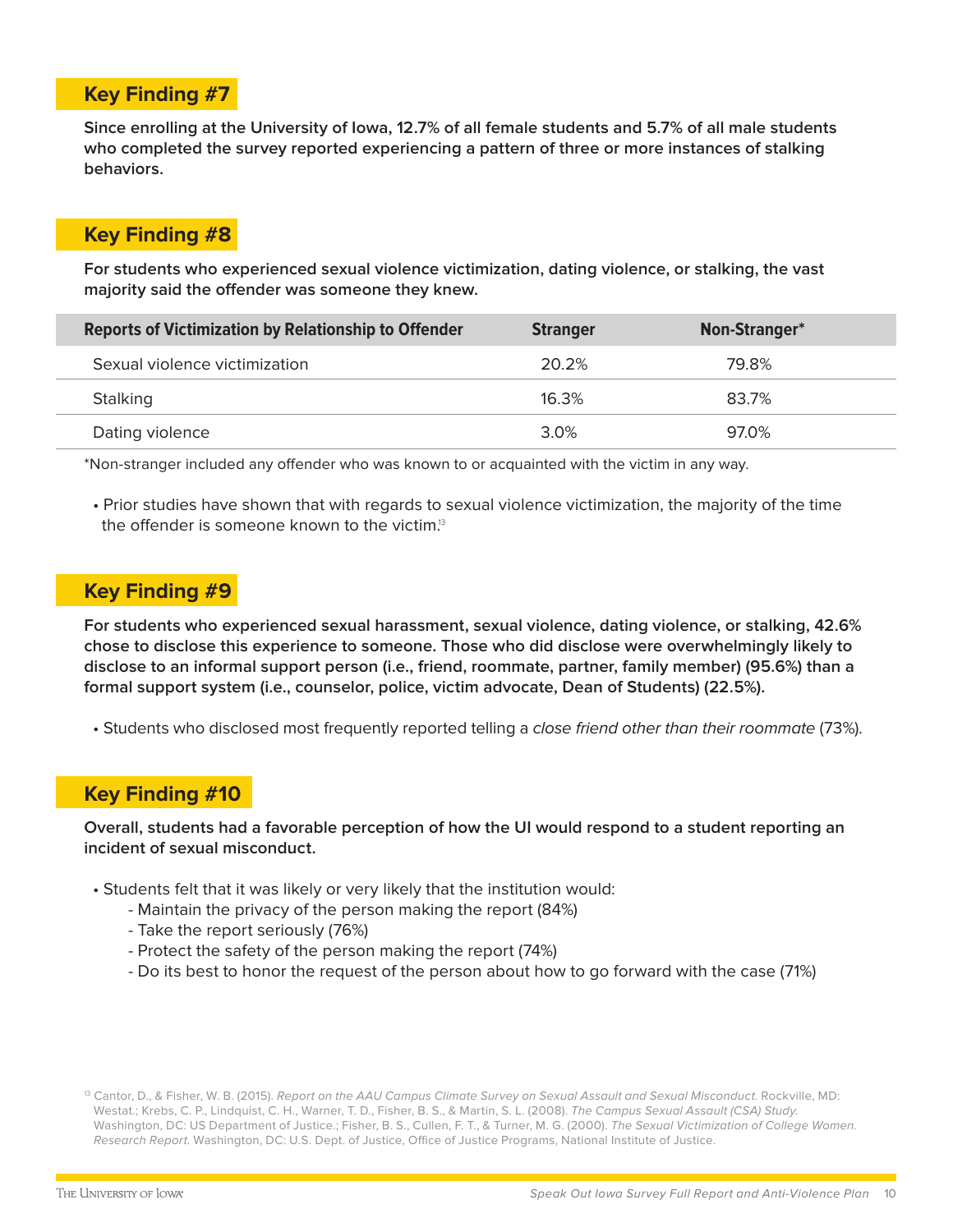- Students did not feel that it would be likely or very likely that a person making a report would be labeled a troublemaker (16%), blamed for what happened to them (8%), or be punished by the institution (6%).
- Female students perceptions were, however, somewhat less favorable than male students regarding whether the institution would take the report seriously, take steps to protect the safety of the person making the report, would be able to honor the person's request about how to move forward with the case, and be able to provide accommodations or other support to the person.

## **Key Finding #11**

**The most frequently reported channels where students said they learned about sexual misconduct information or education on campus were:**

- **Seeing crime alerts (90%)**
- **Discussing the topic of sexual misconduct with friends (72%)**
- **Seeing posters about sexual misconduct (70%)**

## **Key Finding #12**

**Half (51%) of students agreed or strongly agreed that they would know where to go to get help on campus if they or a friend experienced sexual misconduct, and 41% of students agreed or strongly agreed that they would know where to go to make a report of sexual misconduct.**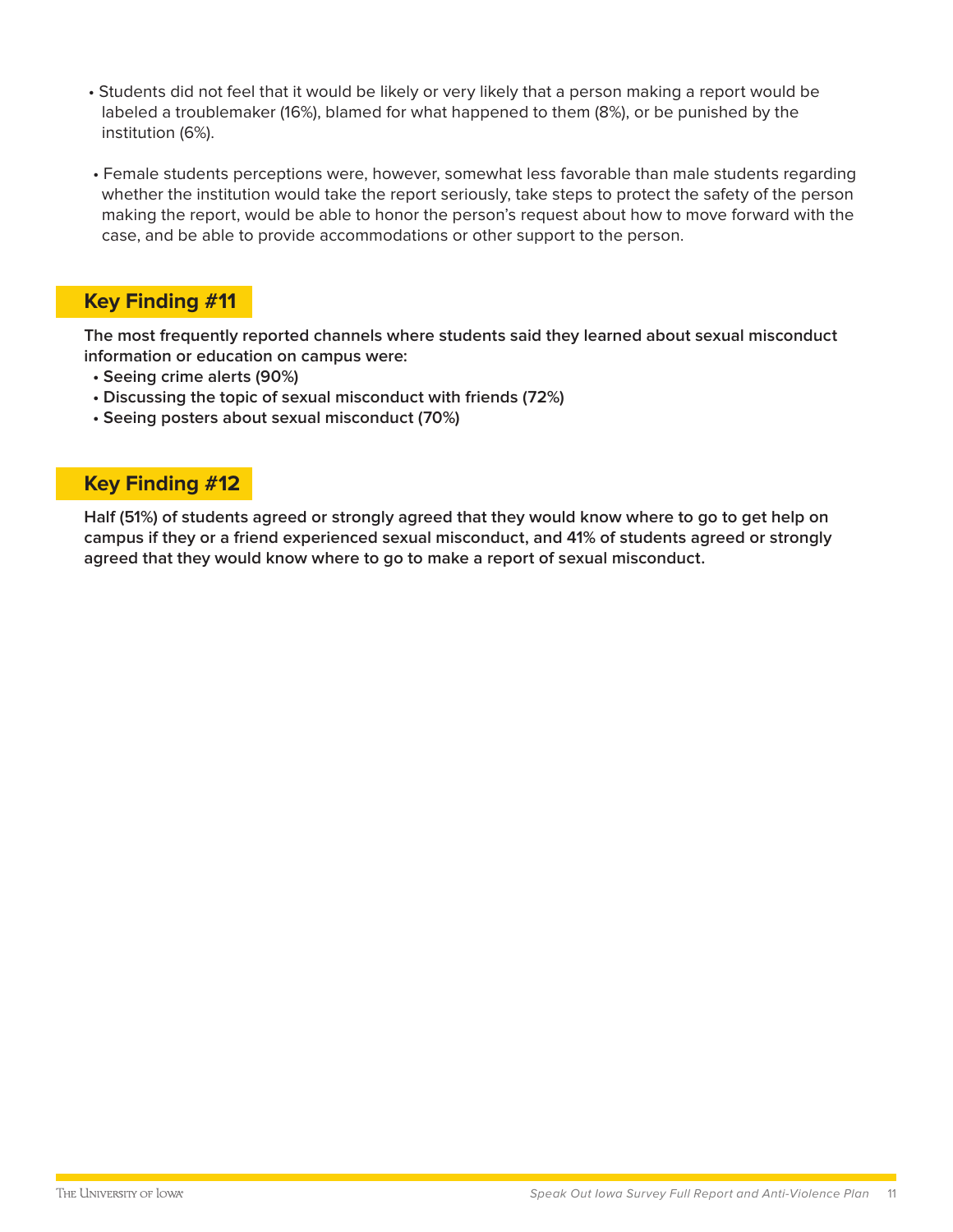## **Definitions of Sexual Misconduct, Dating Violence, and Stalking in the ARC3 Climate Survey**

The definitions below are based on how sexual misconduct (sexual harassment and sexual violence victimization), dating violence, and stalking were measured by the Speak Out lowa Survey/ARC3. In some cases, these definitions may not be considered violations of University of Iowa policy or Iowa State Law. All students were asked to respond to these behaviors **since enrolling at the UI**.

**Sexual Harassment** by faculty/staff and fellow students:

- **Sexist Gender Harassment –** being treated differently because of their sex or perceived gender identity, someone displaying sexist or suggestive materials, someone making offensive sexist remarks, or being put down because of their sex (faculty/staff and fellow students).
- **Crude Gender Harassment –** being told offensive sexual stories or jokes, unwanted attempts to being drawn in to discussions of sexual matters, someone making offensive remarks about their appearance, body, or sexual activities, or making gestures or using body language of a sexual nature that were embarrassing or offensive (faculty/staff and fellow students).
- **Unwanted Sexual Attention –** unwanted attempts to establish a romantic relationship (one item fellow students), continually being asked out for drinks or dinner, touched in a way that made them uncomfortable, or unwanted attempts to kiss, fondle or stroke them (all items faculty/staff).
- **Sexual Coercion –** being bribed with a reward to engage in sexual behavior, feeling threatened with retaliation for not being sexually cooperative, treated badly for refusing to have sex, or someone implied better treatment if they were sexually cooperative (faculty/staff only).
- **Sexual Harassment Via Electronic Communication –** someone sent or posted unwanted sexual comments jokes or pictures by text, email, social media; spread unwelcome rumors by text, email, social media or other electronic means; or called them gay or lesbian in a negative way by text, email, social media or other electronic means (fellow students only).

**Sexual Violence Victimization** included five types of victimization using coercive tactics, incapacitation, and/or force. Coercive tactics involved behaviors such as threats to end the relationship or spread rumors, continual verbal pressure to have sex, or showing displeasure or getting angry but not using physical force. Incapacitation involved being taken taking advantage when too drunk to stop what was happening. Force involved threats to physically harm them or someone close to them or using physical force such as being held or pinned down. The five types are:

- **Unwanted sexual contact –** fondling, kissing, or rubbing up against a person's private areas of their body, or removing clothing without the person's consent (but did not involve attempted sexual penetration) using coercive tactics, incapacitation, or force.
- **Attempted coercion –** attempted oral, anal, or vaginal sex without a person's consent using coercive tactics.
- **Coercion –** oral, vaginal, or anal sex by coercive tactics.
- **Attempted rape –** attempted oral, anal, or vaginal sex without a person's consent by incapacitation or force.
- **Rape –** completed oral, anal, or vaginal sex without a person's consent by incapacitation or force.

**Dating Violence** included any report of physical and/or psychological abuse behaviors.

**Stalking** included a pattern of stalking behavior in which a student reported at least one of eight behaviors occurring three or more times.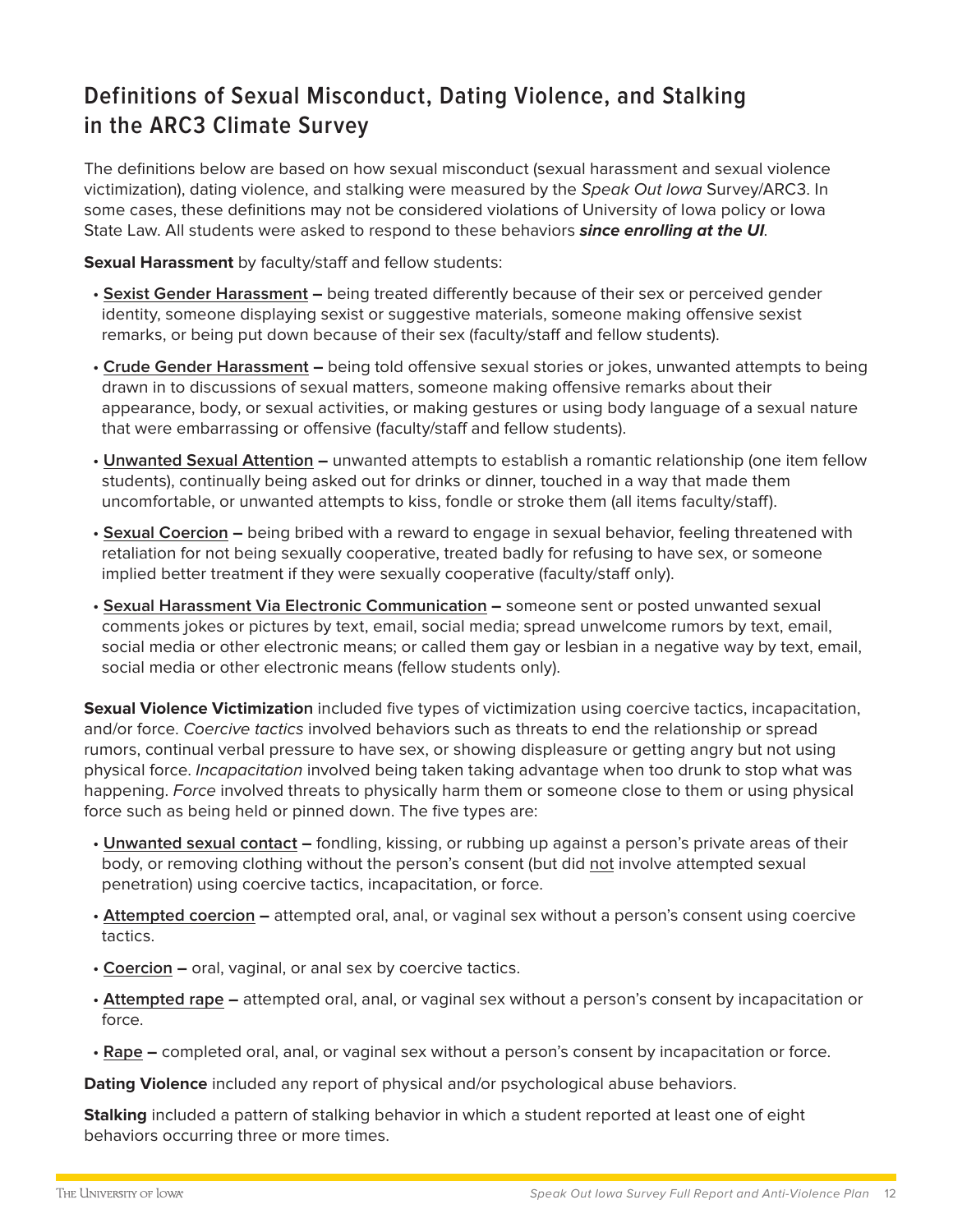

**Speak Out Iowa Survey FINAL REPORT**

**Trigger warning:** This document addresses the sensitive topic of sexual violence and may be difficult for some readers. If you or someone you know is in need of any resources or support for sexual harassment, dating violence, stalking, or sexual violence see the Find Help Now page at **speakout.uiowa.edu/resources** for a comprehensive list of resources.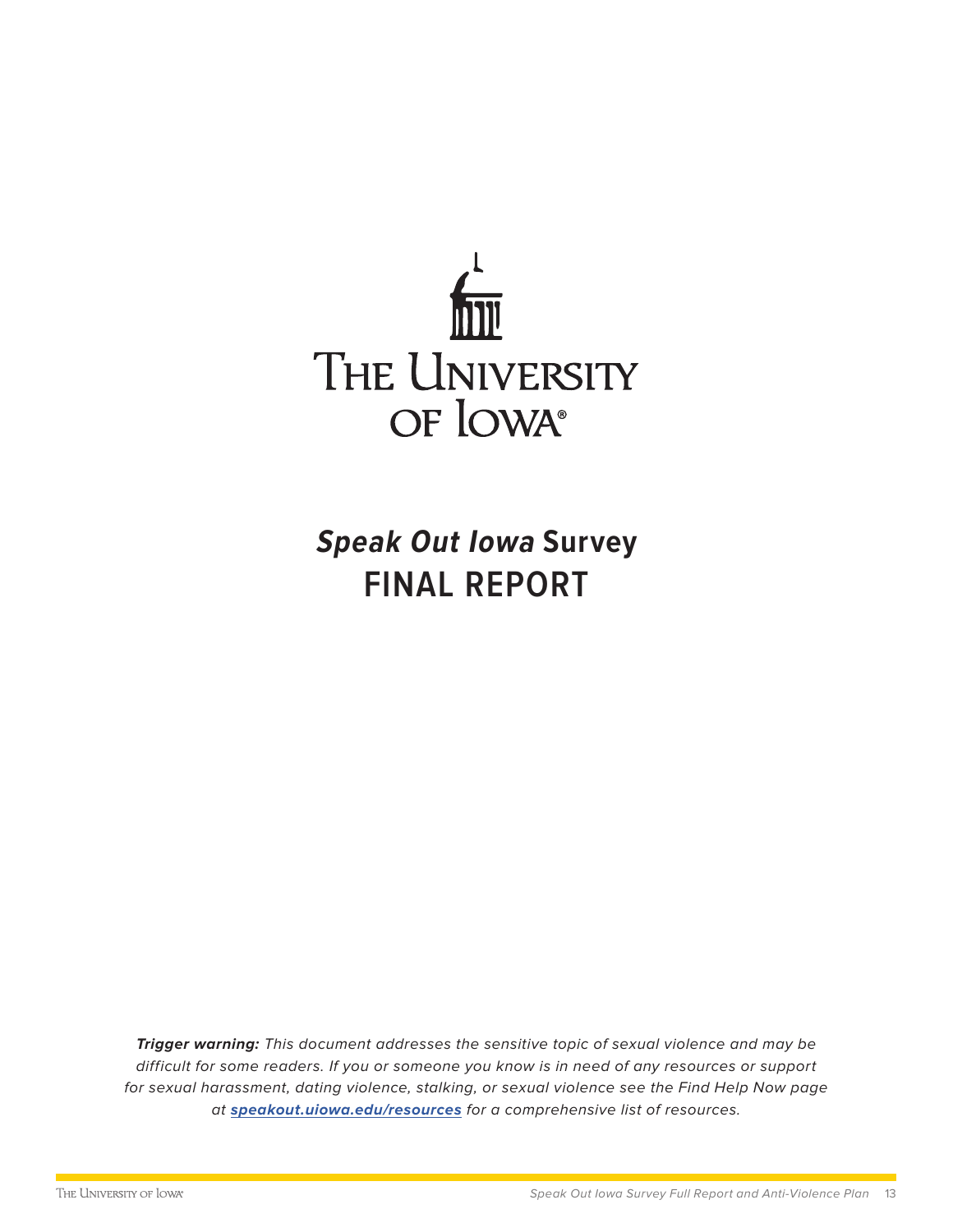# **FINAL REPORT Table of Contents**

| E. Awareness of the Function of Campus and Community Resources Related to the UI's |  |
|------------------------------------------------------------------------------------|--|
|                                                                                    |  |
|                                                                                    |  |
|                                                                                    |  |
|                                                                                    |  |
|                                                                                    |  |
|                                                                                    |  |
|                                                                                    |  |
|                                                                                    |  |
|                                                                                    |  |
|                                                                                    |  |
|                                                                                    |  |
|                                                                                    |  |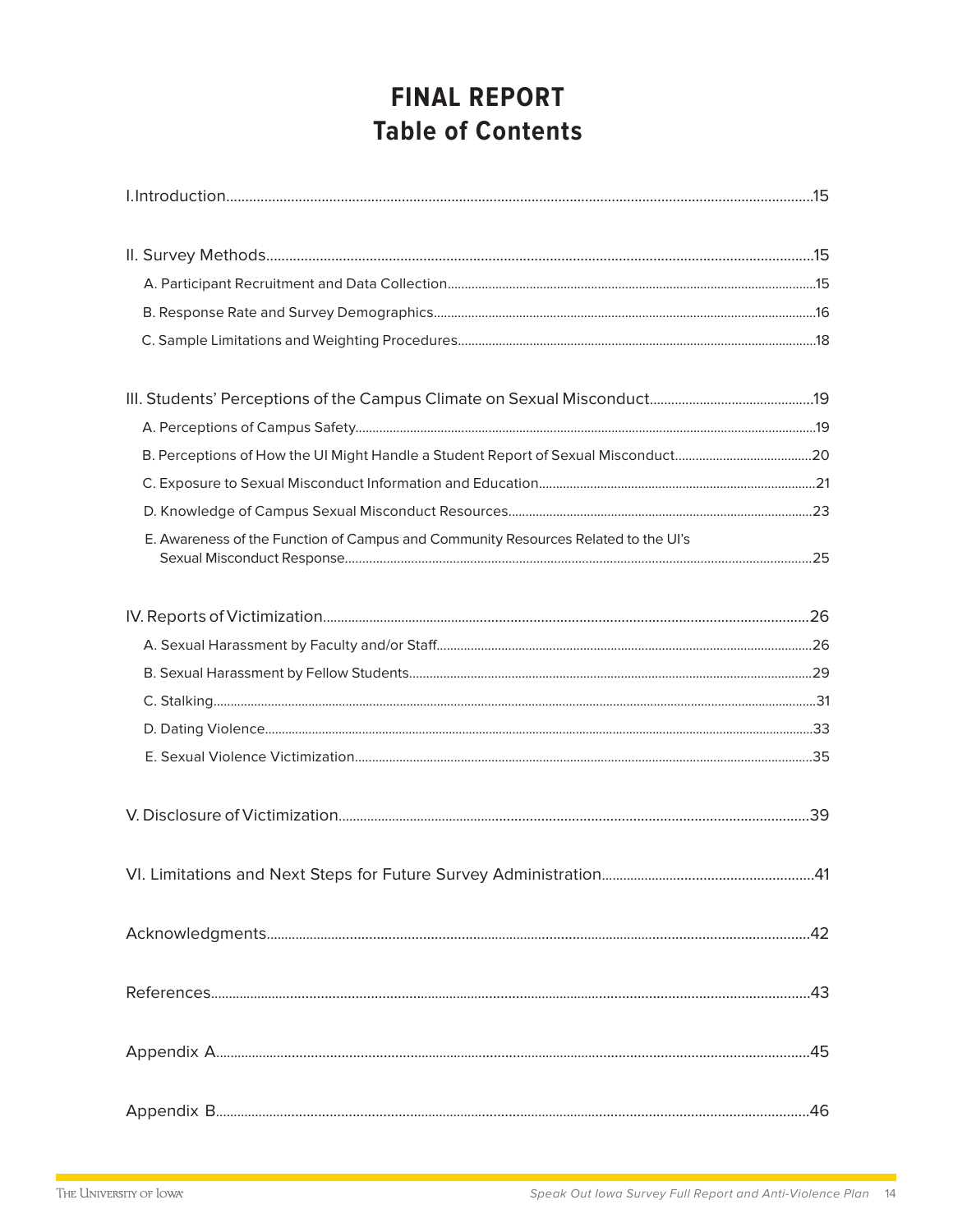# **I. Introduction**

Assessing perceptions and reports of sexual misconduct is an important and necessary undertaking to inform the University of Iowa's ongoing efforts to understand the extent of sexual misconduct on campus, improve prevention efforts, and effectively respond when students report sexual misconduct.

In fall 2015, the University of Iowa (UI) administered a newly developed campus climate survey, the Administrator-Researcher Campus Climate Collaborative (ARC3) survey to all degree-seeking students. The survey selection and administration was overseen by the Sexual Misconduct Climate Survey Subcommittee of the UI Anti-Violence Coalition. The purpose of the survey was to address two objectives:

- Determine UI students' perceptions of the campus climate around sexual misconduct
- Identify rates of sexual misconduct (sexual harassment by faculty/staff, sexual harassment by fellow students, and sexual violence victimization), dating violence, and stalking that undergraduate and graduate/professional students experienced since enrolling at the UI

The ARC3<sup>1</sup> is a free campus climate survey designed specifically for the higher education community. It was developed by a consortium of sexual assault researchers and student affairs professionals who came together to respond to the recommendations of the White House Task Force to Protect Students from Sexual Assault.<sup>2</sup> Six campus stakeholder groups had active roles in providing feedback on the UI ARC3 to tailor it to the UI campus. The survey was marketed as the Speak Out lowa survey.

This report contains the full description of the survey methodology and the findings related to the above stated objectives.

## **I. Survey Methods**

#### **A. Participant Recruitment and Data Collection**

In October 2015, all degree seeking, undergraduate, graduate, and professional students (N=28,797) at the Iowa City and off-campus centers, including those completing online degrees, received an invitation to participate in the *Speak Out lowa* survey through an email message sent to their university email address. The email contained a link to an online survey. Several reminder emails were sent during the course of data collection. Students could also access the survey directly through the Speak Out Iowa website.<sup>3</sup> After linking to the survey, students were asked to sign in with their university username and password to confirm they were UI students. They were then directed to the anonymous survey, which was not linked to any identifying information.

Prior to the opening of and throughout the data collection period, students were made aware of the survey through an extensive campus-wide marketing campaign described below.

Various emails were sent out including: an initial email from Interim President Jean Robillard before the survey was opened to inform the campus about the survey and upcoming release date; emails from the vice president for student life (to undergraduates) and the deans of professional and graduate colleges (to graduate and professional students); and an email from the University of Iowa Student Government and Graduate and Professional Student Government presidents, as well as multiple reminder emails.

1 http://campusclimate.gsu.edu/

3 https://speakout.uiowa.edu/

<sup>2</sup> https://www.notalone.gov/assets/report.pdf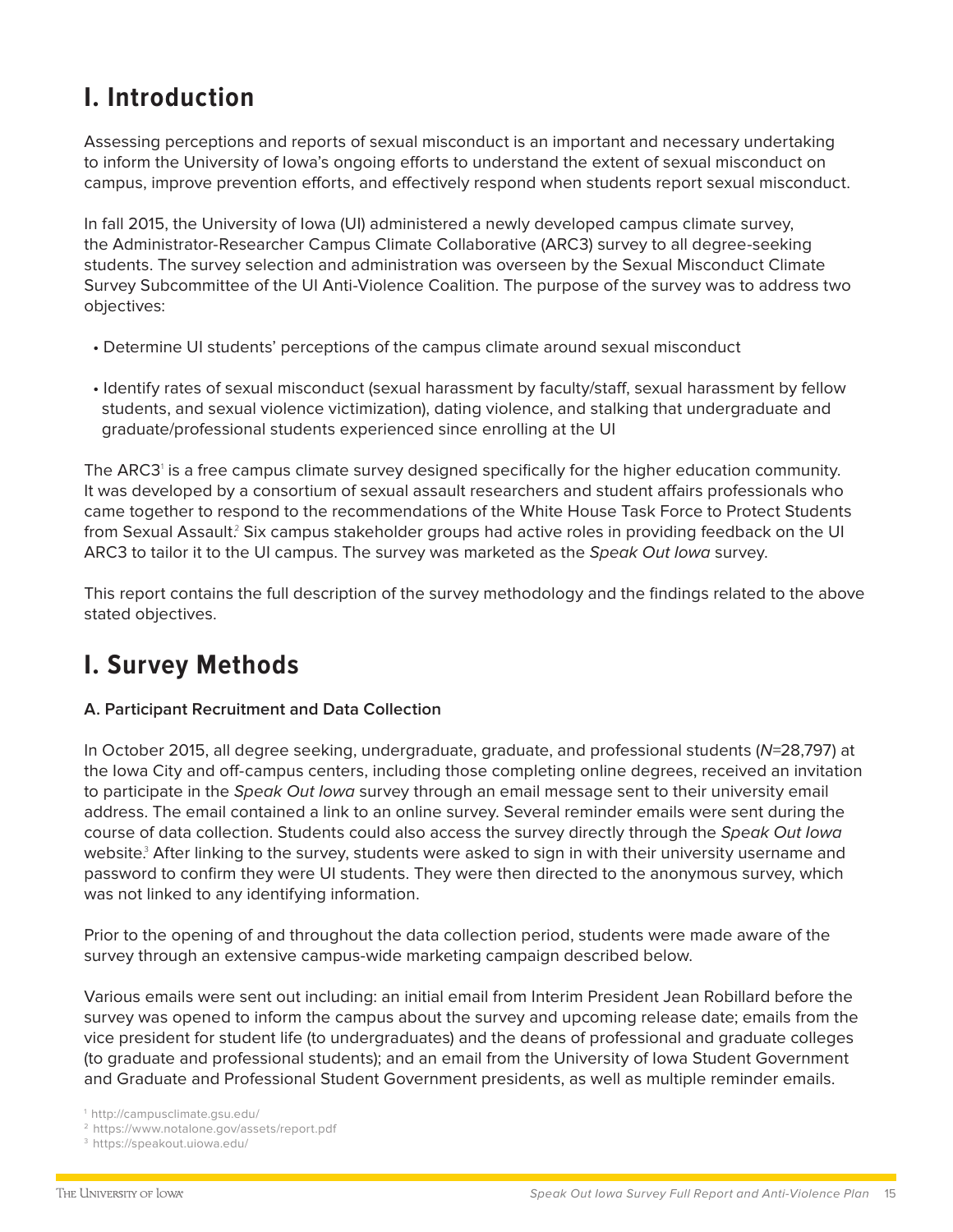Marketing with print materials included posters and table tents in the residence halls, posters and table tents in the Iowa Memorial Union, posters in high volume campus buildings (i.e., Schaeffer Hall, Iowa Memorial Union), advertisements on the UI campus buses, multiple advertisements in the the Daily Iowan campus newspaper, and postcards placed in student mailboxes in all the residence halls.

The Speak Out lowa website also provided information and answers to frequently asked questions, provided direct access to the survey, and made materials available for departments across campus to spread the word. Other electronic marketing included a Hawk Tools banner, an Iowa Now story, and digital signage on screens across campus. There was limited social media marketing due to UI Institutional Review Board (IRB) restrictions.

Tabling, where flyers and buttons were handed out, occurred at various locations on campus and banners were hung in the Campus Recreational and Wellness Center and Burge Residence Hall. Offices across campus (Center for Diversity & Enrichment, Center for Student Involvement & Leadership, the College of Nursing, etc.) also received a marketing packet before the release of the survey that contained posters, flyers, and buttons, and were asked to post or distribute these materials.

The survey was extended to increase the response rate and additional marketing was conducted to outreach to students. This outreach included an email from newly installed President Bruce Harreld to all students, an email to the UI faculty and staff asking them to share information about the survey with students, posts in departmental listservs and newsletters to students, and an After Class posting. Class announcements were also conducted in larger lecture courses.

The survey began with a consent form approved by the IRB that informed students of the purpose of the survey, the types of questions contained in the survey, and a guarantee of the anonymity of their answers. Students were also told their participation was voluntary and that after they completed the survey they would be directed to a separate webpage to register their name into a lottery drawing to win one of 500 \$10 gift cards to several local restaurants and one of two \$500 Visa gift cards. Students had to agree to participate before proceeding to the survey questions.

#### **B. Response Rate and Survey Demographics**

Of the 3,785 students who accessed the survey and agreed to participate, 2,683 students completed the survey. Thus, the overall response rate was 9.3%. Completers were defined as those students who provided complete data up to and through the sexual violence victimization modules (the last of the victimization modules in the climate survey). Table 1 describes key demographic characteristics of the unweighted sample of survey respondents. The majority of respondents were female and white. Most students lived in off-campus housing, and 96% of students completing the survey took most or all of their classes on the Iowa City campus.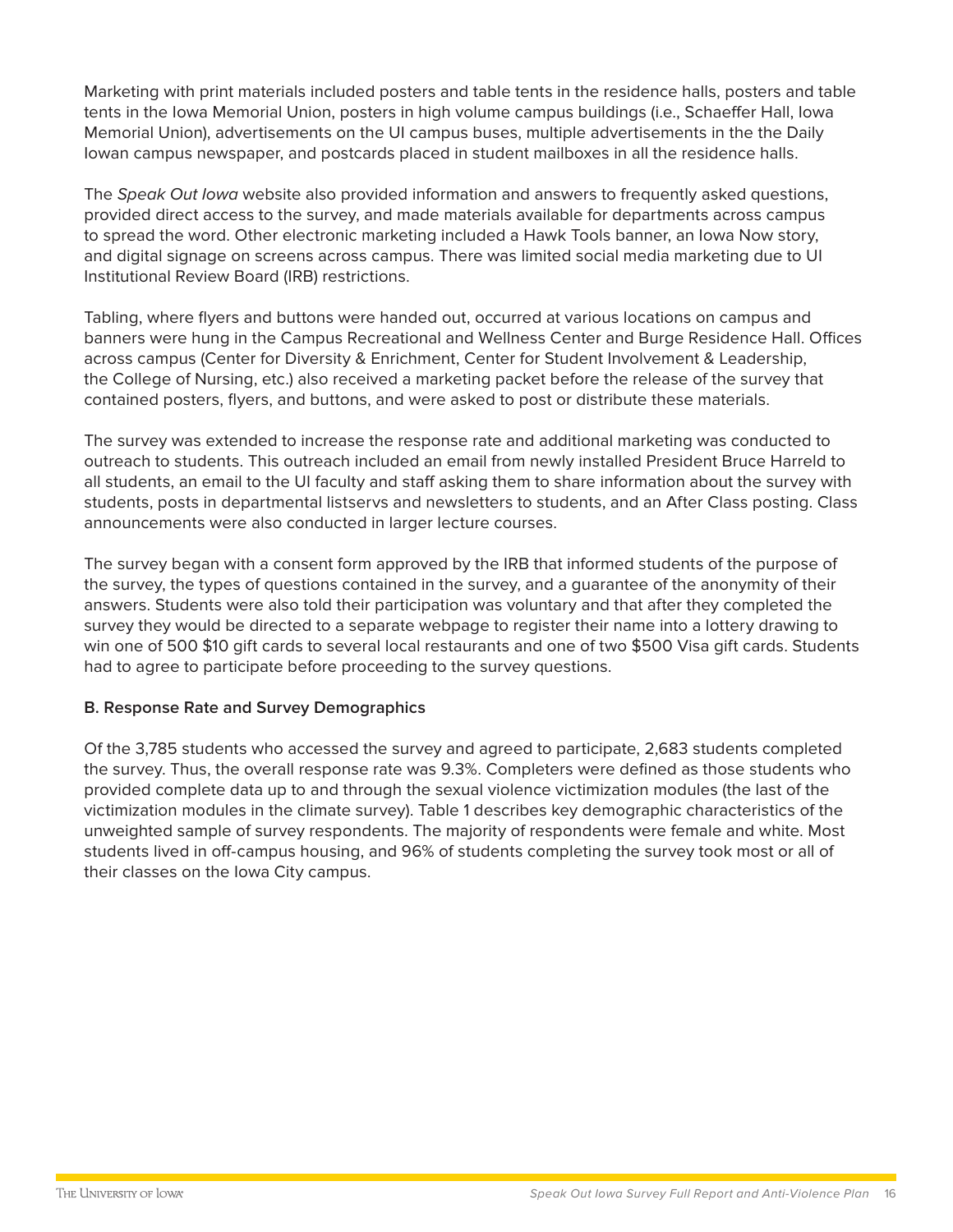| <b>Unweighted Sample</b>                                     | <b>Number of respondents</b> | % of respondents | % of all UI Students   |
|--------------------------------------------------------------|------------------------------|------------------|------------------------|
| Sex at Birth                                                 |                              |                  |                        |
| Female                                                       | 1972                         | 73.5%            | 51.9%                  |
| Male                                                         | 711                          | 26.5%            | 48.0%                  |
| <b>UI Categories of Race/Ethnicity</b>                       |                              |                  |                        |
| White                                                        | 2172                         | 81.0%            | 69.7%                  |
| Hispanic                                                     | 164                          | 6.1%             | 7.0%                   |
| <b>International Student</b>                                 | 103                          | 3.8%             | 13.2%                  |
| Asian                                                        | 77                           | 2.9%             | 4.1%                   |
| Multiracial                                                  | 82                           | 3.1%             | 2.4%                   |
| African American                                             | 56                           | 2.1%             | 3.3%                   |
| Other                                                        | 29                           | 1.1%             | 0.2%                   |
| Year in School                                               |                              |                  |                        |
| 1st year undergraduate                                       | 391                          | 14.6%            | 21.2%                  |
| 2nd year undergraduate                                       | 335                          | 12.5%            | 15.9%                  |
| 3rd year undergraduate                                       | 489                          | 18.2%            | 17.9%                  |
| 4th year (+) undergraduate                                   | 682                          | 25.4%            | 19.9%                  |
| Graduate student (Graduate College)                          | 552                          | 20.6%            | 15.4%                  |
| Professional student<br>(law, medicine, dentistry, pharmacy) | 234                          | 8.7%             | 9.3%                   |
| Type of Housing/Residence                                    |                              |                  |                        |
| Off-campus, non-university<br>sponsored housing              | 1548                         | 57.8%            | Not available<br>(n/a) |
| On-campus residence hall                                     | 614                          | 22.9%            | (n/a)                  |
| With parent, guardian, or other                              | 441                          | 16.5%            | (n/a)                  |
| Fraternity or sorority house                                 | 77                           | 2.9%             | (n/a)                  |

## Table 1: **Demographic Characteristics of Survey Respondents – Unweighted Data**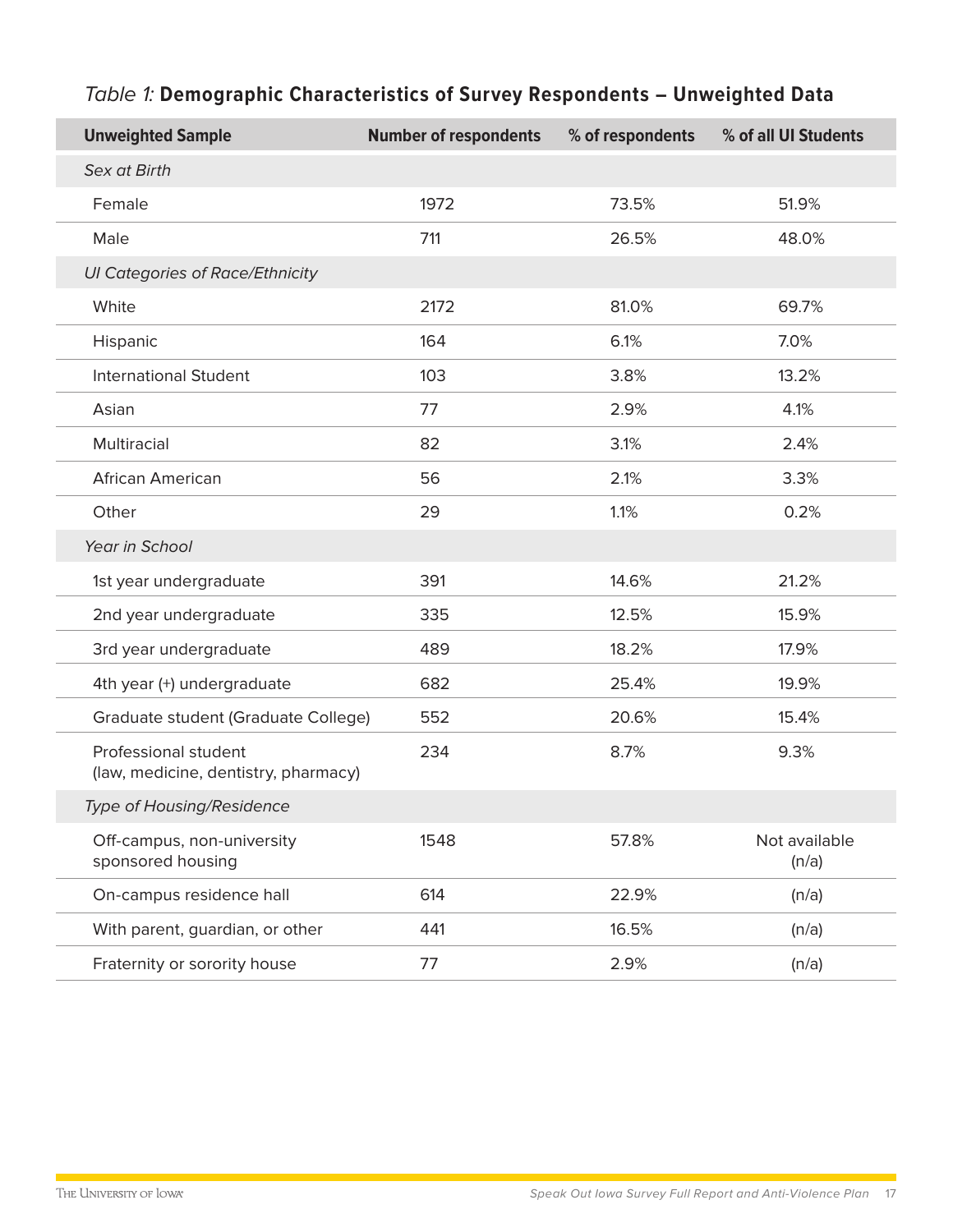#### **C. Sample Limitations and Weighting Procedures**

There are three key limitations to keep in mind when interpreting the findings of this survey. First, the response rate is low (9.3%), although within the range of response rates (7% to 53%) observed on 27 college campuses that administered the briefer American Association of University (AAU) Campus Climate Survey (Cantor & Fisher, 2015), that preceded the availability of the ARC3.

Second, respondents as a group differed from non-respondents on both sex and race/ethnicity. Specifically, males and students from underrepresented minority groups were less likely to respond to the survey.

Third, it is unknown whether respondents were more (or potentially less) likely than non-respondents to have experienced sexual misconduct. It is possible that students who have experienced sexual misconduct responded to the survey at greater rates than students who have not experienced sexual misconduct, because the survey was more personally relevant to them. If those who have experienced sexual misconduct were more likely to complete the survey, this would produce higher rates of victimization in the sample of respondents, relative to all UI students. Alternatively, it is also possible that students who have experienced sexual misconduct may have responded to the survey at lower rates, because completion of the survey was distressing to them. From the data available in our survey, it is not possible to determine whether students who experienced sexual misconduct were more or less likely to complete the survey. While analyses conducted as part of the AAU Campus Climate Survey Report suggest that those affected by sexual misconduct may have been more likely to respond to other campus climate surveys, other researchers have challenged this conclusion (Freyd, 2015).

The low response rate, and the "known non-response bias" and "unknown non-response bias" raise questions about (a) whether the responding students adequately represent all UI students; and (b) whether the estimates that we present in the tables throughout the report are sufficiently reliable or precise.

To address this potential non-response bias, we used a raking procedure (Izrael, Hoaglin, & Battaglia, 2004) that adjusted the base weight for each respondent to the demographic information available for the sample population. The variables used in the adjustment procedure included gender, age, year in school, and race/ethnicity.

As a test of the effectiveness of the weighting procedure, key variables (alcohol use, perceptions of safety on campus, well-being) in the sample were compared to external criterion data from the National College Health Assessment (NCHA) of UI undergraduate students. The weighted results from this survey were similar to the results for the same questions on the NCHA. Thus, the findings reported below are based on the weighted sample in an effort to provide a better representation of the entire student body. Nonetheless, it is important to remember that inaccuracies and biases almost certainly remain, as no correction or weighting procedure can eliminate them entirely from survey data. Thus, given that only 9.3% of students responded to the survey, the survey findings should be interpreted with caution. The findings represent the experiences of **those students who completed the survey**, but do not necessarily represent the experiences of all UI students.

Results are presented by sex at birth (male/female) and year in school (undergraduate and graduate/ professional). Gender differences could not be examined because the percentage of respondents who identified as transgender or other gender was small (1.8%), such that we were unable to obtain precise estimates of these students' responses as a group to the survey. Therefore, sex at birth was used to compare responses between males and females. Accordingly, graduate and professional students were also combined when comparing responses across year in school because of the relatively low rate of professional students who responded. Comparisons by race/ethnicity could not be conducted because the number of minority student respondents was also small.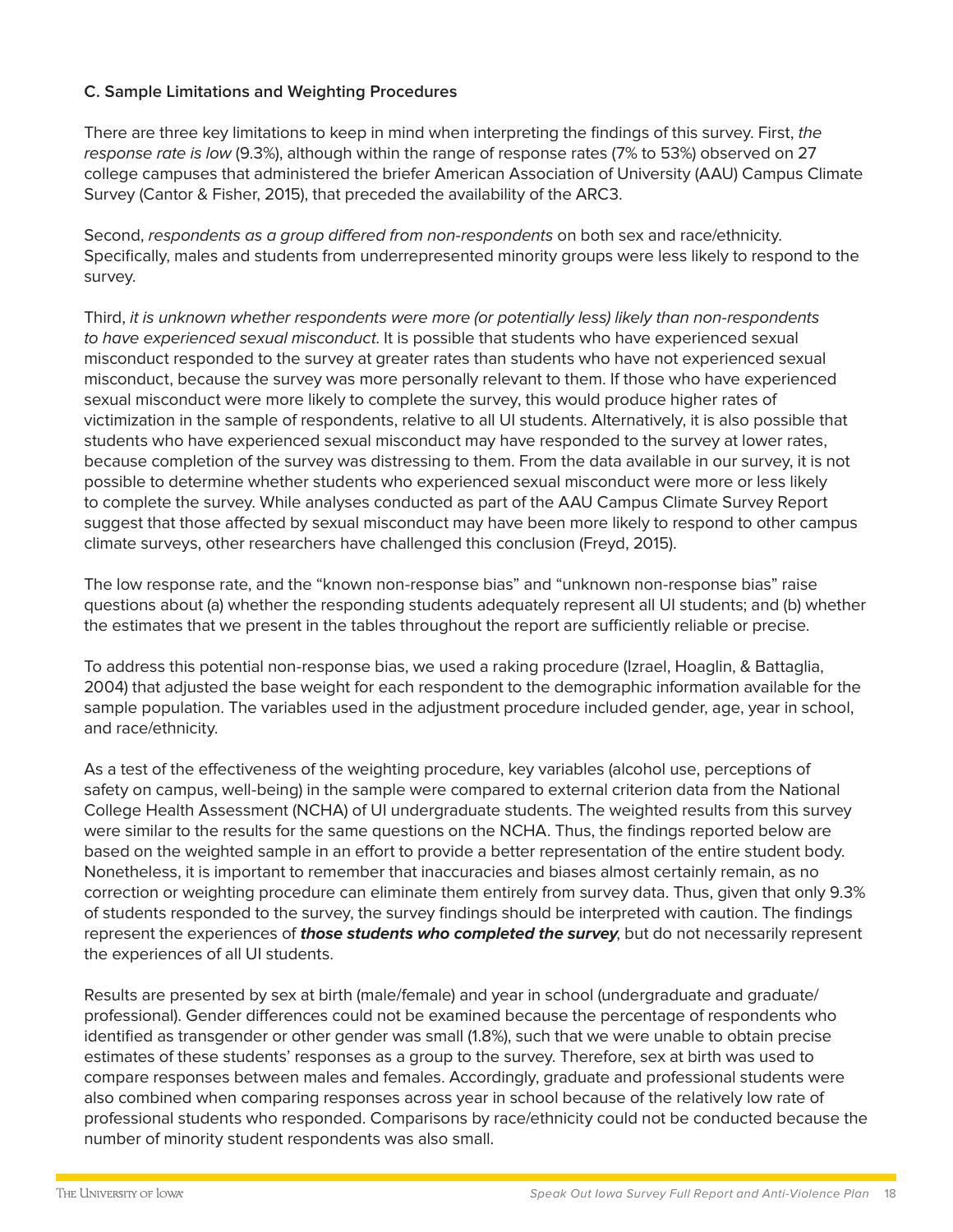# **III. Students' Perceptions of the Campus Climate on Sexual Misconduct**

To assess their perceptions of the campus climate on sexual misconduct, students were asked questions about their:

- Perceptions of safety on the UI campus during the day and night
- Perceptions of how the UI might handle a student report of sexual misconduct
- Exposure to sexual misconduct information and education
- Knowledge of UI campus sexual misconduct resources
- Awareness of the function of the UI campus and community resources specifically related to the UI's response to sexual misconduct

#### **A. Perceptions of Campus Safety**

Students were asked how safe they felt on campus using a 4-point scale that ranged from not at all safe to very safe. Tables 2 and 3 summarize students' perceptions of how safe they felt on campus for students who responded to the survey. Overall, 99% of students report feeling somewhat to very safe on the UI campus during the daytime. However, male and female students feel considerably less safe on the UI campus at night, overall, and only 6.5% of female students report feeling very safe at night. Perceptions of safety on campus were similar for graduate/professional and undergraduate students.

#### Table 2: **Perceptions of Campus Safety by Sex**

|                                                 | <b>Male</b> | <b>Female</b> | Total <sup>*</sup> |
|-------------------------------------------------|-------------|---------------|--------------------|
| I feel somewhat safe on campus in the daytime   | 9.4%        | 21.4%         | 15.6%              |
| I feel very safe on campus in the daytime       | 89.8%       | 772%          | 83.3%              |
| I feel somewhat safe on campus in the nighttime | 50.6%       | 48.1%         | 49.3%              |
| I feel very safe on campus in the nighttime     | 40.1%       | 6.5%          | 22.6%              |

#### Table 3: **Perceptions of Campus Safety by Undergraduate/Graduate**

|                                                 | <b>Undergraduate</b> | Graduate/<br><b>Professional</b> | Total <sup>*</sup> |
|-------------------------------------------------|----------------------|----------------------------------|--------------------|
| I feel somewhat safe on campus in the daytime   | 16.2%                | $14.0\%$                         | 15.6%              |
| I feel very safe on campus in the daytime       | 82.7%                | 85.1%                            | 83.3%              |
| I feel somewhat safe on campus in the nighttime | 48.0%                | 53.1%                            | 49.3%              |
| I feel very safe on campus in the nighttime     | 20.3%                | 29.8%                            | 22 6%              |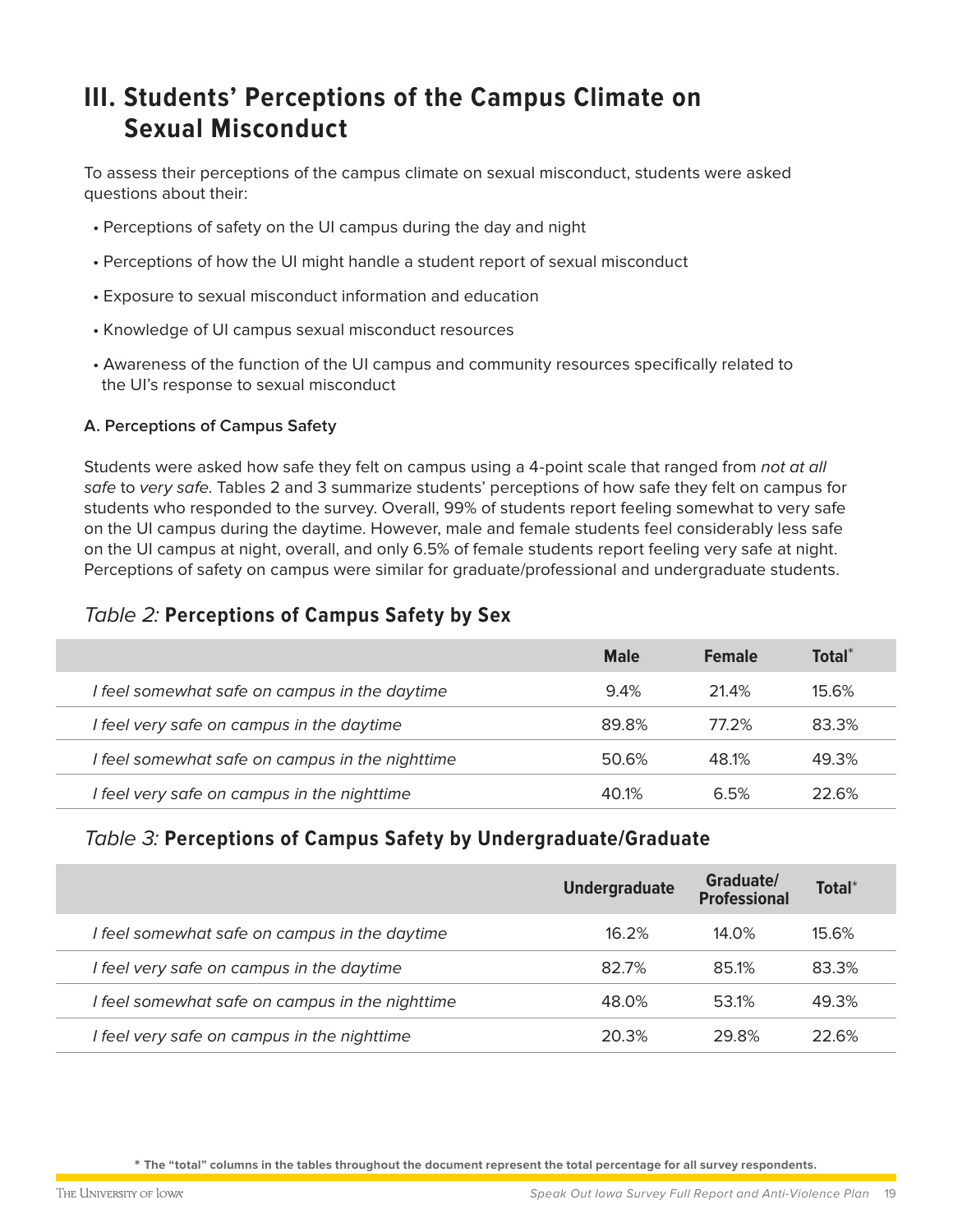#### **B. Perceptions of How the UI Might Handle a Student Report of Sexual Misconduct**

Students were asked to respond to statements describing how they thought the UI might handle a student reporting having experienced an incident of sexual misconduct. Statements were rated on a 5-point scale ranging from very unlikely to very likely. Tables 4 and 5 summarize students' perceptions of how likely or very likely the UI would be to handle a report of sexual misconduct, separately by sex and by year in school. Overall, students were more certain about institutional responses that indicate the UI would take the report seriously, maintain privacy, honor a person's request about how to go forward with the case, protect the safety of the person making the report, and support the person making the report. They did not feel the UI would punish or blame the person making the report.

Students appeared less certain about what the UI would do about the report. Only half of the students felt the UI would provide accommodations to support the person reporting and take action to address the factors that led to the sexual assault. In addition, only half of the students felt the UI would only share private information when absolutely necessary.

Female students were less certain about the UI's response to a report of sexual misconduct than male students on several items. In most instances, graduate and professional students also reported less certainty than undergraduate students.

## Table 4: **Perceptions of How the UI Might Handle a Student Reporting Sexual Misconduct by Sex**

| The following statements describe how the University of Iowa<br>might handle it if a student reported experiencing an incident<br>of sexual misconduct. Using the scale provided, please indicate<br>the likelihood of each statement. | <b>Male</b><br>Likely/<br><b>Very Likely</b> | <b>Female</b><br>Likely/<br><b>Very Likely</b> | Total* |
|----------------------------------------------------------------------------------------------------------------------------------------------------------------------------------------------------------------------------------------|----------------------------------------------|------------------------------------------------|--------|
| The institution would maintain the privacy of the person<br>making the report.                                                                                                                                                         | 86.1%                                        | 82.8%                                          | 84.4%  |
| The institution would take the report seriously.                                                                                                                                                                                       | 83.1%                                        | 70.1%                                          | 76.3%  |
| The institution would take steps to protect the safety of<br>the person making the report.                                                                                                                                             | 82.1%                                        | 66.1%                                          | 73.7%  |
| The institution would do its best to honor the request of<br>the person about how to go forward with the case.                                                                                                                         | 76.3%                                        | 66.7%                                          | 71.2%  |
| The institution would support the person making the report.                                                                                                                                                                            | 79.4%                                        | 62.7%                                          | 70.6%  |
| The institution would handle the report fairly.                                                                                                                                                                                        | 69.5%                                        | 64.7%                                          | 67.0%  |
| The institution would take action to address factors that<br>may have led to the sexual misconduct.                                                                                                                                    | 63.7%                                        | 52.2%                                          | 57.7%  |
| The institution would only share private information about<br>the person making the report when absolutely necessary.                                                                                                                  | 56.2%                                        | 55.7%                                          | 55.9%  |
| The institution would provide accommodations to support<br>the person (e.g. academic, housing, safety).                                                                                                                                | 60.0%                                        | 47.9%                                          | 53.7%  |
| The institution would label the person making the report<br>a troublemaker.                                                                                                                                                            | 16.4%                                        | 14.9%                                          | 15.6%  |
| The institution would have a hard time supporting the<br>person who made the report.                                                                                                                                                   | 12.4%                                        | 18.1%                                          | 15.3%  |
| The institution would blame the person for what happened to them.                                                                                                                                                                      | 5.7%                                         | 10.7%                                          | 8.3%   |
| The institution would punish the person who made the report.<br>* The "total" columns in the tables throughout the document represent the total percentage for all survey respondents.                                                 | 6.1%                                         | 5.7%                                           | 5.9%   |

The University of Iowa<sup>®</sup>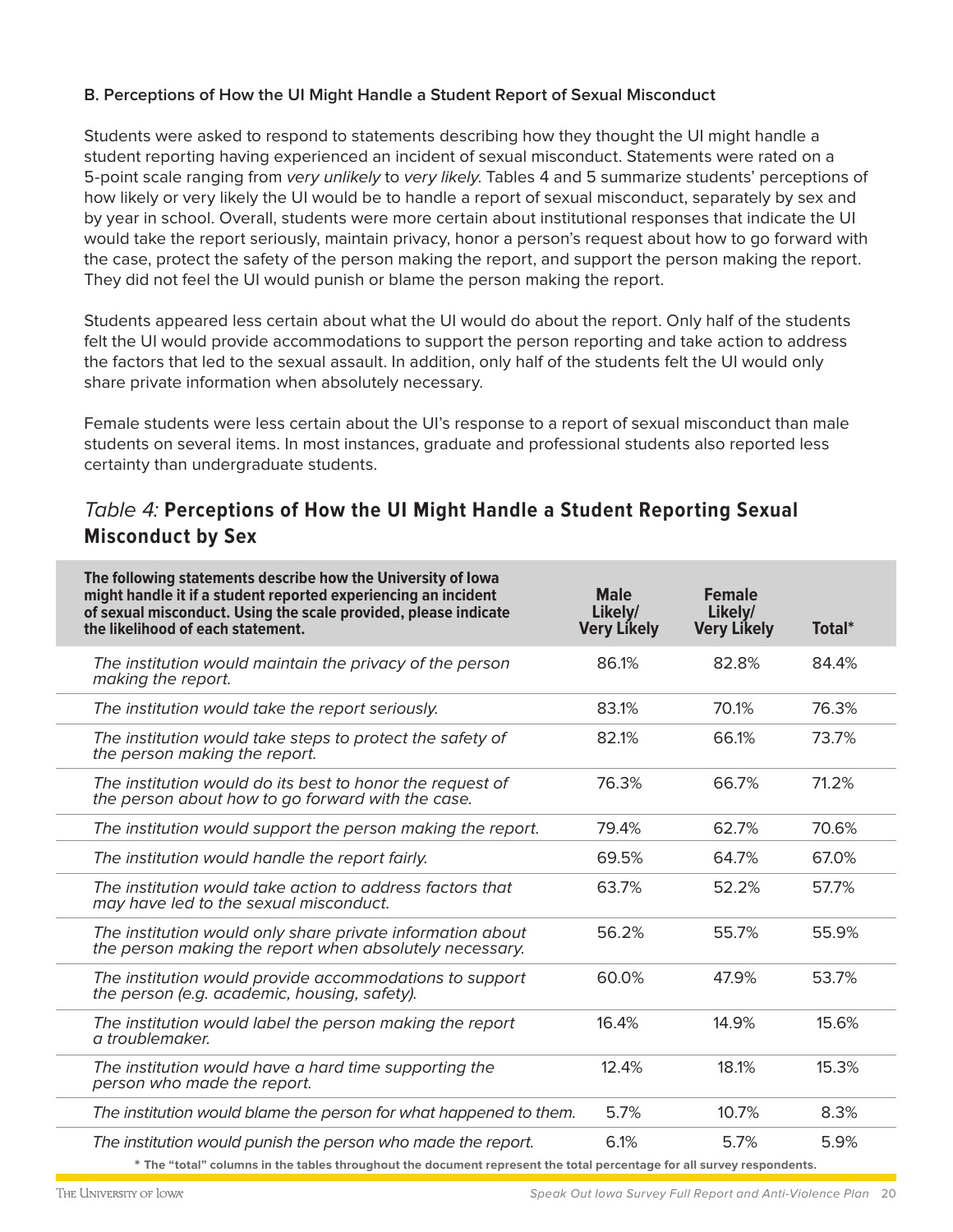## Table 5: **Perceptions of How the UI Might Handle a Student Reporting Sexual Misconduct by Undergraduate/Graduate**

| The following statements describe how the University of Iowa<br>might handle it if a student reported experiencing an incident<br>of sexual misconduct. Using the scale provided, please indicate<br>the likelihood of each statement. | <b>Undergraduate</b><br>Likely/<br><b>Very Likely</b> | Graduate/<br><b>Professional</b><br>Likely/<br><b>Very Likely</b> | Total* |
|----------------------------------------------------------------------------------------------------------------------------------------------------------------------------------------------------------------------------------------|-------------------------------------------------------|-------------------------------------------------------------------|--------|
| The institution would maintain the privacy of the person<br>making the report.                                                                                                                                                         | 85.5%                                                 | 81.1%                                                             | 84.4%  |
| The institution would take the report seriously.                                                                                                                                                                                       | 76.1%                                                 | 76.9%                                                             | 76.3%  |
| The institution would take steps to protect the safety of<br>the person making the report.                                                                                                                                             | 74.0%                                                 | 73.0%                                                             | 73.7%  |
| The institution would do its best to honor the request of<br>the person about how to go forward with the case.                                                                                                                         | 71.7%                                                 | 70.0%                                                             | 71.2%  |
| The institution would support the person making the report.                                                                                                                                                                            | 71.9%                                                 | 66.9%                                                             | 70.6%  |
| The institution would handle the report fairly.                                                                                                                                                                                        | 68.7%                                                 | 61.8%                                                             | 67.0%  |
| The institution would take action to address factors that<br>may have led to the sexual misconduct.                                                                                                                                    | 59.6%                                                 | 51.8%                                                             | 57.7%  |
| The institution would only share private information about<br>the person making the report when absolutely necessary.                                                                                                                  | 53.4%                                                 | 63.7%                                                             | 55.9%  |
| The institution would provide accommodations to support<br>the person (e.g. academic, housing, safety).                                                                                                                                | 55.0%                                                 | 49.6%                                                             | 53.7%  |
| The institution would label the person making the report<br>a troublemaker.                                                                                                                                                            | 15.4%                                                 | 16.3%                                                             | 15.6%  |
| The institution would have a hard time supporting the<br>person who made the report.                                                                                                                                                   | 14.7%                                                 | 17.5%                                                             | 15.3%  |
| The institution would blame the person for what happened to them.                                                                                                                                                                      | 8.2%                                                  | 8.7%                                                              | 8.3%   |
| The institution would punish the person who made the report.                                                                                                                                                                           | 5.7%                                                  | 6.5%                                                              | 5.9%   |

#### **C. Exposure to Sexual Misconduct Information and Education**

Tables 6 and 7 summarize students' exposure to information or education about sexual misconduct since enrolling at the UI by sex and year in school. Students were asked to respond yes or no to each question. The most frequently reported sexual misconduct information or education exposures were to crime alerts/timely warnings of incidents of sexual misconduct (90%) and to informational posters on campus (71%). Students also indicated that they were discussing sexual misconduct with their friends or peers (72%). Only half of the students reported completing an online educational program on sexual misconduct even though this training is required of all undergraduate students. There were no appreciable differences between males and females on their exposure to sexual misconduct information. Graduate and professional students were less likely to report discussing sexual misconduct in a class or with friends, or having seen posters about sexual misconduct on campus, but more likely to recall completing an online education program and visiting a UI website on sexual misconduct than undergraduate students.

**<sup>\*</sup> The "total" columns in the tables throughout the document represent the total percentage for all survey respondents.**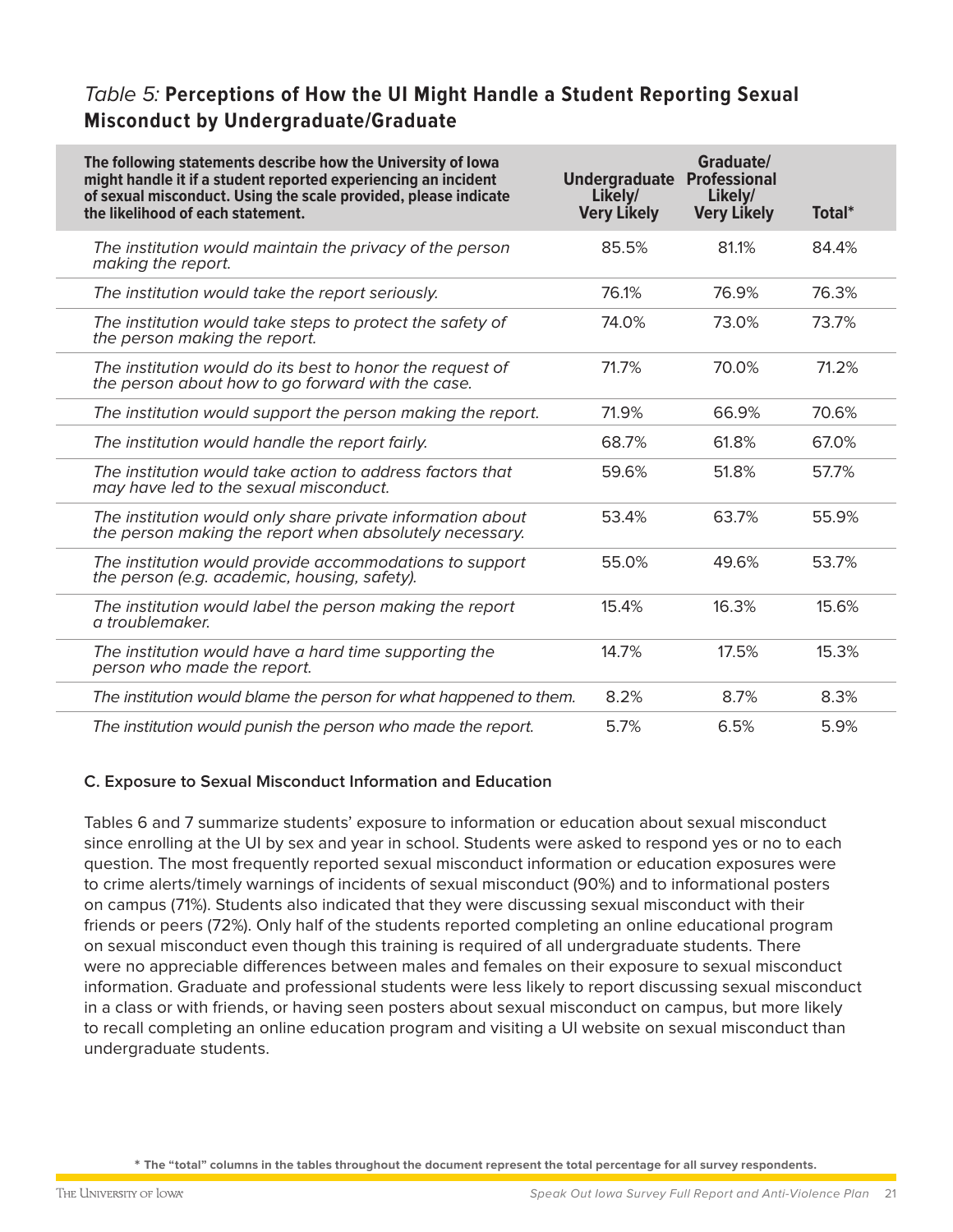## Table 6: **Reports of Exposure to Sexual Misconduct Information and Education by Sex**

| Since you came to the University of Iowa, which of<br>the following have you done?                            | <b>Male</b> | <b>Female</b> | Total* |
|---------------------------------------------------------------------------------------------------------------|-------------|---------------|--------|
| Seen crime alerts about sexual misconduct                                                                     | 89.0%       | 89.9%         | 89.5%  |
| Discussed the topic of sexual misconduct with friends                                                         | 68.6%       | 74.7%         | 71.8%  |
| Seen posters about sexual misconduct (e.g. raising<br>awareness, preventing rape, defining sexual misconduct) | 71.1%       | 69.9%         | 70.5%  |
| Read a report about sexual violence rates at the<br>University of Iowa                                        | 60.4%       | 56.5%         | 58.3%  |
| Seen or heard about sexual misconduct in a student<br>publication or media outlet                             | 53.4%       | 52.1%         | 52.7%  |
| Completed an online education program<br>(e.g. Every Choice, Not Anymore)                                     | 53.0%       | 48.3%         | 50.6%  |
| Discussed sexual misconduct/rape in class                                                                     | 44.3%       | 44.9%         | 44.6%  |
| Seen or heard campus administrators or staff address<br>sexual misconduct                                     | 43.9%       | 36.0%         | 39.8%  |
| Discussed sexual misconduct with a family member                                                              | 31.5%       | 43.3%         | 37.6%  |
| Attended an event or program about what you can do as<br>a bystander to stop sexual misconduct                | 29.8%       | 31.1%         | 30.5%  |
| Visited a University of lowa website with information on<br>sexual misconduct                                 | 15.7%       | 14.2%         | 14.9%  |
| Attended a rally or other campus event about sexual<br>misconduct or sexual assault                           | 9.0%        | 12.3%         | 10.7%  |
| Volunteered or interned at an organization that addresses<br>sexual misconduct                                | 5.7%        | 8.8%          | 7.4%   |
| Taken a class to learn more about sexual misconduct                                                           | 6.4%        | 6.2%          | 6.3%   |

## Table 7: **Reports of Exposure to Sexual Misconduct Information and Education by Undergraduate/Graduate**

| Since you came to the University of Iowa, which of<br>the following have you done?                            | <b>Undergraduate</b> | Graduate/<br><b>Professional</b> | Total* |
|---------------------------------------------------------------------------------------------------------------|----------------------|----------------------------------|--------|
| Seen crime alerts about sexual misconduct                                                                     | 89.1%                | 90.6%                            | 89.5%  |
| Discussed the topic of sexual misconduct with friends                                                         | 74.1%                | 64.6%                            | 71.8%  |
| Seen posters about sexual misconduct (e.g. raising<br>awareness, preventing rape, defining sexual misconduct) | 73.4%                | 61.4%                            | 70.4%  |
| Read a report about sexual violence rates at the<br>University of Iowa                                        | 59.1%                | 55.8%                            | 58.3%  |
| Seen or heard about sexual misconduct in a student<br>publication or media outlet                             | 52.8%                | 52.3%                            | 52.7%  |
| Completed an online education program<br>(e.g., Every Choice, Not Anymore)                                    | 46.8%                | 62.3%                            | 50.6%  |
| Discussed sexual misconduct/rape in class                                                                     | 48.2%                | 33.5%                            | 44.6%  |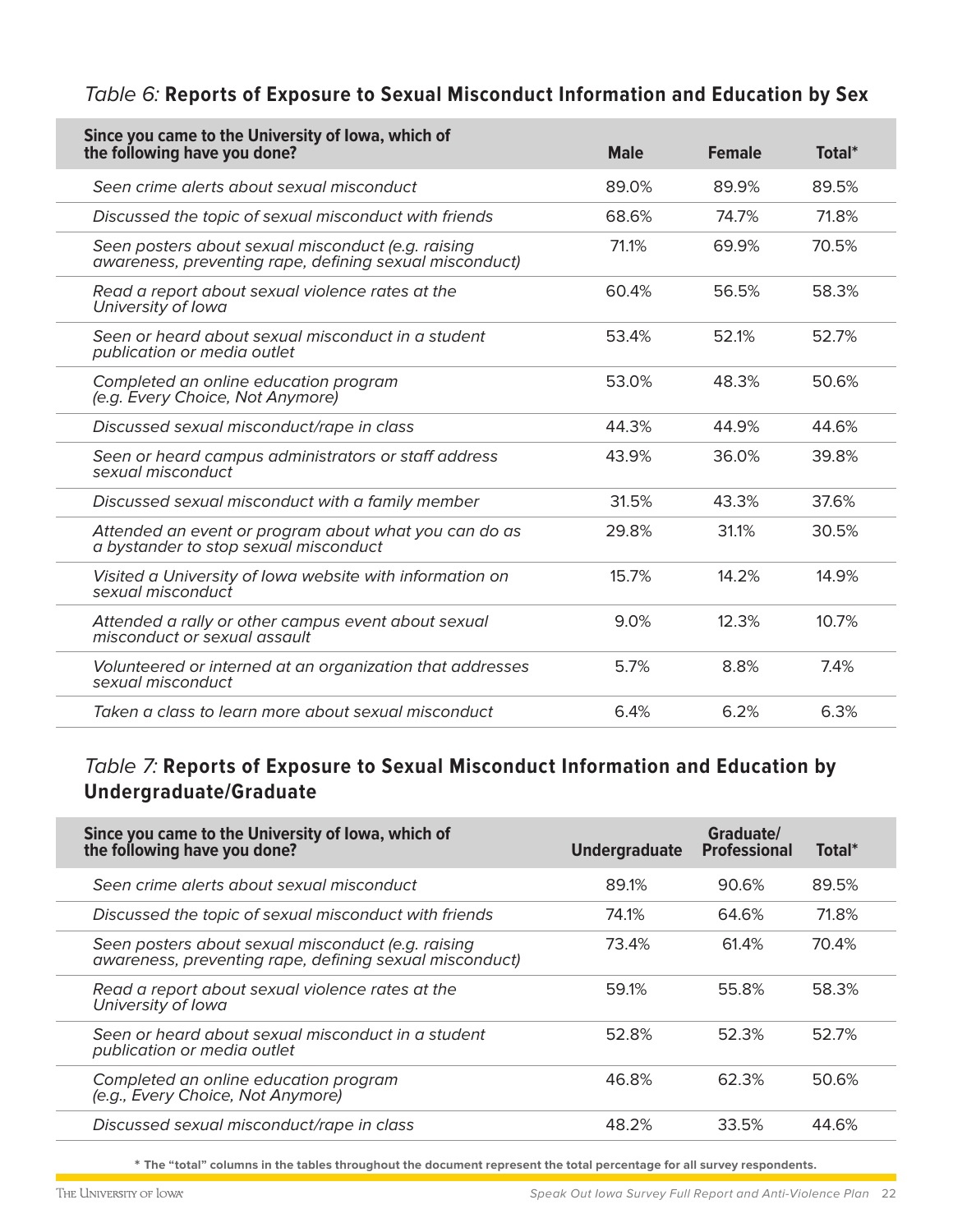| Since you came to the University of Iowa, which of<br>the following have you done?             | <b>Undergraduate</b> | Graduate/<br><b>Professional</b> | Total <sup>*</sup> |
|------------------------------------------------------------------------------------------------|----------------------|----------------------------------|--------------------|
| Seen or heard campus administrators or staff address<br>sexual misconduct                      | 39.8%                | 39.9%                            | 39.8%              |
| Discussed sexual misconduct with a family member                                               | 39.6%                | 31.7%                            | 37.6%              |
| Attended an event or program about what you can do as<br>a bystander to stop sexual misconduct | 32.5%                | 24.0%                            | 30.5%              |
| Visited a University of lowa website with information on<br>sexual misconduct                  | 13.1%                | 20.5%                            | 14.9%              |
| Attended a rally or other campus event about sexual<br>misconduct or sexual assault            | $11.3\%$             | 9.0%                             | $10.7\%$           |
| Volunteered or interned at an organization that addresses<br>sexual misconduct                 | 7.7%                 | 6.4%                             | 7.4%               |
| Taken a class to learn more about sexual misconduct                                            | $6.0\%$              | 7.4%                             | 6.3%               |

#### **D. Knowledge of Campus Sexual Misconduct Resources**

Students were asked about their knowledge of UI campus sexual misconduct resources on a 5-point scale from strongly disagree to strongly agree (Tables 8 and 9). They were also asked if they received any information on sexual misconduct (e.g., brochures, emails, videos, presentations, trainings, workshops) in a yes/no format since they enrolled in the UI (Tables 10 and 11).

Overall, only half of the students said they knew where to get help on campus for sexual misconduct and less than half knew where to go to make a report of sexual misconduct. One third reported that they knew what happened when a student made a report of sexual misconduct. Compared to male students, fewer female students said they knew where to go to make a report or understood what happened when a report was made.

#### Table 8: **Reported Knowledge of Campus Sexual Misconduct Resources by Sex**

| Please indicate your level of agreement with<br>the following statements.                                      | <b>Male</b><br><b>Agree/Strongly Agree</b> | <b>Female</b><br><b>Agree/Strongly Agree</b> | Total <sup>*</sup> |
|----------------------------------------------------------------------------------------------------------------|--------------------------------------------|----------------------------------------------|--------------------|
| If a friend or I experienced sexual misconduct,<br>I know where to go to get help on campus.                   | 52.0%                                      | 50.5%                                        | 51.3%              |
| I would know where to go to make a report of<br>sexual misconduct.                                             | 47.3%                                      | 35.7%                                        | 41.3%              |
| I understand what happens when a student<br>reports a claim of sexual misconduct at<br>the University of Iowa. | 37.0%                                      | 28.4%                                        | 32.5%              |

#### Table 9: **Reported Knowledge of Campus Sexual Misconduct Resources by Undergrad/Graduate**

| Please indicate your level of agreement with<br>the following statements.                    | <b>Undergraduate</b><br><b>Agree/Strongly Agree</b> | <b>Graduate/Professional</b><br><b>Agree/Strongly Agree</b> | Total* |
|----------------------------------------------------------------------------------------------|-----------------------------------------------------|-------------------------------------------------------------|--------|
| If a friend or I experienced sexual misconduct,<br>I know where to go to get help on campus. | 51.0%                                               | 519%                                                        | 51.3%  |
| I would know where to go to make a report of<br>sexual misconduct.                           | 40.0%                                               | 45.2%                                                       | 41.3%  |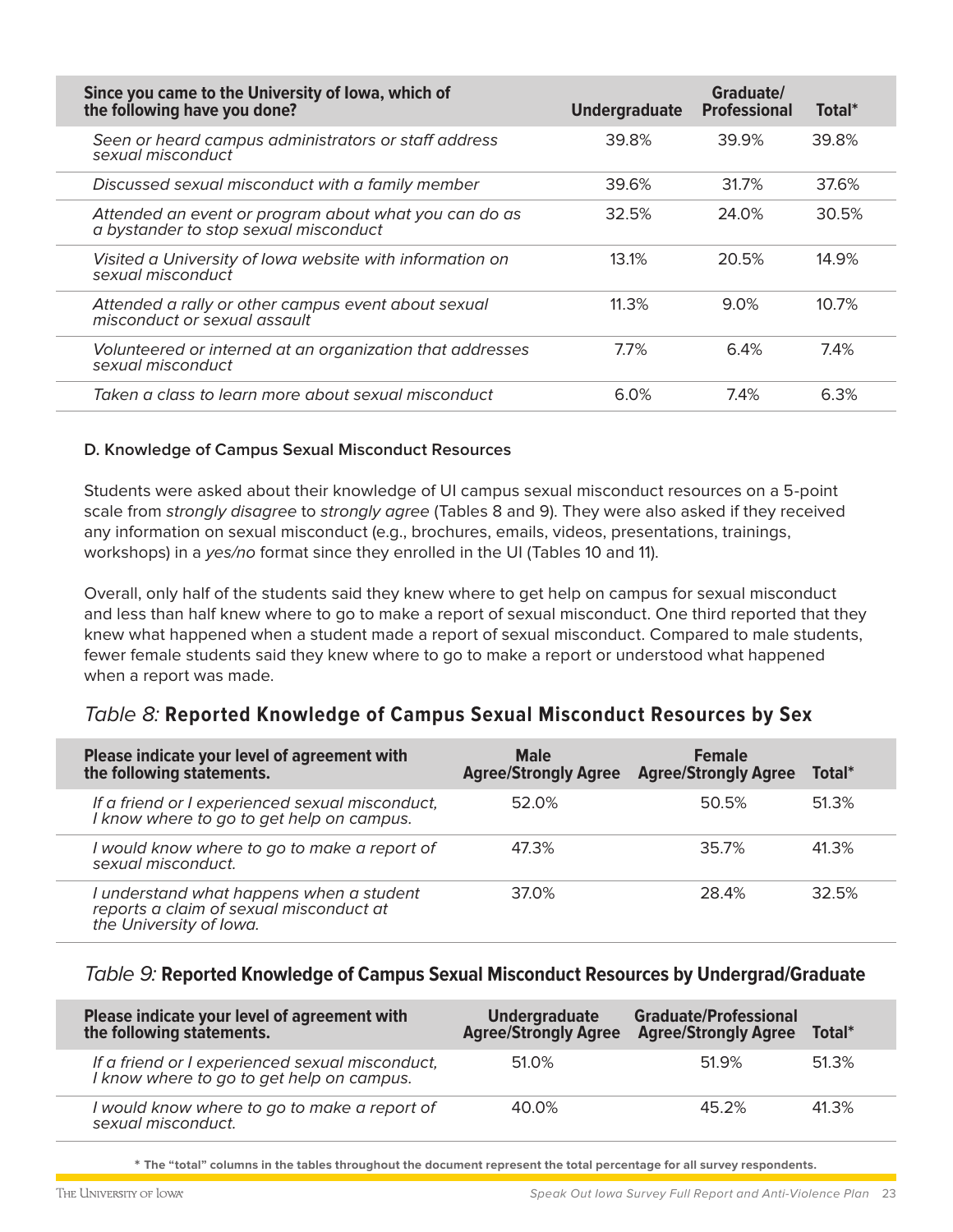| Please indicate your level of agreement with                                                                   | <b>Undergraduate</b>        | <b>Graduate/Professional</b>       |       |
|----------------------------------------------------------------------------------------------------------------|-----------------------------|------------------------------------|-------|
| the following statements.                                                                                      | <b>Agree/Strongly Agree</b> | <b>Agree/Strongly Agree Total*</b> |       |
| I understand what happens when a student<br>reports a claim of sexual misconduct at<br>the University of Iowa. | 32.3%                       | 33.1%                              | 32.5% |

When asked about information they received on sexual misconduct, overall, more than half of students reported receiving information about how to prevent sexual misconduct (69%) and definitions of the types of sexual misconduct (67%) (Table 10). More male than female students reported receiving information on the Code of Student Life (63% versus 49%) and how to report an incident of sexual misconduct (52% versus 38%). Less than half of students knew how to report (45%) or where to go to get help for an incident of sexual misconduct (48%). Few students reported receiving information about measures to address safety or the impact of trauma (25%). There were no remarkable differences between undergraduate and graduate students on reports of information received on sexual misconduct (Table 11).

## Table 10: **Reports of Information Received on Sexual Misconduct since Enrolling at the UI by Sex**

| Since you came to the University of Iowa, have you received<br>any information (e.g., brochures, emails, videos, presentations,<br>trainings, workshops) at the university about the following? | <b>Male</b> | <b>Female</b> | Total <sup>*</sup> |
|-------------------------------------------------------------------------------------------------------------------------------------------------------------------------------------------------|-------------|---------------|--------------------|
| How to help prevent sexual misconduct                                                                                                                                                           | 71.9%       | 65.6%         | 68.6%              |
| The definitions of types of sexual misconduct                                                                                                                                                   | 71.7%       | 63.6%         | 67.4%              |
| Code of Student Life                                                                                                                                                                            | 63.0%       | 48.8%         | 55.6%              |
| Where to go to get help if someone you know<br>experiences sexual misconduct                                                                                                                    | 52.3%       | 43.8%         | 47.9%              |
| How to report an incident of sexual misconduct                                                                                                                                                  | 52.0%       | 38.0%         | 44.7%              |
| Measures to address safety or the impact of trauma<br>(e.g., No Contact Directive, Academic/Housing accommodations)                                                                             | 27.3%       | 23.2%         | 25.2%              |

## Table 11: **Reports of Information Received on Sexual Misconduct since Enrolling at the UI by Undergraduate/Graduate**

| Since you came to the University of Iowa, have you received<br>any information (e.g., brochures, emails, videos, presentations,<br>trainings, workshops) at the university about the following? | <b>Undergraduate</b> | Graduate/<br><b>Professional</b> | Total <sup>*</sup> |
|-------------------------------------------------------------------------------------------------------------------------------------------------------------------------------------------------|----------------------|----------------------------------|--------------------|
| How to help prevent sexual misconduct                                                                                                                                                           | 70.8%                | 61.7%                            | 68.6%              |
| The definitions of types of sexual misconduct                                                                                                                                                   | 667%                 | 69.7%                            | 67.4%              |
| Code of Student Life                                                                                                                                                                            | 57.1%                | 50.7%                            | 55.6%              |
| Where to go to get help if someone you know<br>experiences sexual misconduct                                                                                                                    | 46.7%                | 51.4%                            | 47.9%              |
| How to report an incident of sexual misconduct                                                                                                                                                  | 43.2%                | 49.4%                            | 44.7%              |
| Measures to address safety or the impact of trauma<br>(e.g., No Contact Directive, Academic/Housing accommodations)                                                                             | 25.7%                | 23.6%                            | 25.2%              |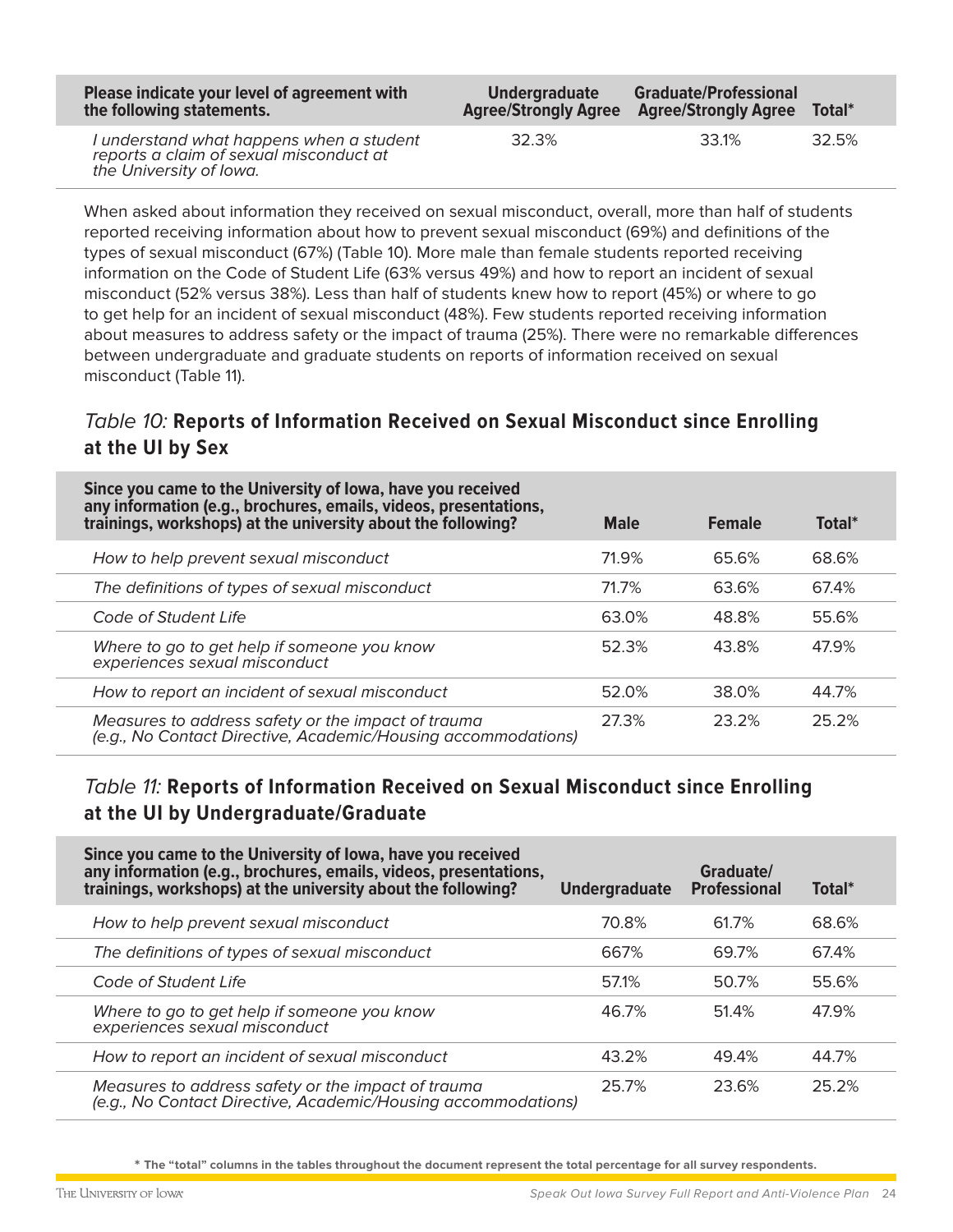#### **E. Awareness of the Function of the Campus and Community Resources Related to the UI's Sexual Misconduct Response**

Finally, students were asked how aware they were, on a 5-point scale ranging from not at all aware to extremely aware, of the function of various campus and community resources related to their response to sexual misconduct. Tables 12 and 13 reflect the percentage of students who said they were at least somewhat aware of the resources.

Although the questions asked were specific to the function of the resource for addressing sexual misconduct, some responses may reflect students' general awareness of the resource on campus. For example, students were most aware of the Department of Public Safety, University Counseling Service, and the Dean of Students, but they may have come in contact with these resources for other reasons.

Female students were less aware of some of the resources (Dean of Students, Ombudsperson, Office of Equal Opportunity and Diversity) but were more aware of the Women's Resource and Action Center (WRAC) than male students.

Graduate and professional students were much more aware of the Office of the Ombudsperson and less aware of WRAC than undergraduate students

## Table 12: **Awareness of the Function of Campus and Community Resources Related to the UI's Sexual Misconduct Response by Sex**

| Please use the following scale to indicate how aware you are<br>of the function of the campus and community resources<br>specifically related to sexual misconduct response at the<br>University of Iowa. | <b>Male</b><br>At least<br>somewhat aware somewhat aware | <b>Female</b><br>At least | Total* |
|-----------------------------------------------------------------------------------------------------------------------------------------------------------------------------------------------------------|----------------------------------------------------------|---------------------------|--------|
| Department of Public Safety/University Police                                                                                                                                                             | 82.0%                                                    | 77.9%                     | 79.9%  |
| <b>University Counseling Service</b>                                                                                                                                                                      | 77.0%                                                    | 79.5%                     | 78.3%  |
| Office of the Dean of Students                                                                                                                                                                            | 72.0%                                                    | 61.7%                     | 66.6%  |
| <b>Women's Resource and Action Center (WRAC)</b>                                                                                                                                                          | 55.6%                                                    | 69.3%                     | 62.7%  |
| Rape Victim Advocacy Program (RVAP)                                                                                                                                                                       | 47.8%                                                    | 54.3%                     | 51.2%  |
| Office of Equal Opportunity & Diversity (EOD)                                                                                                                                                             | 48.2%                                                    | 38.9%                     | 43.3%  |
| Domestic Violence Intervention Program (DVIP)                                                                                                                                                             | 41.2%                                                    | 43.1%                     | 42.2%  |
| Office of the Ombudsperson                                                                                                                                                                                | 42.9%                                                    | 30.6%                     | 36.5%  |
| Office of the Sexual Misconduct Response Coordinator                                                                                                                                                      | 38.3%                                                    | 34.5%                     | 36.3%  |

## Table 13: **Awareness of the Function of Campus and Community Resources Related to the UI's Sexual Misconduct Response by Undergraduate/Graduate**

| Please use the following scale to indicate how aware you are<br>of the function of the campus and community resources<br>specifically related to sexual misconduct response at the<br>University of Iowa. | <b>Undergraduate</b><br>At least | Graduate/<br><b>Professional</b><br><b>At least</b><br>somewhat aware somewhat aware Total* |       |
|-----------------------------------------------------------------------------------------------------------------------------------------------------------------------------------------------------------|----------------------------------|---------------------------------------------------------------------------------------------|-------|
| Department of Public Safety/University Police                                                                                                                                                             | 80.6%                            | 77.7%                                                                                       | 79.9% |
| <b>University Counseling Service</b>                                                                                                                                                                      | 77.8%                            | 80.0%                                                                                       | 78.3% |
| Office of the Dean of Students                                                                                                                                                                            | 672%                             | 64.9%                                                                                       | 66.6% |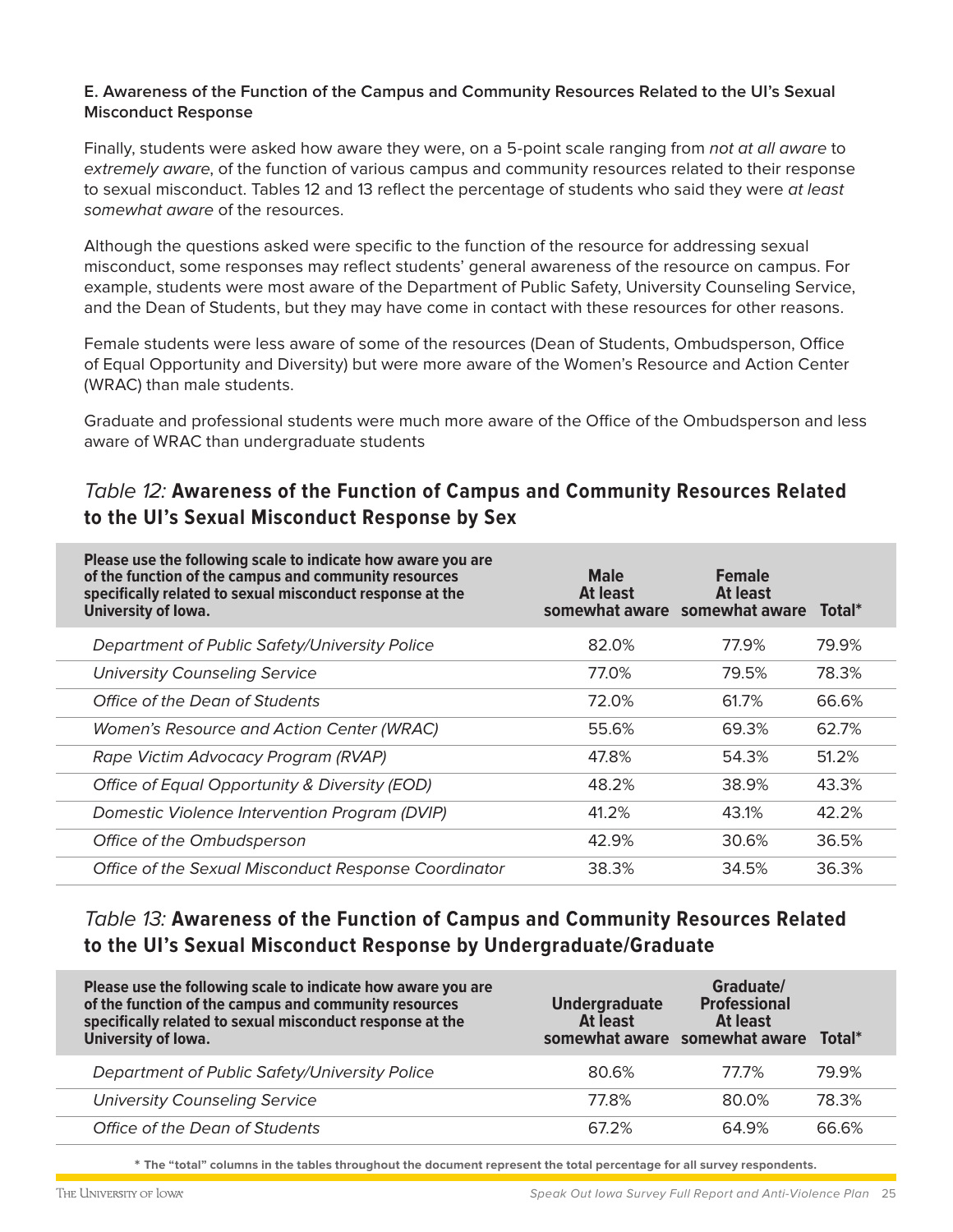| Please use the following scale to indicate how aware you are<br>of the function of the campus and community resources<br>specifically related to sexual misconduct response at the<br>University of Iowa. | <b>Undergraduate</b><br>At least | Graduate/<br><b>Professional</b><br>At least<br>somewhat aware somewhat aware | Total <sup>*</sup> |
|-----------------------------------------------------------------------------------------------------------------------------------------------------------------------------------------------------------|----------------------------------|-------------------------------------------------------------------------------|--------------------|
| Women's Resource and Action Center (WRAC)                                                                                                                                                                 | 672%                             | 49.1%                                                                         | 62.7%              |
| Rape Victim Advocacy Program (RVAP)                                                                                                                                                                       | 52.5%                            | 47.4%                                                                         | 51.2%              |
| Office of Equal Opportunity & Diversity (EOD)                                                                                                                                                             | 42.5%                            | 45.8%                                                                         | 43.3%              |
| Domestic Violence Intervention Program (DVIP)                                                                                                                                                             | 41 2%                            | 45.3%                                                                         | 42.2%              |
| Office of the Ombudsperson                                                                                                                                                                                | 29.2%                            | 59.0%                                                                         | 36.5%              |
| Office of the Sexual Misconduct Response Coordinator                                                                                                                                                      | 35.8%                            | 379%                                                                          | 36.3%              |

# **IV. Reports of Victimization**

The types of victimization measured in the Speak Out lowa survey included student reports of 1) sexual harassment by faculty and/or staff, 2) sexual harassment by fellow students, 3) stalking, 4) dating violence, and 5) sexual violence victimization (unwanted sexual touch, attempted or complete sexual coercion, and attempted rape and completed rape).

Students were asked to respond to all the victimization types experienced that had occurred "since enrolling at the University of Iowa." Comparisons were made by sex and year in school (all undergraduate years and graduate/professional students).

#### **A. Sexual Harassment by Faculty and/or Staff**

Sexual harassment by a faculty member, instructor, teaching assistant, practicum/clinic/field instructor, or staff member was measured with the 16-item Department of Defense Sexual Experiences Questionnaire (SEQ-DoD) (Fitzgerald, Magley, Drasgow, & Waldo, 1999), plus one additional item recommended by UI campus stakeholders (see Appendix B for the full instrument), that asked students to rate the frequency with which each item had occurred as never, once or twice, sometimes, often, or many times. Any answer other than never for each type of sexual harassment was treated as an affirmative response. Four types of sexual harassment are measured in the scale:

- **Sexist Gender Harassment –** included being treated differently because of their sex or perceived gender identity, someone displaying sexist or suggestive materials; someone making offensive sexist remarks, or being put down because of their sex.
- **Crude Gender Harassment –** being told offensive sexual stories or jokes; unwanted attempts to being drawn in to discussions of sexual matters; someone making offensive remarks about their appearance, body, or sexual activities; or making gestures or using body language of a sexual nature that were embarrassing or offensive.
- **Unwanted Sexual Attention –** unwanted attempts to establish a romantic relationship, continually being asked out for drinks or dinner, touched in a way that made them uncomfortable, or unwanted attempts to kiss, fondle or stroke them.
- **Sexual Coercion –** felt they were being bribed with a reward to engage in sexual behavior, someone made them feel threatened with retaliation for not being sexually cooperative, were treated badly for refusing to have sex, or someone implied better treatment if they were sexually cooperative.

**\* The "total" columns in the tables throughout the document represent the total percentage for all survey respondents.**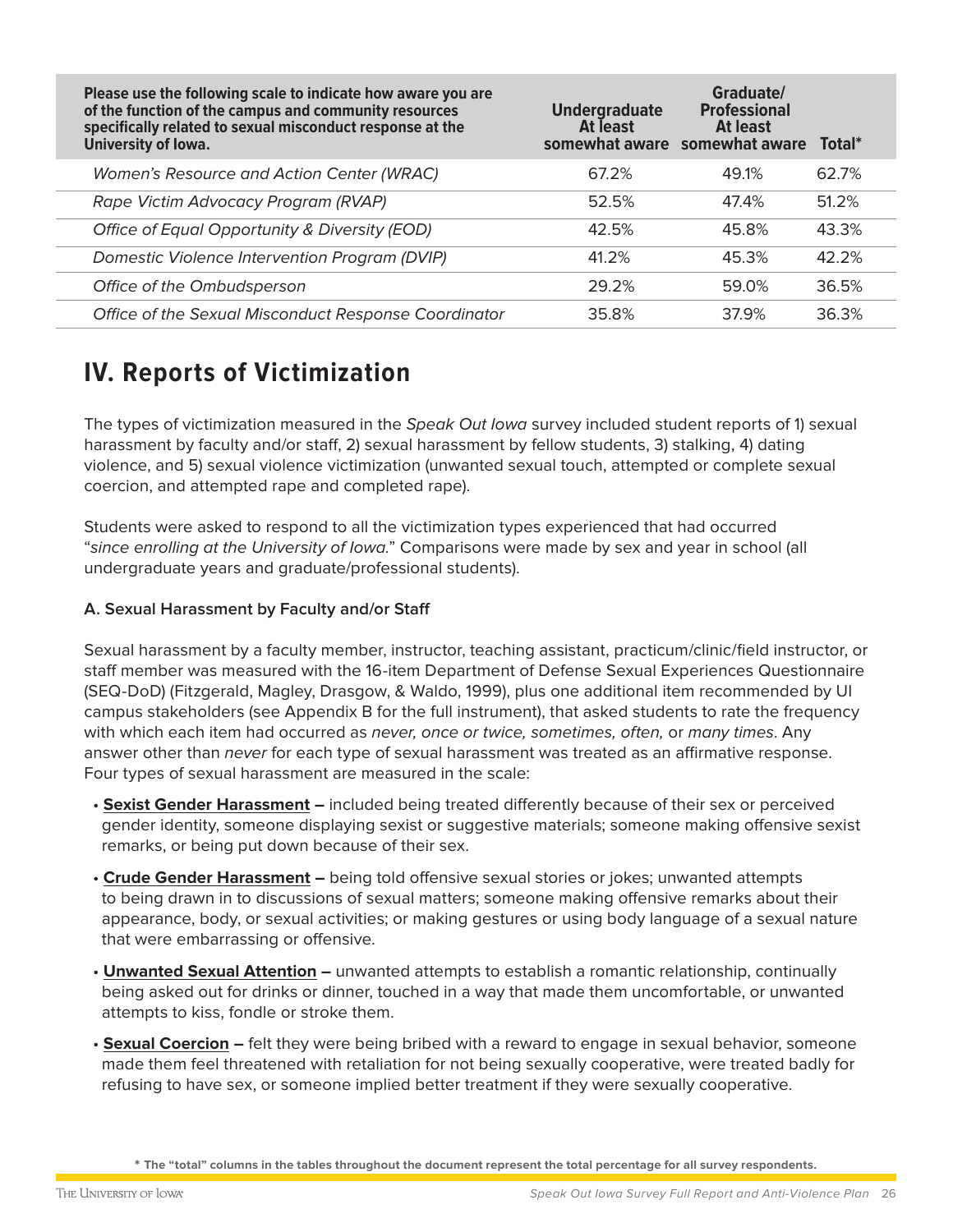For students who completed the survey, Tables 14 and 15 summarize their reported rates of sexual harassment by faculty/staff, compared by sex and year. Students reported more sexist gender harassment by faculty/staff than other types of harassment, and 3rd and 4th year and graduate and professional students experienced this behavior more frequently than other students.

#### Table 14: **Reports of Sexual Harassment by Faculty/Staff by Sex**

|                                  | <b>Male</b> | <b>Female</b> | Total* |
|----------------------------------|-------------|---------------|--------|
| Sexist Gender Harassment         | 32.2%       | 39.5%         | 36.0%  |
| Crude Gender Harassment          | 10.2%       | 16.3%         | 13.4%  |
| <b>Unwanted Sexual Attention</b> | 3.2%        | 5.1%          | 4.2%   |
| <b>Sexual Coercion</b>           | 0.9%        | 19%           | .5%    |

#### Table 15: **Reports of Sexual Harassment by Faculty/Staff by Year in School**

|                           | 1st<br>year | 2 <sub>nd</sub><br>year | 3rd<br>year | 4th<br>$\gamma$ ear $(+)$ | <b>Total</b> | Total Grad./<br>Undergrad. Professional | Total <sup>*</sup> |
|---------------------------|-------------|-------------------------|-------------|---------------------------|--------------|-----------------------------------------|--------------------|
| Sexist Gender Harassment  | 15.2%       | 33.2%                   | 43.9%       | 43.8%                     | 33.2%        | 44.7%                                   | 36.0%              |
| Crude Gender Harassment   | 7.9%        | $12.3\%$                | 15.5%       | 17.3%                     | 13.1%        | 14.3%                                   | 13.4%              |
| Unwanted Sexual Attention | 29%         | 32%                     | 4.7%        | 4.3%                      | 3.7%         | 5.7%                                    | 4.2%               |
| Sexual Coercion           | 1.7%        | 0.9%                    | 1.0%        | 2.0%                      | 1.4%         | 1.5%                                    | 1.5%               |

When examining individual items on the faculty/staff sexual harassment scale (Table 16), the most frequently reported behaviors were being treated differently because of their sex (25%), someone making offensive sexist remarks (23%), someone displaying sexist or suggestive materials (14%), and being put down because of their sex (12%). When examining the frequency of these behaviors, the majority of students reported being exposed to them one or two times as opposed to many times.

## Table 16: **Individual Items from the Faculty/Staff Sexual Harassment Scale**

| Since you enrolled at the University of Iowa, have you been in a situation in which a<br>faculty member, instructor, teaching assistant, practicum/clinic/field instructor, or |                    |
|--------------------------------------------------------------------------------------------------------------------------------------------------------------------------------|--------------------|
| staff member has done any of the following:                                                                                                                                    | Total <sup>*</sup> |
| Treated you "differently" because of your sex?                                                                                                                                 | 24.7%              |
| Made offensive sexist remarks?                                                                                                                                                 | 23.2%              |
| Displayed, used, or distributed sexist or suggestive materials?                                                                                                                | 13.5%              |
| Put you down or was condescending to you because of your sex?                                                                                                                  | 11.5%              |
| Repeatedly told sexual stories or jokes that were offensive to you?                                                                                                            | 8.7%               |
| Treated you "differently" because of your perceived gender identity?                                                                                                           | 8.5%               |
| Made offensive remarks about your appearance, body, or sexual activities?                                                                                                      | 5.5%               |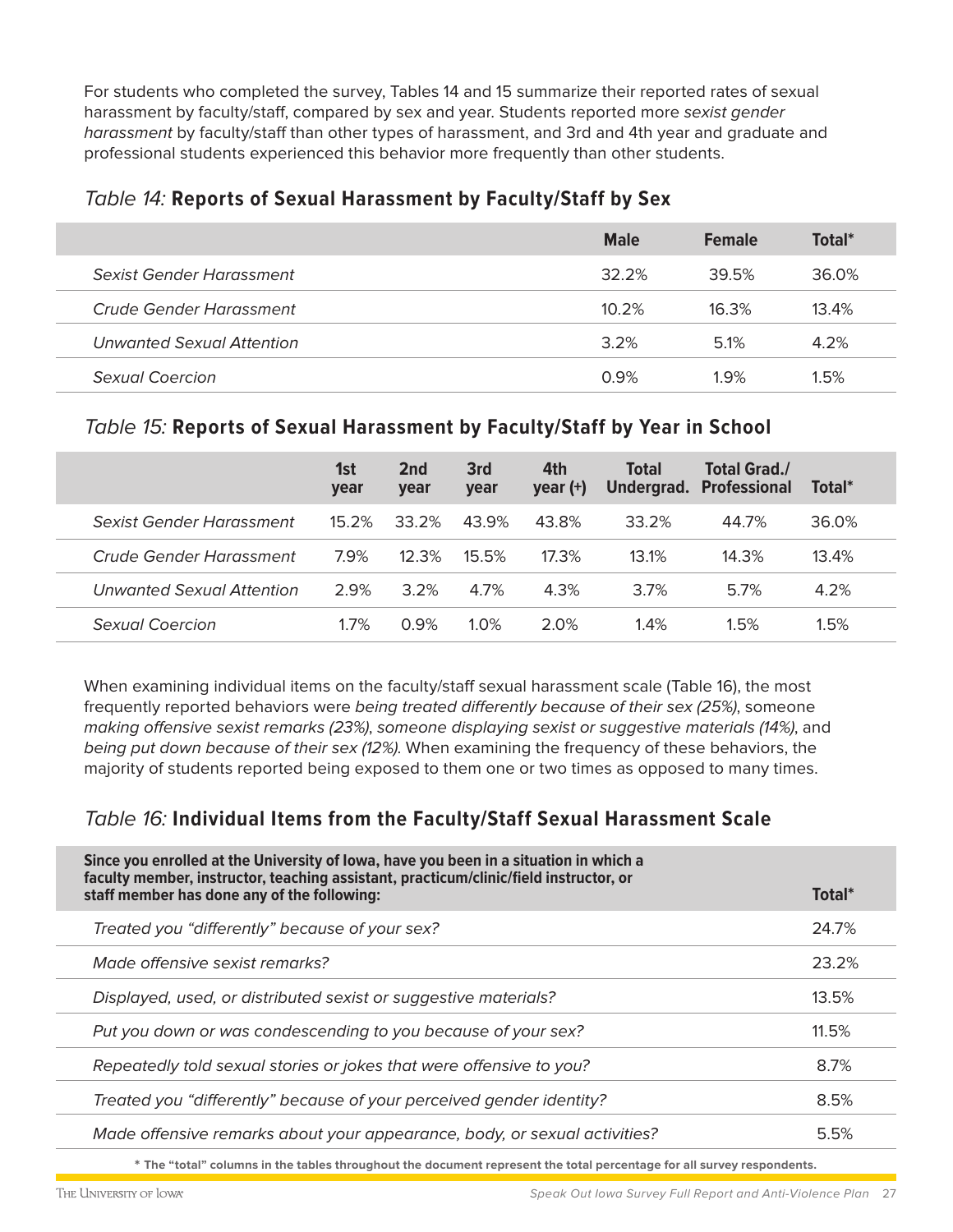| Since you enrolled at the University of Iowa, have you been in a situation in which a<br>faculty member, instructor, teaching assistant, practicum/clinic/field instructor, or<br>staff member has done any of the following: | Total <sup>*</sup> |
|-------------------------------------------------------------------------------------------------------------------------------------------------------------------------------------------------------------------------------|--------------------|
| Made unwelcome attempts to draw you into a discussion of sexual matters?                                                                                                                                                      | 5.0%               |
| Made gestures or used body language of a sexual nature which embarrassed or offended you?                                                                                                                                     | 4.2%               |
| Touched you in a way that made you feel uncomfortable?                                                                                                                                                                        | 3.3%               |
| Made unwanted attempts to establish a romantic relationship with you despite<br>your efforts to discourage it?                                                                                                                | 2.4%               |
| Continued to ask you for dates, drinks, dinner, etc., even though you said "No"?                                                                                                                                              | 1.8%               |
| Made unwanted attempts to stroke, fondle, or kiss you?                                                                                                                                                                        | 1.5%               |
| Implied better treatment if you were sexually cooperative?                                                                                                                                                                    | 1.1%               |
| Made you feel like you were being bribed with a reward to engage in sexual behavior?                                                                                                                                          | 1.0%               |
| Made you feel threatened with some sort of retaliation for not being sexually cooperative?                                                                                                                                    | 0.9%               |
| Treated you badly for refusing to have sex?                                                                                                                                                                                   | 0.9%               |

For those students who reported an experience of sexual harassment by faculty/staff, the characteristics of this harassment victimization are outlined in Table 17. Students were asked to answer these questions in reference to the one situation that had the greatest effect on them. More female students reported that the individual who committed the behavior was a man (90%). When asked about the classification of the individual who committed the behavior, 54% of students reported it was a faculty member. The majority of the incidents happened in a university building or at a university sponsored event (75%).

## Table 17: **Characteristics of the Faculty/Staff Sexual Harassment Incident by Sex**

| Gender of the person who committed the behavior                | <b>Male</b> | <b>Female</b> | Total*             |
|----------------------------------------------------------------|-------------|---------------|--------------------|
| Man                                                            | 54.3%       | 90.2%         | 75.3%              |
| Woman                                                          | 38.3%       | 7.6%          | 20.3%              |
| Could not identify the person's gender                         | 6.1%        | 1.8%          | 3.6%               |
| Other gender not listed                                        | 1.4%        | 0.4%          | 0.8%               |
|                                                                | <b>Male</b> | <b>Female</b> | Total <sup>*</sup> |
| <b>Classification of the person who committed the behavior</b> |             |               |                    |
| <b>Faculty member</b>                                          | 54.2%       | 54.1%         | 54.1%              |
| Graduate student instructor/teaching assistant                 | 19.5%       | 16.8%         | 17.9%              |
| Other                                                          | 16.6%       | 17.4%         | 17.0%              |
| Staff member                                                   | 9.0%        | 10.4%         | 9.8%               |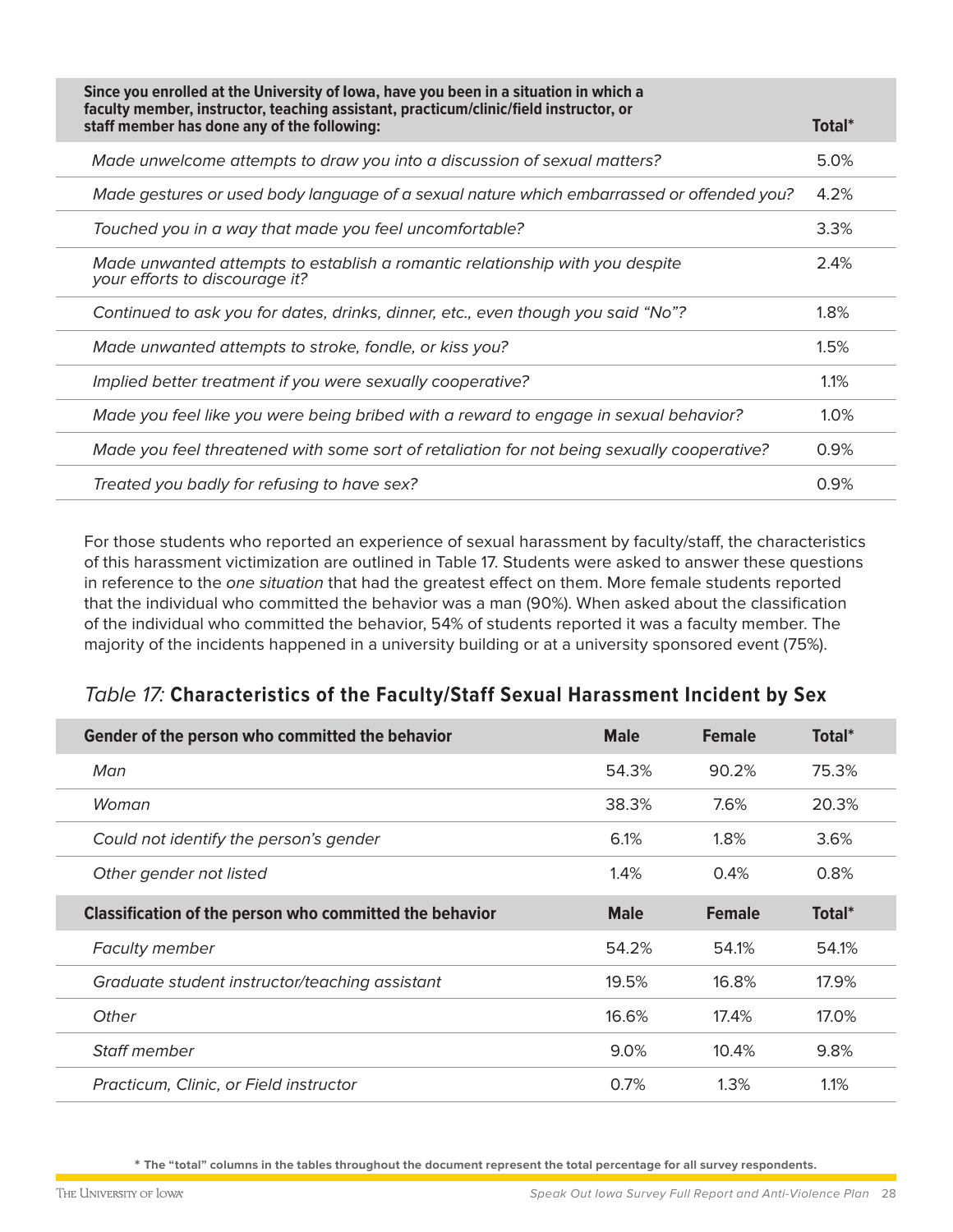#### **B. Sexual Harassment by Fellow Students**

Sexual harassment by fellow students was measured with nine items from the Sexual Experiences Questionnaire (Fitzgerald et al., 1988; Fitzgerald, Gelfand, & Drasgow, 1995) and 3 items from the AAUW Knowledge Networks Survey (Nukulkij, 2011), and one additional item recommended by UI campus stakeholders (see Appendix B for the full instrument), that asked students to rate the frequency with which each item had occurred as never, once or twice, sometimes, often, or many times. Four types of sexual harassment are measured in the scale. Any answer other than never for each type of sexual harassment was treated as an affirmative response:

- **Sexist Gender Harassment –** same as faculty/staff sexual harassment (see page 14).
- **Crude Gender Harassment –** same as faculty/staff sexual harassment (see page 14).
- **Unwanted Sexual Attention –** one item asking about unwanted attempts to establish a romantic relationship.
- **Sexual Harassment via Electronic Communication –** someone sent or posted unwanted sexual comments jokes or pictures by text, email, Facebook, etc.; someone spread unwelcome rumors about them by text, email, Facebook or other unwanted electronic means; or someone called them gay or lesbian in a negative way by text, email, Facebook or other unwanted electronic means.

For students who completed the survey, Tables 18 and 19 summarize their reported rates of sexual harassment by fellow students, compared by sex and year. Female students reported more harassment by fellow students than males did. Reports of sexist gender harassment by students were the highest reported type of harassment across all student years, and rates were higher for upper class undergraduate students than for 1st and 2nd year undergraduate students. Undergraduate students also reported more crude gender harassment and unwanted sexual attention by fellow students compared to graduate/professional students.

#### Table 18: **Reports of Sexual Harassment by Fellow Students by Sex**

|                                                | <b>Male</b> | <b>Female</b> | Total <sup>*</sup> |
|------------------------------------------------|-------------|---------------|--------------------|
| Sexist Gender Harassment                       | 44.2%       | 68.4%         | 56.9%              |
| Crude Gender Harassment                        | 34.3%       | 55.9%         | 45.6%              |
| Unwanted Sexual Attention                      | 13.4%       | 32.8%         | 23.5%              |
| Sexual Harassment via Electronic Communication | 22.6%       | 26.2%         | 24.5%              |

## Table 19: **Reports of Sexual Harassment by Fellow Students by Year in School**

|                                                   | 1st<br>year | 2 <sub>nd</sub><br>year | 3rd<br>year | 4th<br>$\mathsf{year}(\mathsf{+})$ | <b>Total</b> | Total Grad./<br><b>Undergrad. Professional</b> | Total <sup>*</sup> |
|---------------------------------------------------|-------------|-------------------------|-------------|------------------------------------|--------------|------------------------------------------------|--------------------|
| Sexist Gender Harassment                          | 46.0%       | 59.8%                   | 65.6%       | 65.6%                              | 58.6%        | 51.5%                                          | 56.9%              |
| Crude Gender Harassment                           | 39.2%       | 48.5%                   | 54.5%       | 55.6%                              | 49.1%        | 35.0%                                          | 45.6%              |
| Unwanted Sexual Attention                         | 214%        | 23.9%                   | 28.9%       | 33.5%                              | 26.8%        | 13.4%                                          | 23.5%              |
| Sexual Harassment via<br>Electronic Communication | 13.1%       | 217%                    | 33.5%       | 370%                               | 25.9%        | 20.2%                                          | 24.5%              |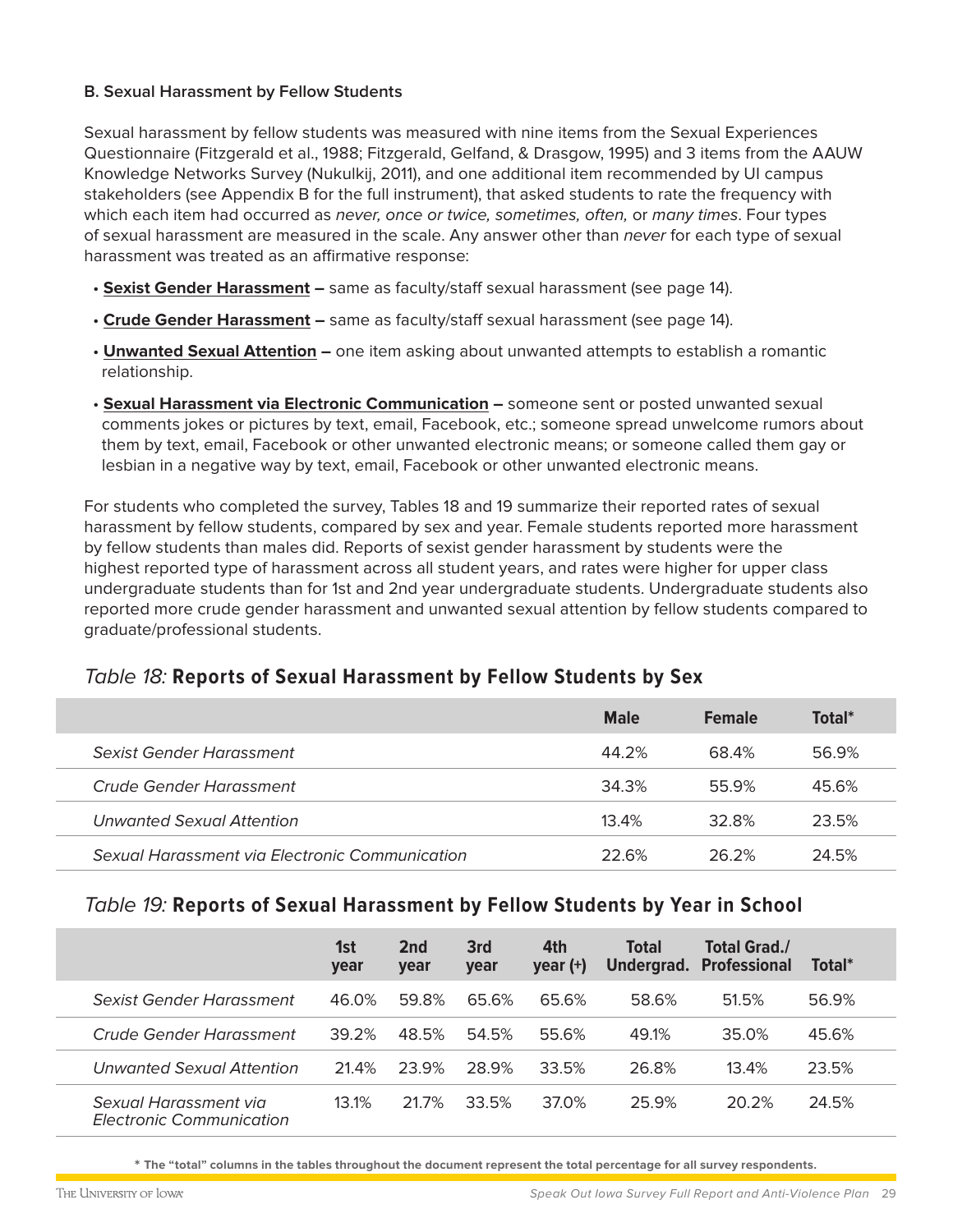When examining individual items on the student sexual harassment scale (Table 20), students reported more frequency across a greater number of individual behaviors than for harassment by faculty/staff. They also reported multiple occurrences of these behaviors by fellow students. The most frequently reported behaviors were someone making offensive sexist remarks (48%), being treated differently because of their sex (40%), repeatedly being told sexual stories or jokes (34%), and being put down because of their sex (30%).

## Table 20: **Individual Items from the Sexual Harassment Experiences Scale by Fellow Students**

| Since you enrolled at the University of Iowa, have you been in a situation<br>in which a student has done has done any of the following: | Total <sup>*</sup> |
|------------------------------------------------------------------------------------------------------------------------------------------|--------------------|
| Made offensive sexist remarks?                                                                                                           | 47.9%              |
| Treated you "differently" because of your sex?                                                                                           | 40.4%              |
| Repeatedly told sexual stories or jokes that were offensive to you?                                                                      | 33.7%              |
| Put you down or was condescending to you because of your sex?                                                                            | 29.6%              |
| Displayed, used, or distributed sexist or suggestive materials?                                                                          | 28.7%              |
| Made offensive remarks about your appearance, body, or sexual activities?                                                                | 28.0%              |
| Made unwelcome attempts to draw you into a discussion of sexual matters?                                                                 | 25.5%              |
| Made gestures or used body language of a sexual nature which embarrassed or offended you?                                                | 23.6%              |
| Made unwanted attempts to establish a romantic sexual relationship with you despite<br>your efforts to discourage it?                    | 23.5%              |
| Sent or posted unwelcome sexual comments, rumors, jokes or pictures by text, email,<br>Facebook or other electronic means?               | 17.3%              |
| Treated you "differently" because of your perceived gender identity?                                                                     | 15.1%              |
| Spread unwelcome sexual rumors about you by text, email, Facebook or other electronic means?                                             | 9.5%               |
| Called you gay, lesbian, or trans in a negative way by text, email, Facebook or other<br>electronic means?                               | 9.0%               |

Characteristics of student sexual harassment victimization are outlined in Table 21. Students were asked to answer these questions in reference to the one situation that had the greatest effect on them. When asked about the gender of the individual who committed the behavior, 82% of students reported it was a man. Students reported more sexual harassment by undergraduate students (72%) and the majority of incidents were reported to have happened off-campus (60%).

## Table 21: **Characteristics of Fellow Student Sexual Harassment Incident by Sex**

| Gender of the person who committed the behavior | <b>Male</b> | <b>Female</b> | Total* |
|-------------------------------------------------|-------------|---------------|--------|
| Man                                             | 54.3%       | 90.2%         | 75.3%  |
| Woman                                           | 38.3%       | 7.6%          | 20.3%  |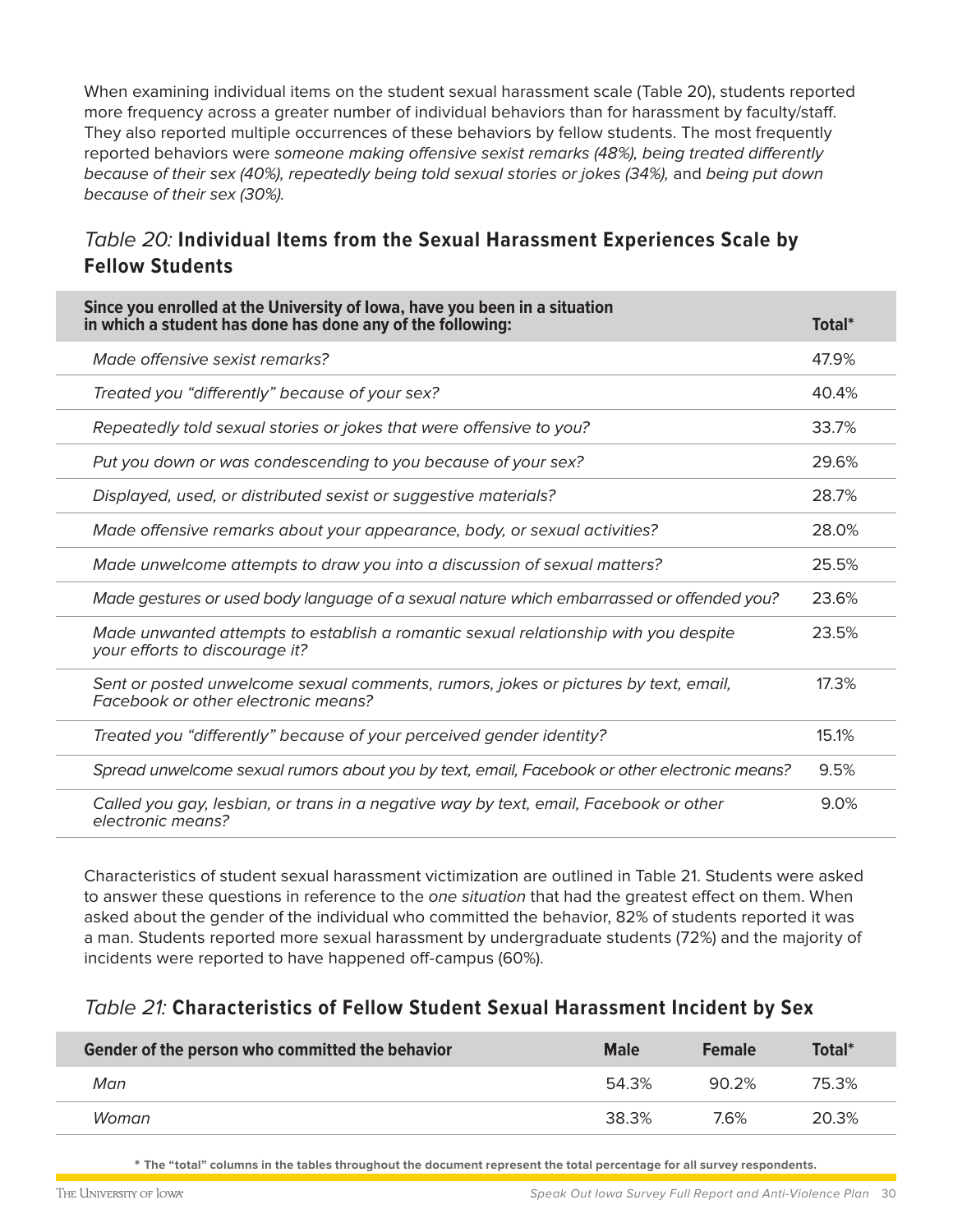| Gender of the person who committed the behavior                | <b>Male</b> | <b>Female</b> | Total <sup>*</sup> |
|----------------------------------------------------------------|-------------|---------------|--------------------|
| Could not identify the person's gender                         | 6.1%        | 1.8%          | 3.6%               |
| Other gender not listed                                        | 1.4%        | 0.4%          | 0.8%               |
| <b>Classification of the person who committed the behavior</b> | <b>Male</b> | <b>Female</b> | Total <sup>*</sup> |
| <b>Faculty member</b>                                          | 54.2%       | 54.1%         | 54.1%              |
| Graduate student instructor/teaching assistant                 | 19.5%       | 16.8%         | 17.9%              |
| Other                                                          | 16.6%       | 17.4%         | 17.0%              |
| Staff member                                                   | 9.0%        | 10.4%         | 9.8%               |
| Practicum, Clinic, or Field instructor                         | $0.7\%$     | 1.3%          | 1.1%               |

#### **C. Stalking**

Stalking was measured with 8 items from the National Intimate Partner and Sexual Violence Survey (NISVS) (Centers for Disease Control and Prevention, 2011) (see Appendix B for the full instrument) that asked students to rate the frequency with which each item had occurred as none, 1-2 times, 3-5 times, 5-8 times, or more than 8 times. Tables 22 and 23 summarize students' reported rates of stalking, compared by sex and year in school. Since the legal definition of stalking typically involves a pattern of behavior, students were considered to have been stalked if they indicated they had experienced at least one of the 8 items 3-5 times or more.

Overall, 9.4% of students who completed the survey reported experiencing a pattern of stalking behavior. Female students and undergraduate students experienced stalking more frequently than male or graduate students.

## Table 22: **Reports of Stalking by Sex**

|                                 | <b>Male</b> | <b>Female</b> | Total* |
|---------------------------------|-------------|---------------|--------|
| Pattern of stalking experienced | 5.7%        | 12.7%         | 9.4%   |

## Table 23: **Reports of Stalking by Year in School**

|                                                 | 1st<br>vear | 2 <sub>nd</sub><br><b>vear</b> | 3rd<br><b>vear</b> | 4th   | <b>Total</b> | Total Grad./<br>year (+) Undergrad. Professional Total* |      |
|-------------------------------------------------|-------------|--------------------------------|--------------------|-------|--------------|---------------------------------------------------------|------|
| Pattern of stalking experienced 5.7% 7.2% 13.5% |             |                                |                    | 14.4% | 10.1%        | 7.1%                                                    | 9.4% |

When examining individual items on the stalking scale that were experienced 3 or more times (Table 24), the most frequently reported individual experiences were left you unwanted messages including text or voice messages (16%), sent you unwanted emails, instant messages, or sent messages through social media apps (13%), approached you or showed up in places, such as your home, workplace, or school when you didn't want them to be there (10%), and made unwanted phone calls to you including hang up calls (9%).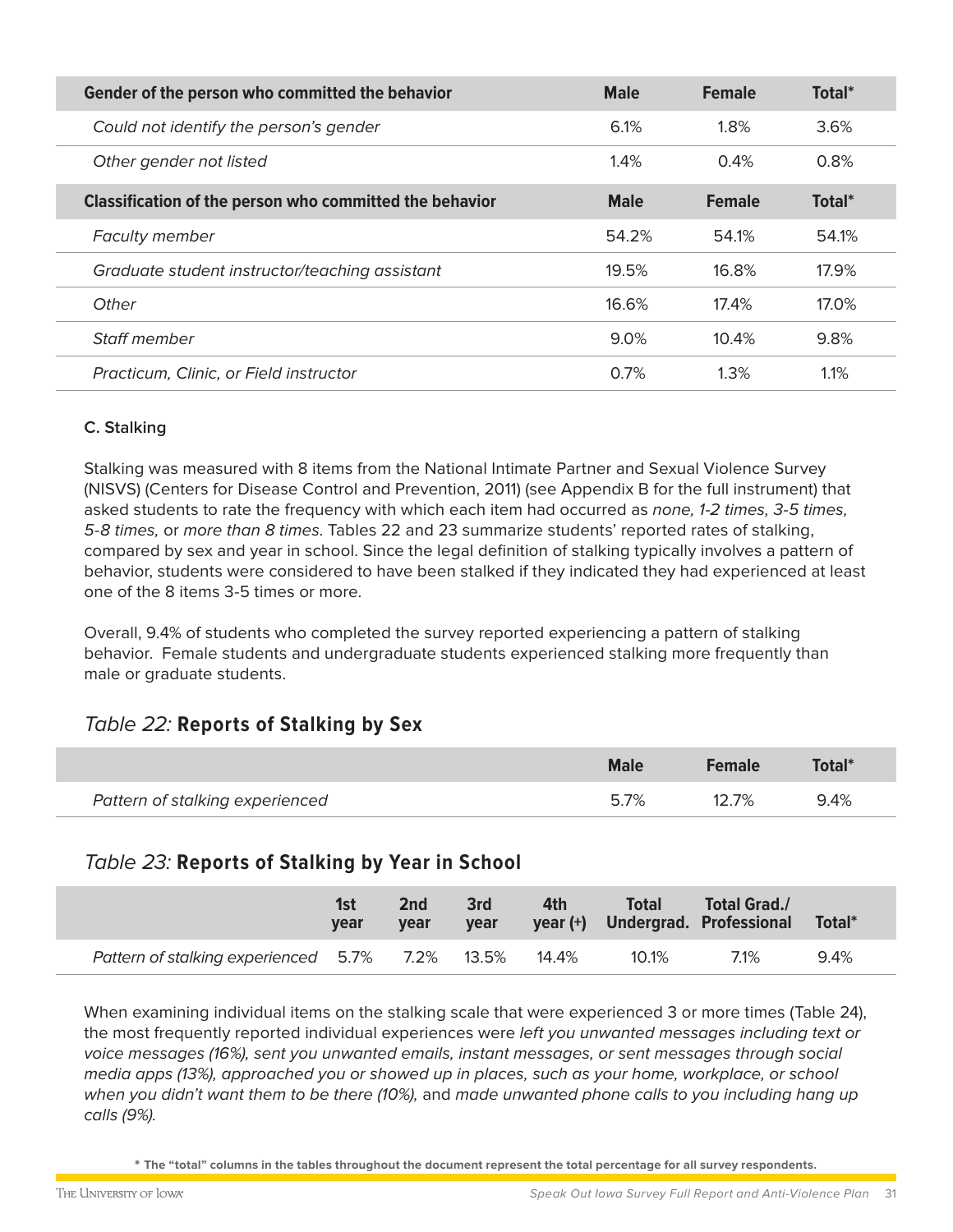#### Table 24: **Individual Stalking Items Experienced Three or More Times**

|                                                                                                                                  | Total*  |
|----------------------------------------------------------------------------------------------------------------------------------|---------|
| Left you unwanted messages (including text or voice messages)?                                                                   | 4.9%    |
| Sent you unwanted emails, instant messages, or sent messages through social media apps?                                          | 4.8%    |
| Made unwanted phone calls to you (including hang up calls)?                                                                      | $3.3\%$ |
| Approached you or showed up in places, such as your home, workplace, or school when<br>you didn't want them to be there?         | 2.8%    |
| Watched or followed you from a distance, or spied on you with a listening device, camera,<br>or GPS [global positioning system]? | $1.7\%$ |
| Left you cards, letters, flowers, or presents when they knew you didn't want them to?                                            | 0.5%    |
| Left strange or potentially threatening items for you to find?                                                                   | 0.2%    |
| Sneaked into your home or car and did things to scare you by letting you know they had<br>been there?                            | 0.2%    |

Characteristics of the stalking victimization are outlined in Table 25. Students were asked to answer these questions in reference to the one situation that had the greatest effect on them. More female students reported that the individual who committed the behavior was a man (91%) than male students. Students indicated that the person who committed the behavior was not a stranger (84%) and that the individual was an undergraduate student at the UI (74%). The majority of the incidents happened offcampus (66%).

## Table 25: **Characteristics of the Stalking Incident by Sex**

| Gender of the person who committed the behavior                | <b>Male</b> | <b>Female</b> | Total* |
|----------------------------------------------------------------|-------------|---------------|--------|
| Man                                                            | 51.2%       | 90.8%         | 79.3%  |
| Woman                                                          | 46.9%       | 7.2%          | 18.7%  |
| Could not identify the person's gender                         | 1.9%        | 0.6%          | 1.0%   |
| Other gender not listed                                        | 0.0%        | 1.5%          | 1.0%   |
| <b>Classification of the person who committed the behavior</b> | <b>Male</b> | <b>Female</b> | Total* |
| Casual acquaintance                                            | 14.2%       | 29.8%         | 25.3%  |
| Ex-romantic or sexual partner                                  | 21.4%       | 22.6%         | 22.3%  |
| Friend                                                         | 35.5%       | 14.7%         | 20.6%  |
| <b>Stranger</b>                                                | 10.2%       | 10.4%         | 16.3%  |
| Other                                                          | 7.4%        | 7.5%          | 7.5%   |
| Coworker                                                       | 4.9%        | 2.7%          | 3.3%   |
| Current romantic or sexual partner                             | 2.9%        | 1.1%          | 1.6%   |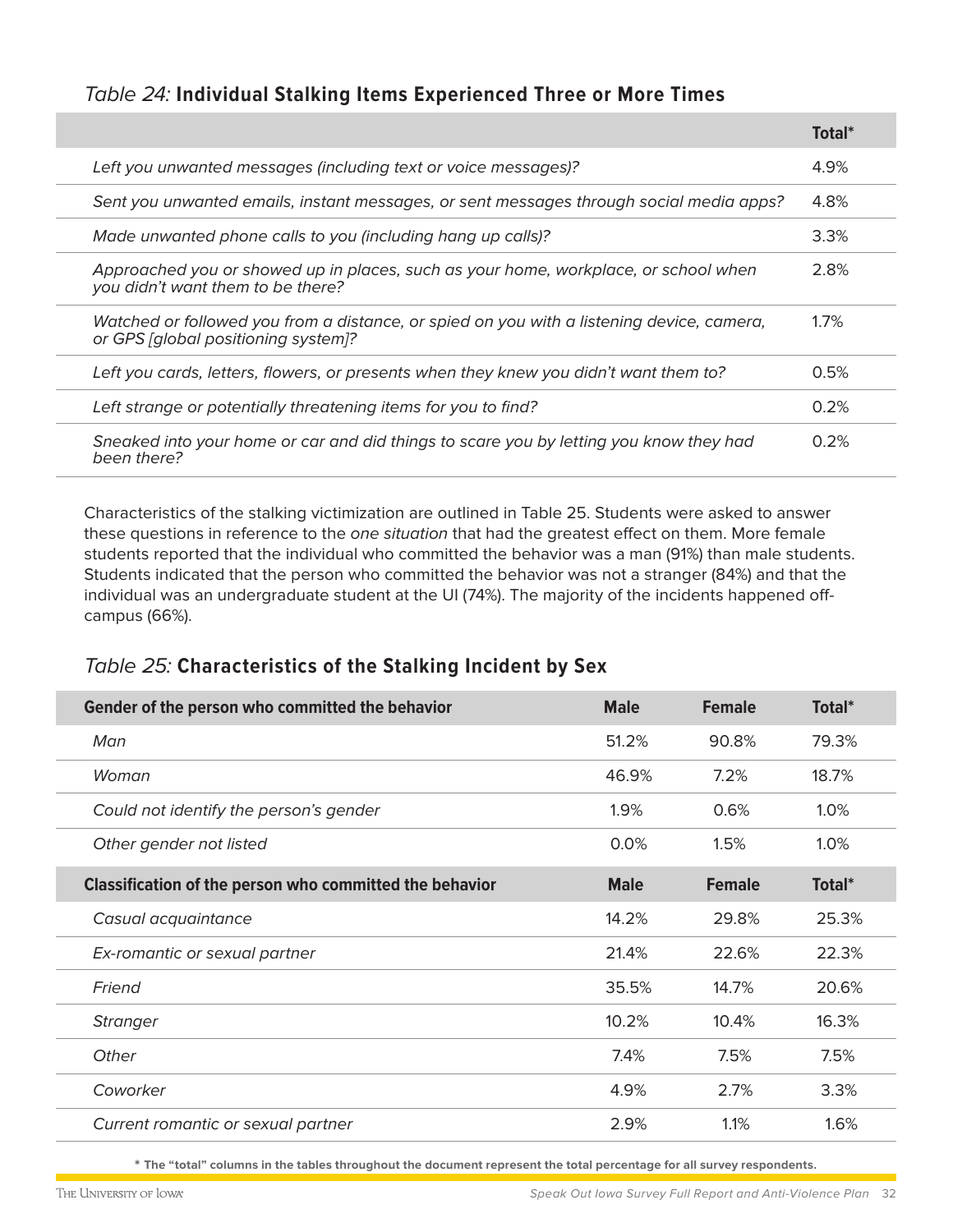| <b>Classification of the person who committed the behavior</b> | <b>Male</b> | <b>Female</b> | Total* |
|----------------------------------------------------------------|-------------|---------------|--------|
| <b>Teaching Assistant</b>                                      | 0.0%        | 1.3%          | 1.0%   |
| Employer/supervisor                                            | 1.8%        | 0.5%          | 0.9%   |
| University staff                                               | 1.7%        | $0.0\%$       | 0.5%   |
| University professor/instructor                                | 0.0%        | 0.7%          | 0.5%   |
| Ex-spouse                                                      | 0.5%        | 0.2%          | 0.2%   |
|                                                                | <b>Male</b> | <b>Female</b> | Total* |
| The other person was a student at the University of lowa       | 76.2%       | 72.6%         | 73.6%  |

#### **D. Dating Violence**

Dating violence was measured with 6 items from the Partner Victimization Scale (Hamby, 2014) and the Women's Experience with Battering Scale (Smith, Earp, & DeVellis, 1995) (see Appendix B for the full instrument). These items assessed both physical and psychological dating violence experienced by students. Students rated the frequency with which each item had occurred, excluding horseplay or joking around, as never, once or twice, sometimes, often, or many times. An affirmative response to one or more items was an indication of dating violence.

Tables 26 and 27 summarize students' reported rates of dating violence, compared by sex and year in school. For students who completed the survey, female students experienced more dating violence than male students, and undergraduate students experienced dating violence more frequently than graduate/professional students.

## Table 26: **Reports of Dating Violence by Sex**

|                                   | <b>Male</b> | <b>Female</b> | Total* |
|-----------------------------------|-------------|---------------|--------|
| Any experience of dating violence | 5.7%        | $127\%$       | 9.4%   |

#### Table 27: **Reports of Dating Violence by Year in School**

|                                                   | 1st<br>vear | 2 <sub>nd</sub><br><b>vear</b> | 3rd<br><b>vear</b> | 4th   | <b>Total</b> | Total Grad./<br>year (+) Undergrad. Professional Total* |      |
|---------------------------------------------------|-------------|--------------------------------|--------------------|-------|--------------|---------------------------------------------------------|------|
| Any experience of dating violence 5.7% 7.2% 13.5% |             |                                |                    | 14.4% | 10.1%        | 7.1%                                                    | 9.4% |

When examining individual items on the dating violence scale (Table 28), the most frequently reported individual experiences were the person can scare me without laying a hand on me (10%), the person pushed, grabbed, or shook me (10%), the person threated to hurt me and I thought I might really get hurt (6%), and the person hit me (5%).

**<sup>\*</sup> The "total" columns in the tables throughout the document represent the total percentage for all survey respondents.**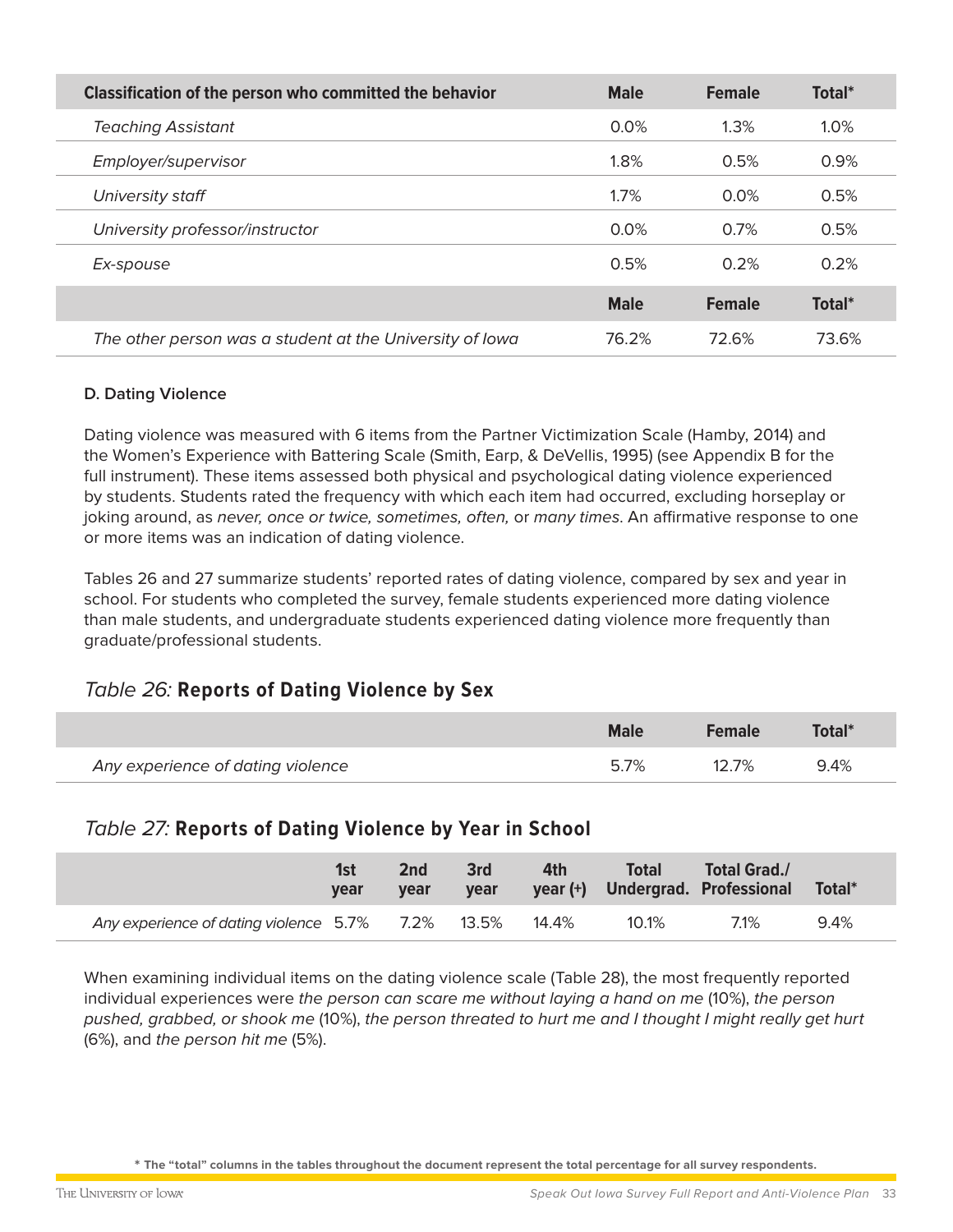#### Table 28: **Individual Dating Violence Items**

| Not including horseplay or joking around, the person:        | Total <sup>*</sup> |
|--------------------------------------------------------------|--------------------|
| Can scare me without laying a hand on me.                    | 10.2%              |
| Pushed, grabbed, or shook me.                                | 9.8%               |
| Threatened to hurt me and I thought I might really get hurt. | 5.6%               |
| Hit me.                                                      | 5.4%               |
| Stole or destroyed my property.                              | 4.0%               |
| Beat me up.                                                  | 1.3%               |

Characteristics of dating violence victimization are outlined in Table 29. Students were asked to answer these questions in reference to the one situation that had the greatest effect on them. More female students reported that the individual who committed the behavior was a man (95%), and more male students reported that the individual who committed the behavior was a woman (80%). Students indicated that the person who committed the behavior was a current or ex romantic partner or spouse (81%) and that the incident happened off-campus (85%). More than half of the individuals who committed the behavior were students at the UI (55%).

| Gender of the person who committed the behavior                | <b>Male</b> | <b>Female</b> | Total* |
|----------------------------------------------------------------|-------------|---------------|--------|
| Man                                                            | 20.3%       | 95.0%         | 70.1%  |
| Woman                                                          | 79.7%       | 4.9%          | 29.8%  |
| Could not identify the person's gender                         | 0.0%        | 0.1%          | 0.1%   |
| Other gender not listed                                        | 0.0%        | 0.0%          | 0.0%   |
| <b>Classification of the person who committed the behavior</b> | <b>Male</b> | <b>Female</b> | Total* |
| Ex-romantic or sexual partner                                  | 59.8%       | 54.0%         | 55.9%  |
| Current romantic or sexual partner                             | 18.8%       | 22.0%         | 20.9%  |
| Friend                                                         | 7.5%        | 10.8%         | 9.7%   |
| Casual acquaintance                                            | 3.8%        | 4.7%          | 4.4%   |
| Spouse                                                         | 6.2%        | 1.5%          | 3.0%   |
| <b>Stranger</b>                                                | 1.4%        | 3.8%          | 3.0%   |
| Other                                                          | 1.8%        | 0.7%          | 1.1%   |
| University staff                                               | 0.0%        | 0.2%          | 0.1%   |
| Ex-spouse                                                      | 0.0%        | 1.1%          | 0.7%   |
| Coworker                                                       | 0.8%        | 0.5%          | 0.6%   |

Table 29: **Characteristics of the Dating Violence Incident by Sex**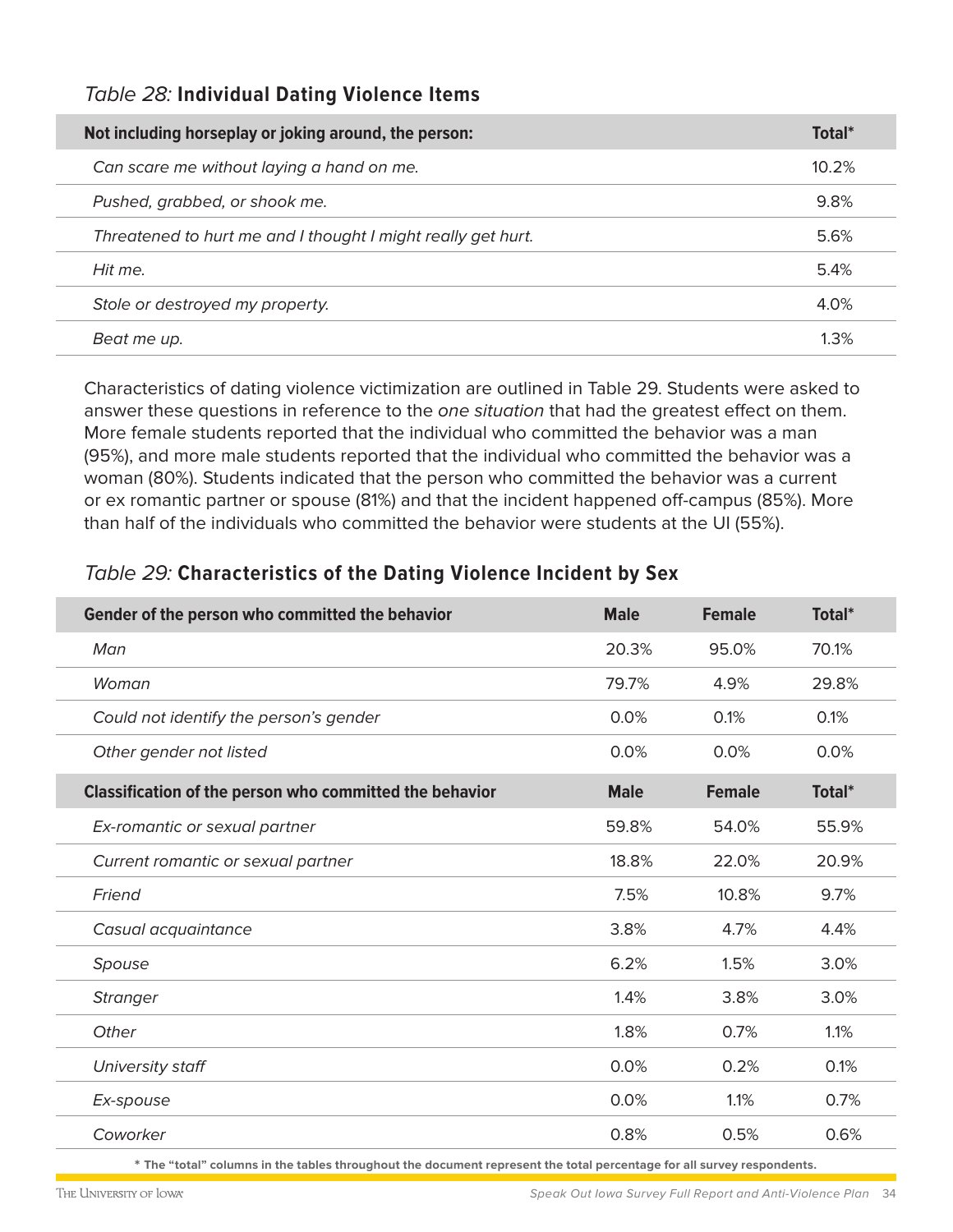| <b>Classification of the person who committed the behavior</b> | <b>Male</b> | <b>Female</b> | Total*  |
|----------------------------------------------------------------|-------------|---------------|---------|
| Family member                                                  | $0.0\%$     | 0.6%          | 0.4%    |
| Employer/supervisor                                            | $0.0\%$     | 0.1%          | 0.1%    |
| University professor/instructor                                | $0.0\%$     | $0.1\%$       | 0.1%    |
| <b>Teaching Assistant</b>                                      | $0.0\%$     | $0.0\%$       | $0.0\%$ |

#### **E. Sexual Violence Victimization**

Sexual violence victimization was measured using the Sexual Experiences Survey Short Form Victimization (SES-SFV) (Koss et al., 2007) (see Appendix B for the full instrument). The SES-SFV is considered the 'gold standard' of sexual victimization measures (Senn et al., 2013) for its behavioral specificity and updated wording for assessing consent, alcohol-related incidents, unwanted acts, and coercive tactics (Koss et al., 2007).

The SES-SFV has 25 questions measuring five types of sexual violence victimization:

- Someone fondled, kissed, or rubbed up against the private areas of my body (lips, breast/chest, crotch or butt) or removed some of my clothes without my consent (but did not attempt sexual penetration)
- Someone had oral sex with me or made me have oral sex with them without my consent
- Someone put their penis, fingers, or other objects into my vagina without my consent
- Someone put their penis, fingers, or other objects into my butt without my consent
- Even though it didn't happen, someone TRIED to have oral, anal, or vaginal sex with me without my consent

For each type of sexual violence victimization, students indicated the frequency (0 times, 1 time, 2 times, or 3+ times) with which someone used any of the following types of tactics:

- **Coercion** involved someone telling lies, threatening to end the relationship, threatening to spread rumors about them, making promises they knew were untrue, or continually verbally pressuring them after they said they didn't want to OR showing displeasure, criticizing their sexuality or attractiveness, getting angry but not using physical force, after they said they didn't want to.
- **Force** involved someone threatening to physically harm them or someone close to them OR using force, for example holding them down with their body weight, pinning their arms, or having a weapon.
- **Incapacitation** involved someone taking advantage of them when they were too drunk or out of it to stop what was happening.

Students were asked to report experiences that occurred on or off campus, when school was in session or when on a break. They were also instructed to indicate all experiences they may have had; for example if someone took advantage of them when they had been drinking and threatened to physically harm them they would indicate both. Any answer other than zero for any tactic was treated as an affirmative response. The SES-SFV is scored to identify the frequency of the following types of sexual violence victimization:

 • **Unwanted sexual contact –** fondling, kissing, or rubbing up against a person's private areas of their body, or removing clothing without the person's consent (but did not involve attempted sexual penetration) using coercive tactics, incapacitation, or force.

**<sup>\*</sup> The "total" columns in the tables throughout the document represent the total percentage for all survey respondents.**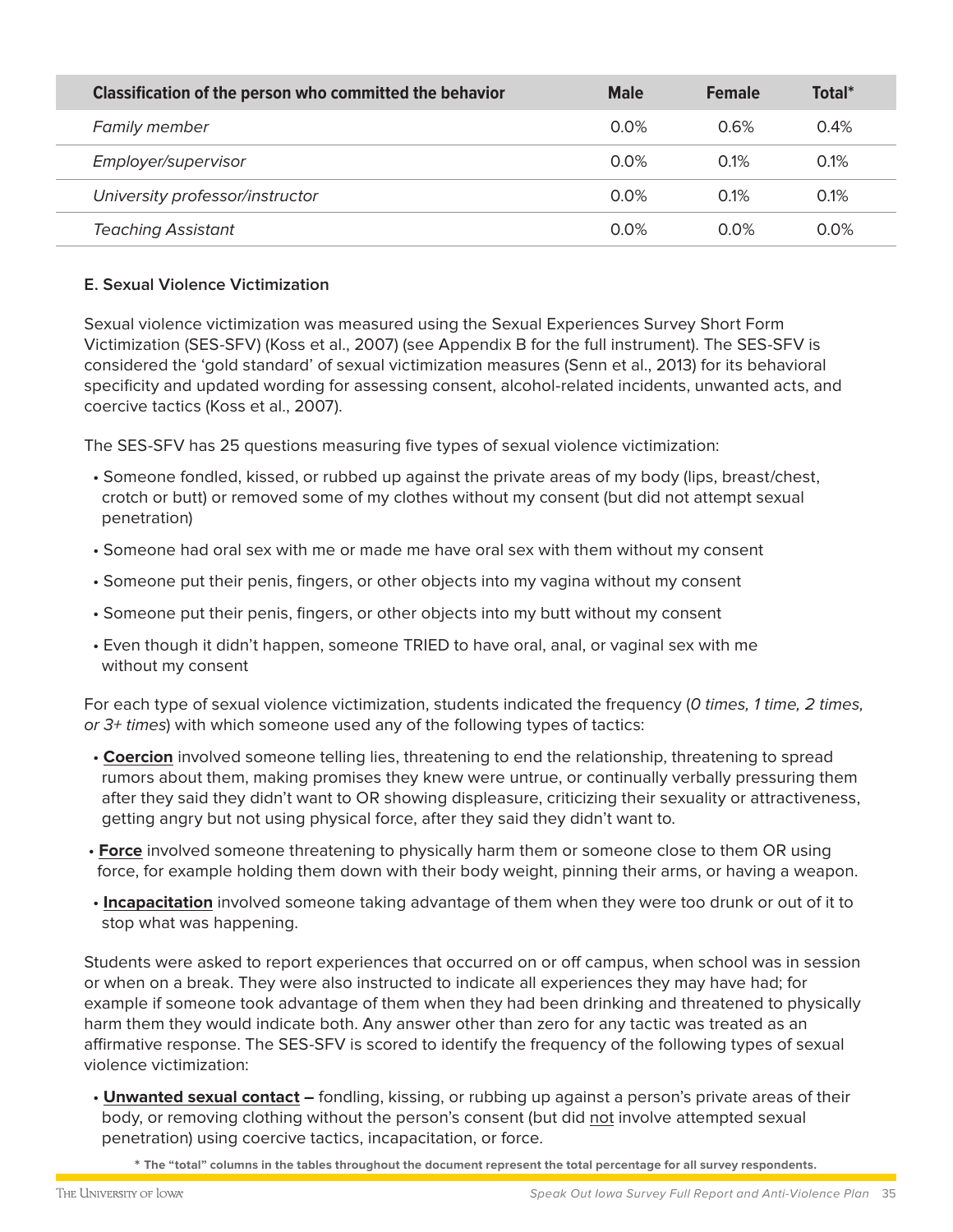- **Attempted coercion –** attempted oral, anal, or vaginal sex without a person's consent using coercive tactics.
- **Coercion –** oral, vaginal, or anal sex by coercive tactics.
- **Attempted rape –** attempted oral, anal, or vaginal sex without a person's consent by incapacitation or force.
- **Rape –** completed oral, anal, or vaginal sex without a person's consent by incapacitation or force.

Table 30 outlines the reported rates for each category of sexual violence victimization by sex and year in school for those students who completed the survey. Note that students may have experienced more than one type of sexual violence victimization; thus a student might be represented in more than one category.

Across all types of sexual violence victimization, 37% of female students and 15.9% of male students reported some type of sexual violence victimization since enrolling at the UI.

For students who completed the survey, reports of types of sexual violence victimization by year in school are higher for undergraduate compared to graduate/professional students across all categories. Reports of all types of sexual violence victimization are also higher for upper class undergraduate students than for 1st and 2nd year undergraduate students, as expected given the greater number of years of exposure to the risk of victimization.

Rates of sexual violence victimization are notably high among first-year students. In their first semester at the UI, 11.4% of first-year undergraduate female students who completed the survey reported being raped. Previous research has identified the first semester and first year on campus as a time of increased risk of sexual assault for female undergraduate students (Carey, Durney, Shepardson, & Carey, 2015; Kimble, Neacsiu, Flack, & Horner, 2008; Krebs, Lindquist, Warner, Fisher, & Martin, 2009).

|                           | 1st<br>year | 2 <sub>nd</sub><br>year | 3rd<br>year | 4th<br>year $(+)$ | <b>Total</b><br>Undergrad. | Total Grad./<br><b>Professional</b> | Total* |
|---------------------------|-------------|-------------------------|-------------|-------------------|----------------------------|-------------------------------------|--------|
| Unwanted Sexual Contact   |             |                         |             |                   |                            |                                     |        |
| Male                      | 9.9%        | 11.8%                   | 13.6%       | 19.3%             | 13.9%                      | 9.1%                                | 12.5%  |
| Female                    | 24.3%       | 30.2%                   | 44.8%       | 46.2%             | 35.2%                      | 23.4%                               | 32.9%  |
| <b>Attempted Coercion</b> |             |                         |             |                   |                            |                                     |        |
| Male                      | 3.2%        | 3.2%                    | 5.3%        | 4.0%              | 4.0%                       | 2.2%                                | 3.5%   |
| Female                    | 5.4%        | 12.7%                   | 20.0%       | 22.3%             | 14.2%                      | 9.2%                                | 13.2%  |
| Coercion                  |             |                         |             |                   |                            |                                     |        |
| Male                      | 1.1%        | 3.2%                    | 1.3%        | 2.6%              | 2.0%                       | 1.5%                                | 1.9%   |
| Female                    | 5.2%        | 9.2%                    | 15.4%       | 19.1%             | 11.6%                      | 5.7%                                | 10.4%  |

#### Table 30: **Sexual Violence Victimization by Year in School and Sex**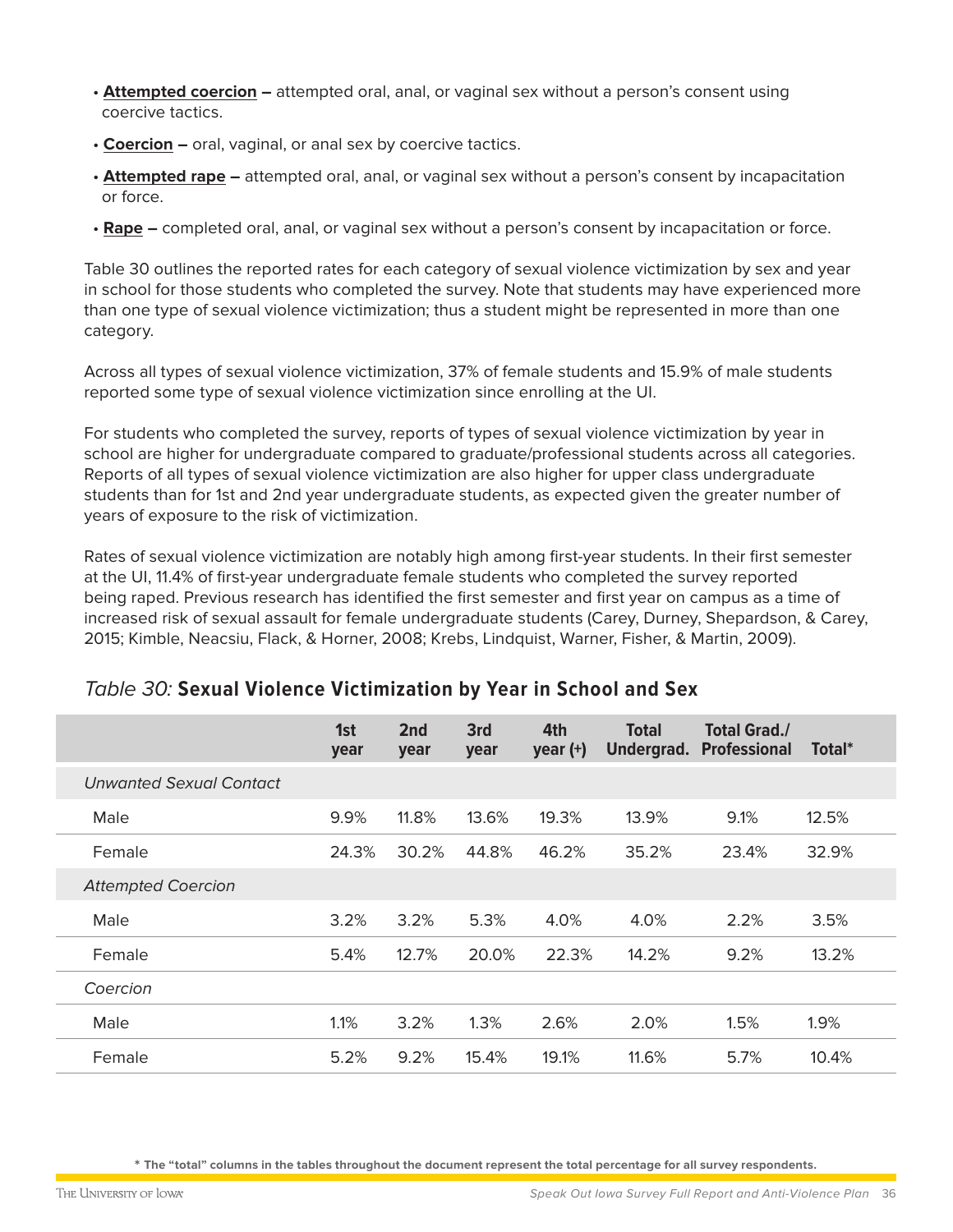|                       | 1st<br>year | 2 <sub>nd</sub><br>year | 3rd<br>year | 4th<br>year $(+)$ | <b>Total</b> | Total Grad./<br><b>Undergrad. Professional</b> | Total* |
|-----------------------|-------------|-------------------------|-------------|-------------------|--------------|------------------------------------------------|--------|
| <b>Attempted Rape</b> |             |                         |             |                   |              |                                                |        |
| Male                  | 6.6%        | 9.5%                    | 8.4%        | 7.0%              | 7.8%         | 4.3%                                           | 6.8%   |
| Female                | 13.9%       | 17.5%                   | 22.1%       | 30.6%             | 20.5%        | 10.3%                                          | 18.4%  |
| Rape                  |             |                         |             |                   |              |                                                |        |
| Male                  | 2.2%        | 3.2%                    | 3.5%        | 5.9%              | 3.8%         | 4.1%                                           | 3.9%   |
| Female                | 11.4%       | 19.7%                   | 26.8%       | 30.0%             | 21.0%        | 11.3%                                          | 19.1%  |

For those students who reported having been raped, 26.4% reported being assaulted on more than one occasion, by more than one offender since enrolling at the UI. Reports of repeat victimization among UI students are consistent with findings from the Sexual Victimization of College Women survey which found that 23% of college women who reported a rape were assaulted on more than one occasion (Fisher, Cullen, & Turner, 2000).

Characteristics of sexual violence victimization are outlined in the tables below. Students were asked to answer these questions in reference to the *one situation* that had the greatest effect on them. More female students reported that the individual who committed the behavior was a man (98%) and the majority of students indicated that the person who committed the behavior was someone who was known to them/non-stranger (80%) (Table 31). The individual who committed the behavior was most often a student at the UI (63%) and the majority of the incidents happened off-campus (84%).

## Table 31: **Characteristics of Sexual Violence Victimization Incident by Sex**

| The other person was a:                                    | <b>Male</b> | <b>Female</b> | Total* |
|------------------------------------------------------------|-------------|---------------|--------|
| Man                                                        | 39.9%       | 98.3%         | 82.1%  |
| Woman                                                      | 58.3%       | 1.4%          | 17.2%  |
| Could not identify the person's gender                     | 1.2%        | 0.3%          | 0.5%   |
| Other gender not listed                                    | 0.6%        | 0.0%          | 0.2%   |
| The other person was a:                                    | <b>Male</b> | <b>Female</b> | Total* |
| Non-stranger                                               | 81.2%       | 79.3%         | 79.8%  |
| <b>Stranger</b>                                            | 18.8%       | 20.7%         | 20.2%  |
| What best describes your relationship to the other person? | <b>Male</b> | <b>Female</b> | Total* |
| Friend                                                     | 31.3%       | 22.2%         | 24.7%  |
| Casual acquaintance                                        | 18.4%       | 25.8%         | 23.8%  |
| Ex-romantic or sexual partner                              | 18.6%       | 18.4%         | 18.5%  |
| <b>Stranger</b>                                            | 18.8%       | 20.7%         | 20.2%  |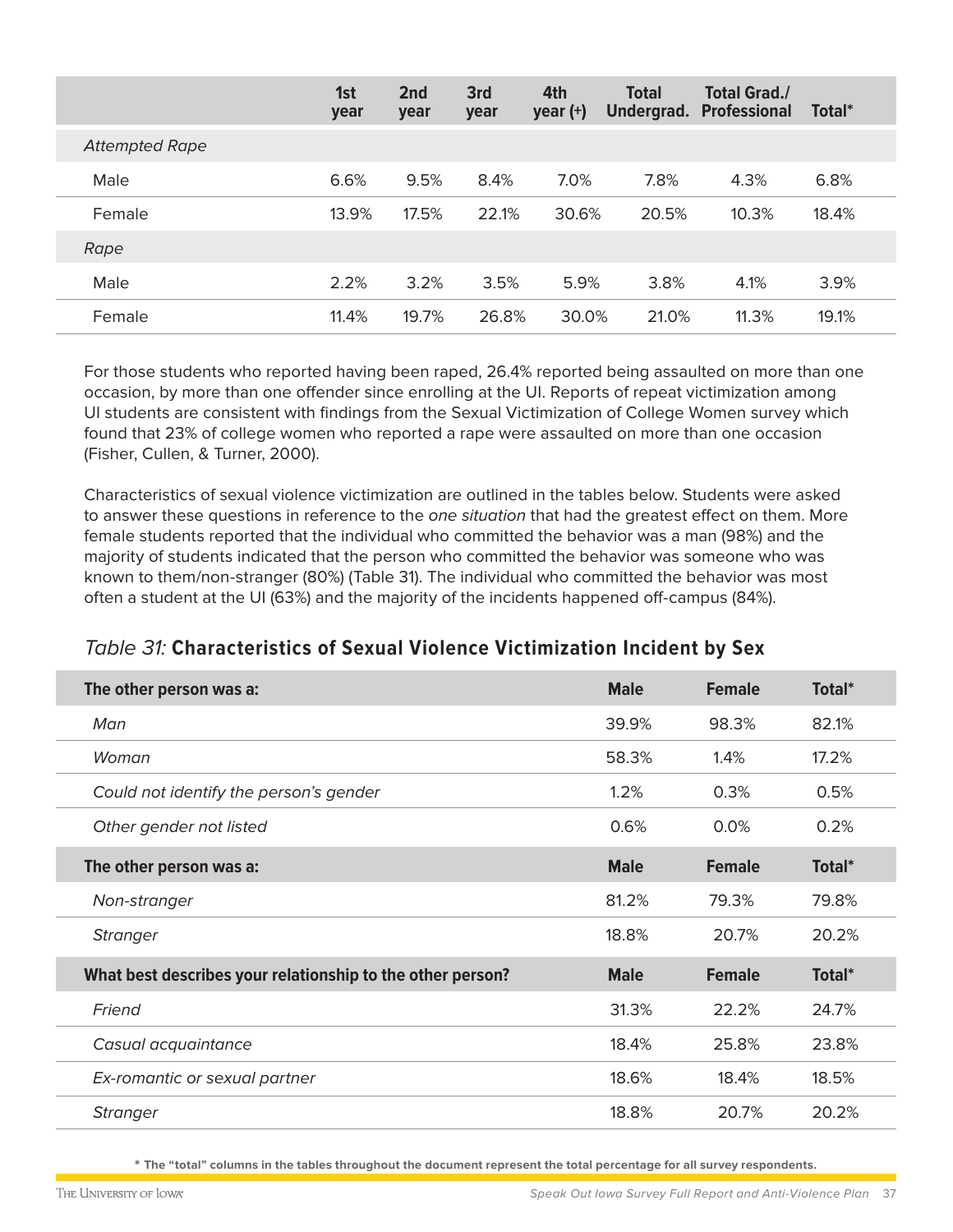| What best describes your relationship to the other person? | <b>Male</b> | <b>Female</b> | Total* |
|------------------------------------------------------------|-------------|---------------|--------|
| Current romantic or sexual partner                         | 3.8%        | 8.7%          | 7.3%   |
| Other                                                      | 3.1%        | 0.9%          | 1.5%   |
| Coworker                                                   | 1.1%        | 1.3%          | 1.3%   |
| Employer/Supervisor                                        | 3.1%        | 0.2%          | 1.0%   |
| University staff                                           | 1.9%        | 0.2%          | 0.7%   |
| Family member                                              | $0.0\%$     | 0.6%          | 0.4%   |
| Spouse                                                     | 0.0%        | 0.5%          | 0.4%   |
| Ex-spouse                                                  | 0.0%        | 0.3%          | 0.2%   |
| <b>Teaching Assistant</b>                                  | 0.0%        | 0.1%          | 0.1%   |
| University professor/instructor                            | 0.0%        | 0.1%          | 0.1%   |

Students were also asked if the individual who committed the behavior or they had been using alcohol or other drugs prior to the incident (Table 32). The majority of both male and female students indicated that the individual who committed the behavior had been using alcohol (56.3%) and that they had been using alcohol (64.5%) prior to the incident.

The findings on alcohol use by both the offender and victim during sexual violence victimization are consistent with other research which has found alcohol use to be a potent risk factor for sexual assault among college women (Mohler-Kuo, Dowdall, Koss, & Wechsler, 2004; Mouilso & Fischer, 2012).

## Table 32: **Alcohol Use During the Sexual Violence Victimization Incident by Sex**

| Had the other person been using alcohol or drugs<br>just prior to the incident?                                               | <b>Male</b> | <b>Female</b> | Total <sup>*</sup> |
|-------------------------------------------------------------------------------------------------------------------------------|-------------|---------------|--------------------|
| They had been using alcohol                                                                                                   | 56.1%       | 56.4%         | 56.3%              |
| They had not been using either alcohol or drugs                                                                               | 14.1%       | 18.6%         | 17.3%              |
| I don't know                                                                                                                  | 22.8%       | 14.4%         | 16.7%              |
| They had been using both alcohol and drugs                                                                                    | 7.1%        | 9.2%          | 8.6%               |
| They had been using drugs                                                                                                     | $0.0\%$     | 1.4%          | $1.0\%$            |
| Had you been using alcohol or drugs just prior to the incident?<br>Remember the only person responsible for sexual misconduct |             |               |                    |
| is the perpetrator.                                                                                                           | <b>Male</b> | <b>Female</b> | Total*             |
| I had been using alcohol                                                                                                      | 62.7%       | 65.2%         | 64.5%              |
| I had not been using either alcohol or drugs                                                                                  | 32.5%       | 29.9%         | 30.6%              |
|                                                                                                                               |             |               |                    |
| I had been using both alcohol and drugs                                                                                       | 4.9%        | 3.8%          | 4.1%               |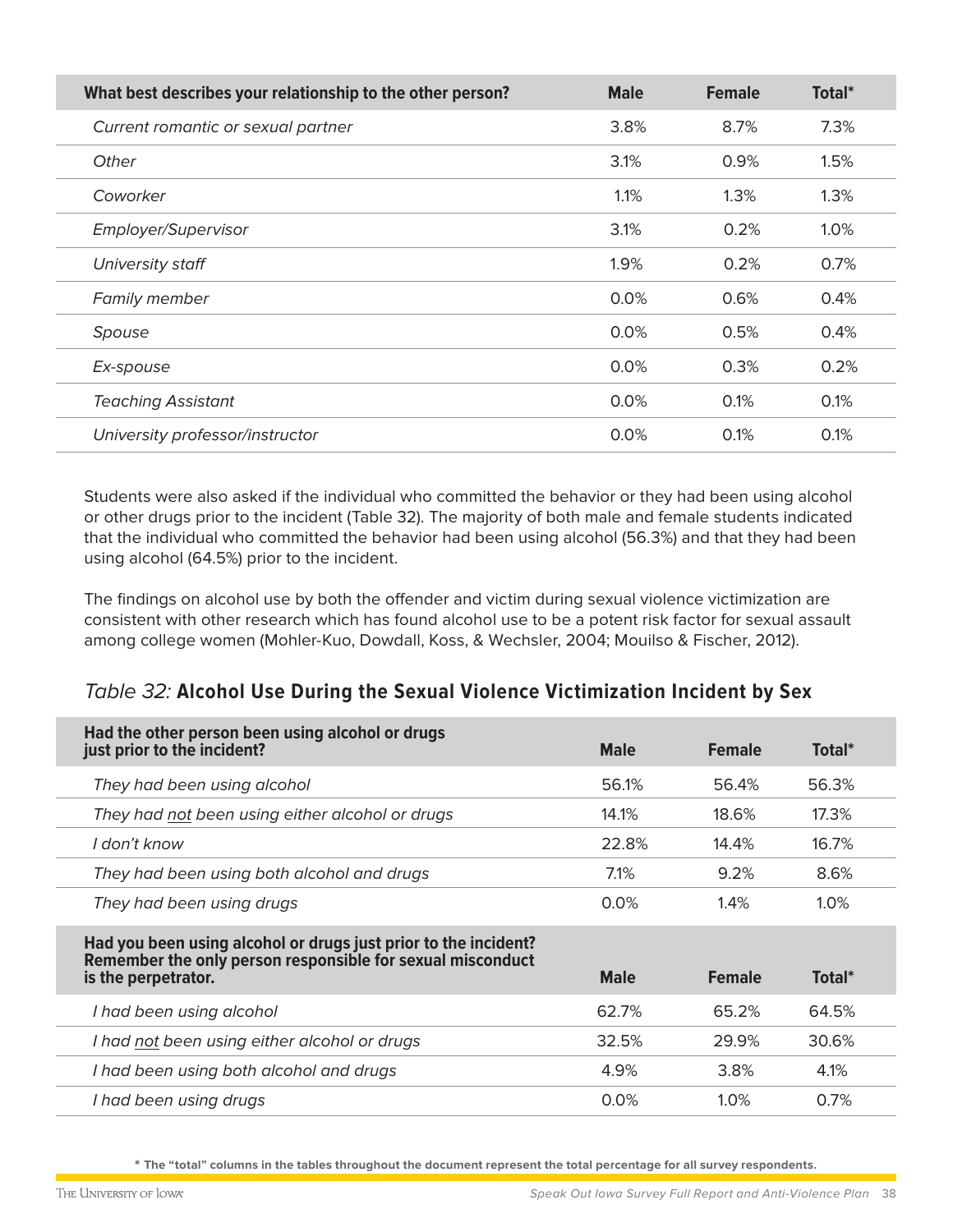# **V. Disclosure of Victimization**

Students who reported any sexual misconduct were asked whether they had told anyone about the incident before this questionnaire. The question was worded as follows:

You reported that you experienced at least one type of sexual misconduct. This could have included things like someone making offensive sexist remarks to you, someone sending you unwanted text messages or spreading rumors about you online, having a partner who pushed or grabbed you, or someone having or attempting to have sexual contact with you without your consent. We would like to know if you told anyone about the incident(s) before your participation with this questionnaire?

A limitation of the ARC3 is we cannot associate the type of sexual misconduct experienced with the report of disclosure. A student could have experienced both sexual harassment by fellow students and an attempted rape, but we are unable to determine if they told someone about both incidents.

For students who experienced sexual harassment, stalking, dating violence, or sexual violence victimization, 42.6% chose to disclose this experience to someone. Female students were somewhat more likely (48%) to tell someone than male students (35%) (Table 33), but there were no remarkable differences between undergraduate and graduate/professional students (43% versus 40%) (Table 34).

#### Table 33: **Disclosure of Sexual Misconduct Incident by Sex**

|                                                                   | <b>Male</b> | <b>Female</b> | Total* |
|-------------------------------------------------------------------|-------------|---------------|--------|
| Did you tell anyone about the incident before this questionnaire? | 35.1%       | 48.2%         | 42.6%  |

## Table 34: **Disclosure of Sexual Misconduct Incident by Undergraduate/Graduate**

|                                                                   | Undergraduate Professional Total* | Graduate/ |       |  |
|-------------------------------------------------------------------|-----------------------------------|-----------|-------|--|
| Did you tell anyone about the incident before this questionnaire? | 43.3%                             | 40.1%     | 42.6% |  |

Those students who indicated that they told someone were asked how soon after the incident they told someone and who they told. Most students (68%) disclosed the incident to someone within 24 hours (see Tables 35 and 36)

## Table 35: **Time to Disclosure by Sex**

| How long after the incident did you first<br>tell someone what happened? | <b>Male</b> | <b>Female</b> | Total <sup>*</sup> |
|--------------------------------------------------------------------------|-------------|---------------|--------------------|
| Within the first 24 hours                                                | 67.5%       | 66.3%         | 66.7%              |
| Within one week                                                          | 17.9%       | 15.6%         | 16.4%              |
| Within one month                                                         | 6.5%        | 6.9%          | 6.8%               |
| Within one year                                                          | 4.1%        | 8.4%          | 6.9%               |
| More than a year                                                         | 3.9%        | 2.8%          | 3.2%               |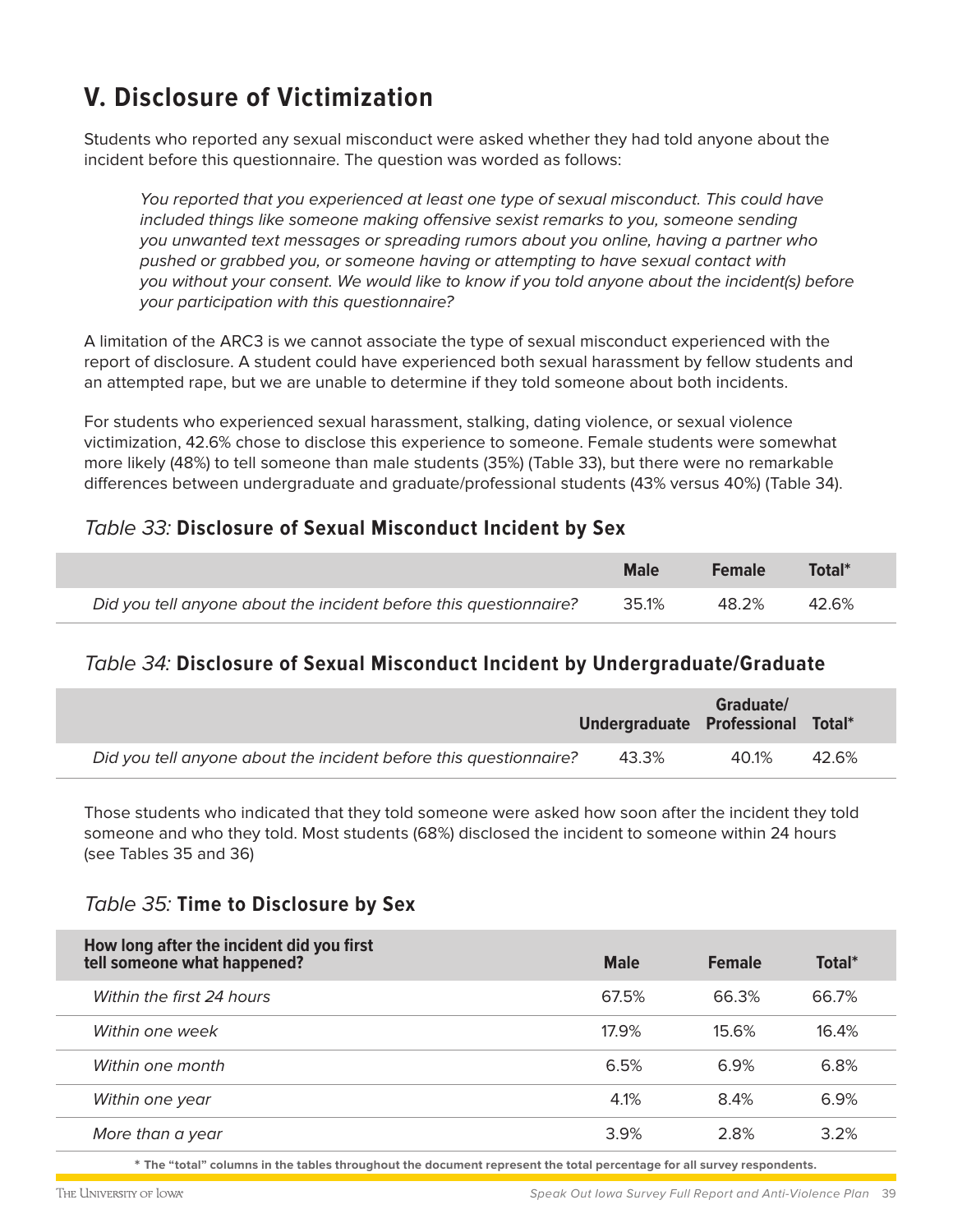## Table 36: **Time to Disclosure by Undergraduate/Graduate**

| How long after the incident did you first<br>tell someone what happened? | <b>Undergraduate</b> | Graduate/<br><b>Professional</b> | Total <sup>*</sup> |
|--------------------------------------------------------------------------|----------------------|----------------------------------|--------------------|
| Within the first 24 hours                                                | 66.8%                | 66.1%                            | 66.7%              |
| Within one week                                                          | 17.0%                | 14.3%                            | 16.4%              |
| Within one month                                                         | 5.6%                 | 11.1%                            | 6.8%               |
| Within one year                                                          | 7.4%                 | 5.2%                             | 6.9%               |
| More than a year                                                         | 3.2%                 | 3.4%                             | 3.2%               |

Those students who did disclose were overwhelming likely to disclose to an informal support person (i.e., friend, roommate, partner, family member), but far fewer students reported disclosing to a formal support system (i.e., counselor, police, victim advocate, Dean of Students) (see Tables 37 and 38).

## Table 37: **Type of System Disclosed to by Sex**

|                                 | <b>Male</b> | <b>Female</b> | Total <sup>*</sup> |
|---------------------------------|-------------|---------------|--------------------|
| Told an informal support person | 93.5%       | 96.7%         | 95.6%              |
| Told a formal support system    | 20.4%       | 23.6%         | 22.5%              |

## Table 38: **Type of System Disclosed to by Undergraduate/Graduate**

|                                 | Undergraduate Professional Total* | Graduate/ |       |
|---------------------------------|-----------------------------------|-----------|-------|
| Told an informal support person | 96.3%                             | 92.8%     | 95.6% |
| Told a formal support system    | 20.7%                             | - 29.4%   | 22.5% |

Students who disclosed most frequently reported disclosing to a close friend other than a roommate (73%) or a roommate (46%) (see Table 39). There were no appreciable differences between male and female students or undergraduate and graduate students with regards to the time to disclosure or who they disclosed to.

## Table 39: **Person Disclosed to by Sex**

| Who did you tell? (check all that apply) | <b>Male</b> | <b>Female</b> | Total* |
|------------------------------------------|-------------|---------------|--------|
| Close friend other than roommate         | 68.3%       | 76.0%         | 73.3%  |
| Roommate                                 | 40.3%       | 49.0%         | 45.9%  |
| <b>Romantic Partner</b>                  | 29.7%       | 30.1%         | 29.9%  |
| Parent or guardian                       | 18.4%       | 19.5%         | 19.1%  |
| Other family member                      | 10.9%       | $10.0\%$      | 10.3%  |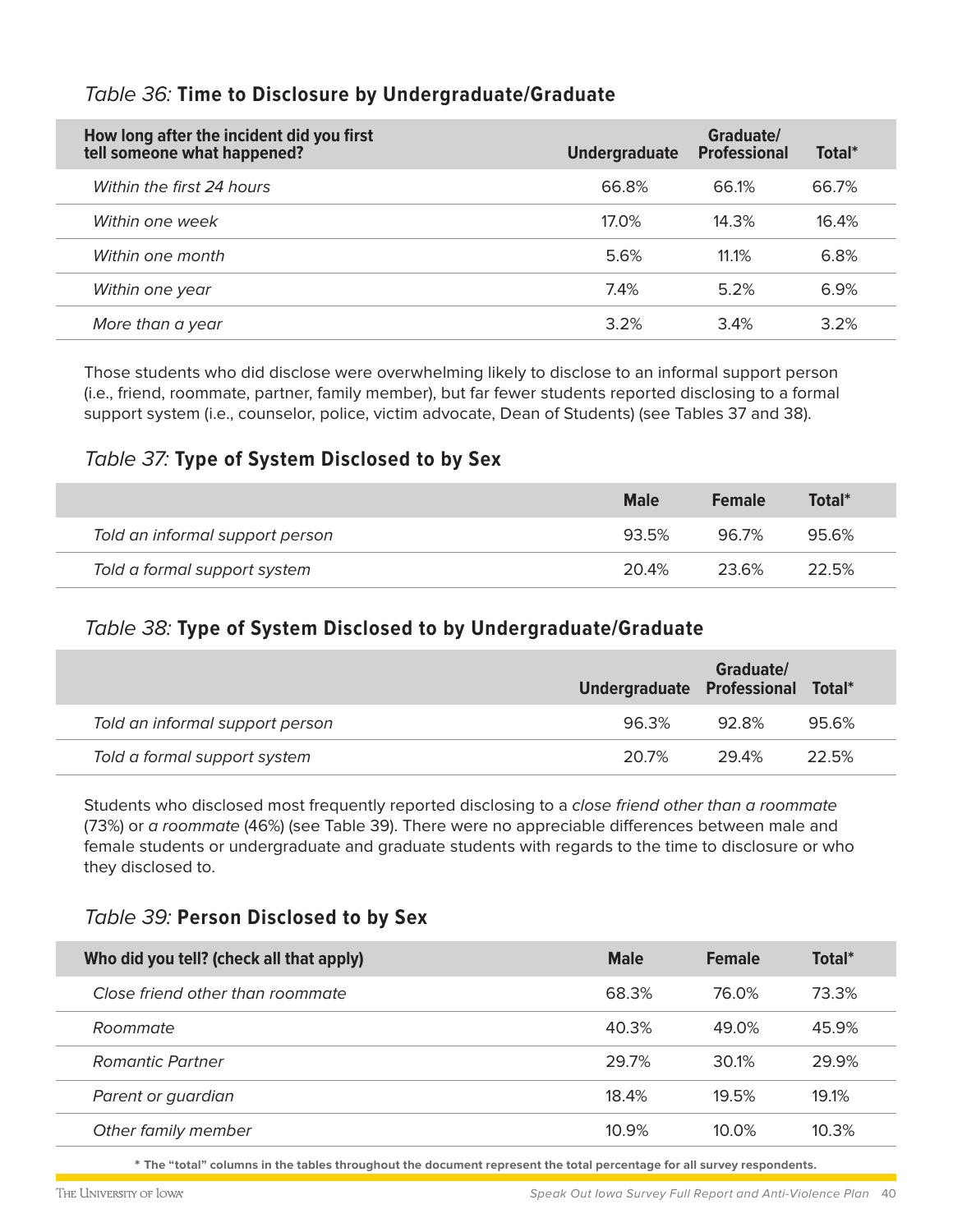| Who did you tell? (check all that apply)             | <b>Male</b> | <b>Female</b> | Total* |
|------------------------------------------------------|-------------|---------------|--------|
| Institution faculty or staff                         | 6.1%        | 6.3%          | 6.2%   |
| Off-campus counselor/therapist                       | 5.1%        | 5.9%          | 5.6%   |
| On-campus counselor/therapist                        | 3.5%        | 6.4%          | 5.4%   |
| Other                                                | 2.3%        | 2.0%          | 2.1%   |
| Local police                                         | 2.7%        | 3.3%          | 3.1%   |
| Resident Advisor or Hall Coordinator                 | 1.6%        | 3.8%          | 3.0%   |
| Office of the Sexual Misconduct Response Coordinator | 0.8%        | 3.8%          | 2.8%   |
| Rape crisis advocate                                 | 0.0%        | 4.0%          | 2.6%   |
| Doctor/nurse                                         | 0.8%        | 3.1%          | 2.3%   |
| Religious leader                                     | 2.3%        | 0.9%          | 1.4%   |
| Office of the Dean of Students                       | 0.8%        | 1.7%          | 1.4%   |
| Crisis hotline                                       | 1.6%        | 0.9%          | 1.1%   |
| Campus police department                             | 0.5%        | 1.1%          | 0.9%   |
| Domestic violence advocate                           | 0.0%        | 0.6%          | 0.4%   |

# **VI. Limitations and Next Steps for Future Survey Administration**

The results of this study need to be interpreted within the context of several limitations. First, as discussed previously, the low response rate raises the real possibility that the results may be biased. **At a minimum, we are unable to say that the survey results, particularly with regards to the rates of sexual misconduct, stalking, and dating violence are representative of and generalizable to the entire UI student body.**

Second, despite the fact that the instruments used to measure sexual misconduct are well-established, validated, and in some instances considered a gold standard measure, there are always limitations to self-report measures. For example, post-traumatic memory or recollection may have resulted in respondents under-reporting these experiences.

Finally, there were instances where the wording of items and the applicability of the follow-up questions could be improved. With regards to item wording, for example, students were asked whether they had completed an online sexual misconduct educational program. Despite this program being a required part of new undergraduate student orientation, only 47% of undergraduates responded affirmatively to this question. Students may not have recalled this program because it is embedded in a larger, overall orientation program. We also learned that the name of the program had changed in the past few years.

With regards to the applicability of some of the follow-up questions, the ARC3 does not associate the disclosure of any victimization to the specific type of victimization experienced. Sixty-three percent of students who experienced any sexual misconduct, stalking, or dating violence reported experiencing more than one type of victimization. However, students' reasons for disclosing, or not, might vary

**<sup>\*</sup> The "total" columns in the tables throughout the document represent the total percentage for all survey respondents.**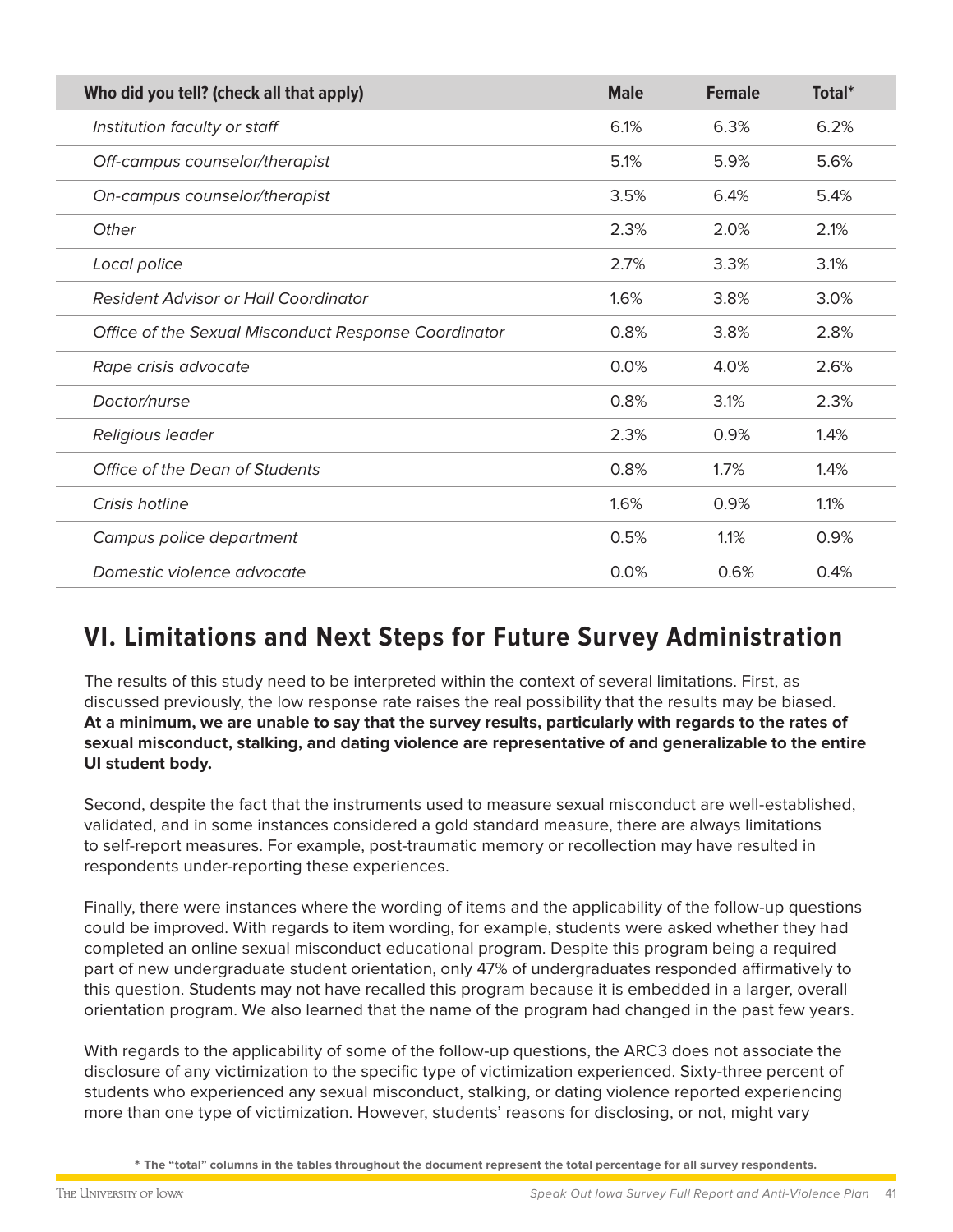depending on the type of victimization experienced. It would be useful information to inform UI interventions if we could explore students decisions to report based on the type of victimization.

The administration of the Speak Out lowa survey in fall 2015 demonstrates the ongoing commitment by the UI to better understand students' perceptions of campus climate and rates of sexual misconduct on campus. This 2015 survey provided baseline data and piloted the use of the ARC3 as a comprehensive instrument for assessing sexual misconduct.

The length of the survey very likely was a significant factor in the low response rate. The ARC3 takes approximately 30 minutes to complete. Anecdotal feedback from students indicated that this was too long. The ARC3 contains modules asking about students' overall alcohol use, academic engagement, mental health, peer norms and perpetrator behaviors, which are not presented in this report. Future administrations of the survey may need to be confined to the campus climate and sexual misconduct victimization questions.

Future administrations of the survey to assess the UI campus climate on sexual misconduct need to address the above mentioned limitations, particularly steps to increase both the response rate and the representativeness of the sample. Additional recruitment methods and incentive strategies are also needed to increase the overall response rate as well as the participation of racial/ethnic and sexual minorities, professional students, and international students.

## **Acknowledgments**

**The selection of the climate survey (ARC3), the development of the survey recruitment plan, and the survey administration were conducted by the Sexual Misconduct Climate Survey Subcommittee of the Anti-Violence Coalition. Subcommittee members included:**

 Carolyn Copps Hartley, PhD, associate professor, School of Social Work, chair of the Sexual Misconduct Climate Survey Subcommittee

 Anne G. Sadler, PhD, R.N., associate professor, Carver College of Medicine Department of Psychiatry; and research investigator at the Iowa City VA Health Care System Comprehensive Access & Delivery Research and Evaluation Center

 Teresa Treat, PhD, professor, Department of Psychological & Brain Sciences (Fall 2015 only due to sabbatical)

 Josh Abdo, student, undergraduate student member of the President's Student Advisory Committee on Sexual Misconduct

 Carter Bell, 2016 UI graduate, member of the President's Student Advisory Committee on Sexual Misconduct

#### **This report was prepared by:**

 Carolyn Copps Hartley Anne G. Sadler Teri Schnelle, MA, coordinator for Student Life assessment and initiatives, Division of Student Life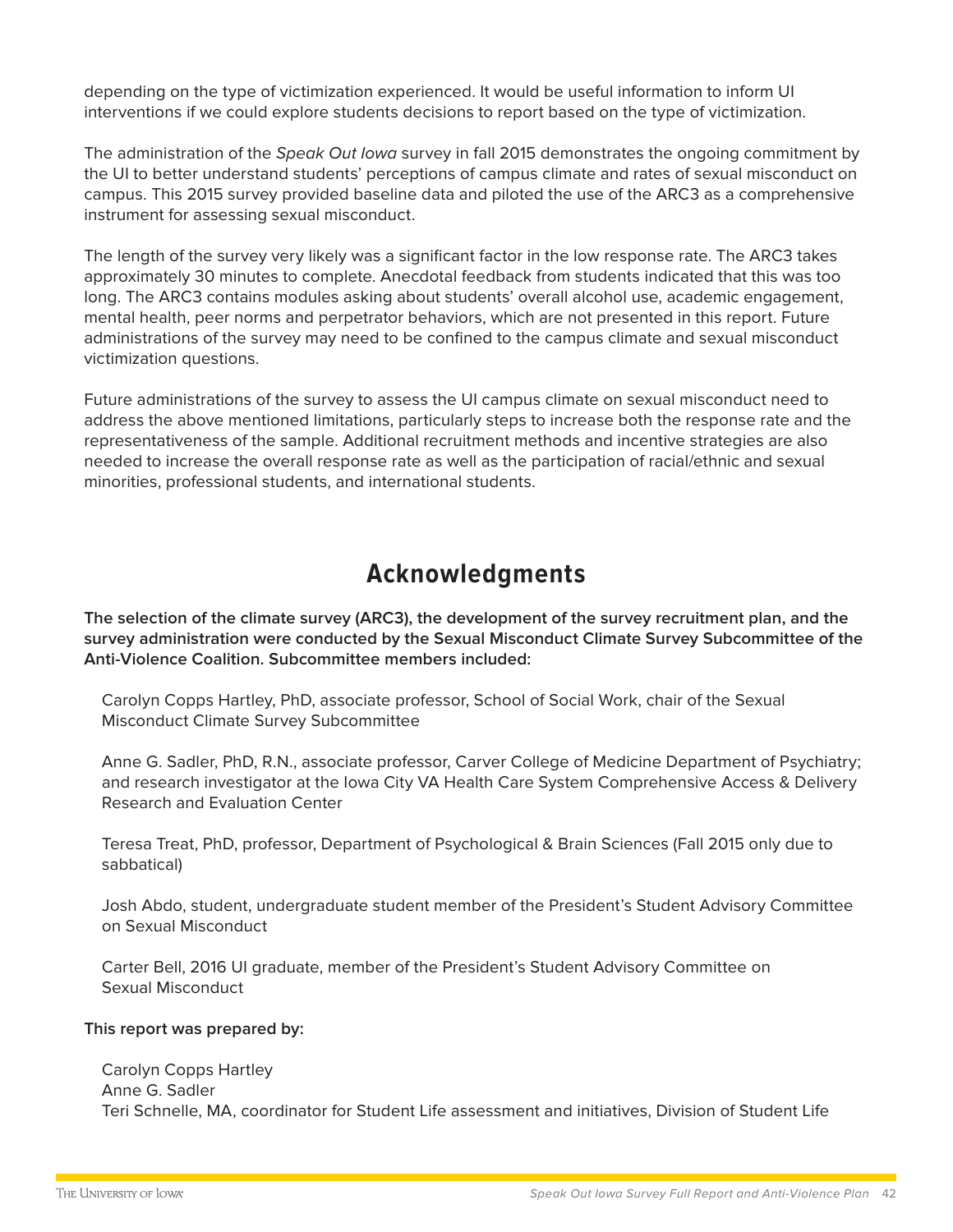#### **Statistical consultation was provided by:**

 James Torner, PhD, Department of Epidemiology, College of Public Health; Departments of Neurosurgery and Surgery, Carver College of Medicine

Linda Rubenstein, PhD, statistician, Department of Epidemiology, College of Public Health

#### **Special thanks to:**

 Kevin Swartout, PhD, assistant professor of Psychology, Georgia State University, contact person for the ARC3, for his consultation throughout our process.

 Various campus stakeholder groups for their input before the survey administration and their feedback on the survey results and campus-wide action plan.

The University of Iowa students who shared their experiences by participating in the survey.

## **References**

- Cantor, D., & Fisher, W. B. (2015). Report on the AAU Campus Climate Survey on Sexual Assault and Sexual Misconduct. Rockville, MD: Westat.
- Carey, K. B., Durney, S. E., Shepardson, R. L., & Carey, M. P. (2015). Incapacitated and forcible rape of college women: Prevalence across the first year. Journal of Adolescent Health, 56(6), 678-680.
- Centers for Disease Control and Prevention. (2011). National Intimate Partner and Sexual Violence Survey (NISVS): 2011 Victimization Questions. Retrieved from http://stacks.cdc.gov/view/cdc/24726/cdc\_24726\_DS1.pdf
- Fisher, B. S., Cullen, F. T., & Turner, M. G. (2000). The Sexual Victimization of College Women. Research Report. Washington, DC: U.S. Dept. of Justice, Office of Justice Programs, National Institute of Justice.
- Fitzgerald, L. F., Gelfand, M. J., & Drasgow, F. (1995). Measuring sexual harassment: Theoretical and psychometric advances. Basic and Applied Social Psychology, 17(4), 425-445.
- Fitzgerald, L. F., Magley, V. J., Drasgow, F., & Waldo, C. R. (1999). Measuring sexual harassment in the military: The Sexual Experiences Questionnaire (SEQ-DoD). Military Psychology, 3, 243-264.
- Fitzgerald, L. F., Shullman, S. L., Bailey, N., Richards, M., Swecker, J., Gold, Y., . . . Weitzman, L. M. (1988). The incidence and dimensions of sexual harassment in academia and the workplace. Journal of Vocational Behavior, 32, 152-175.
- Freyd, J. J. (2015). Examining denial tactics: Were victims overrepresented in the AAU Survey of Sexual Violence on College Campuses? The Blog, Huffington Post, September 29, 2015.
- Hamby, S. (2014). Self-report measures that do not produce parity in intimate partner violence: A multi-study investigation. Psychology of Violence, 15, 149–158.
- Izrael, D., Hoaglin, D. C., & Battaglia, M. P. (2004). Proceedings of the Twenty-Ninth Annual SAS Users Group International Conference, SAS Institute Inc.: To rake or not to rake is not the question anymore with the enhanced raking macro. Cary, NC.
- Kimble, M., Neacsiu, A. D., Flack, W. F., & Horner, J. (2008). Risk of unwanted sex for college women: Evidence for a red zone. Journal of American College Health, 57(3), 331-338.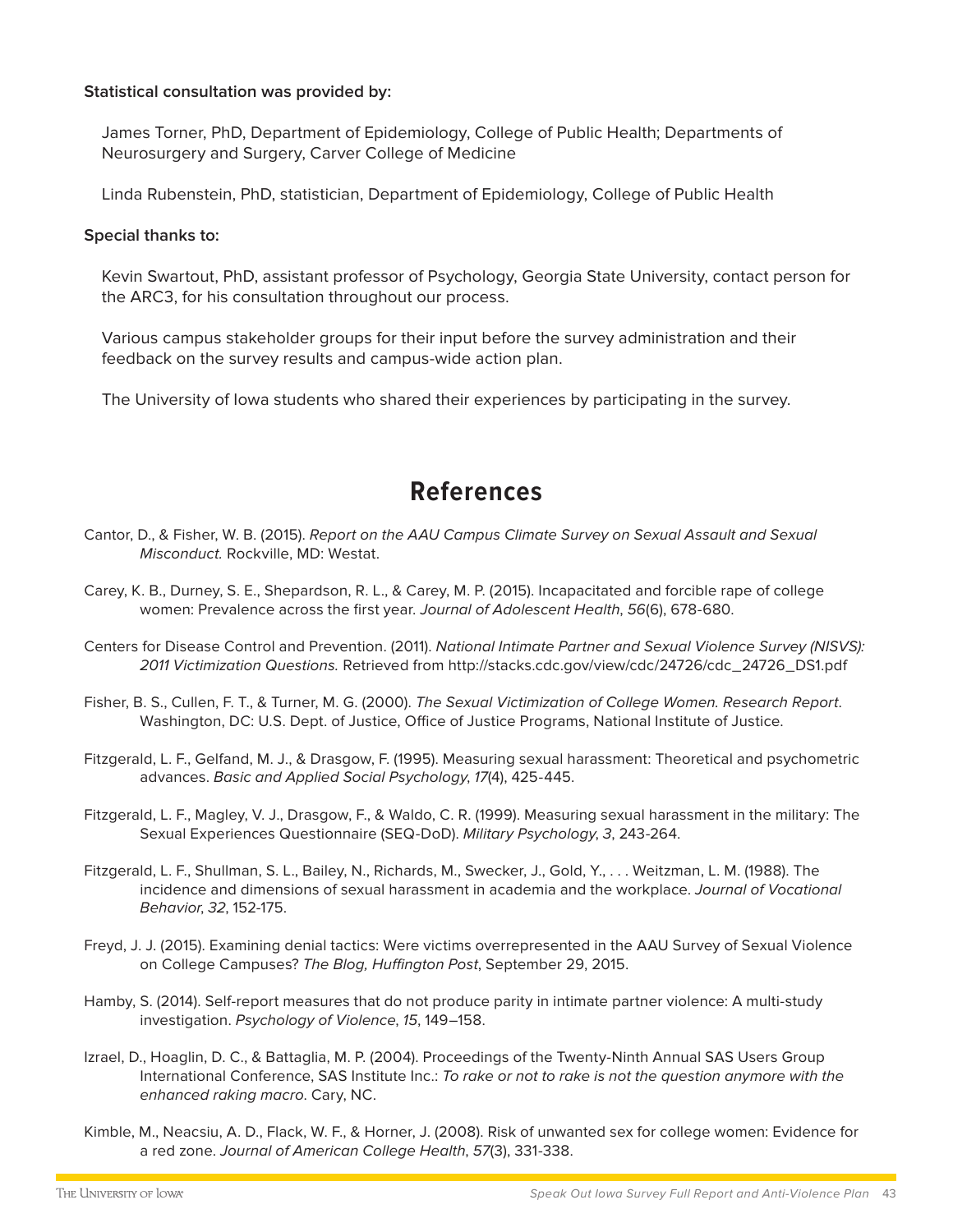- Koss, M. P., Abbey, A., Campbell, R., Cook, S., Norris, J., Testa, M., . . . White, J. (2007). Revising the SES: A collaborative process to improve the assessment of sexual aggression and victimization. Psychology of Women Quarterly, 31, 357-370.
- Krebs, C. P., Lindquist, C. H., Warner, T. D., Fisher, B. S., & Martin, S. L. (2009). College women's experiences with physically forced, alcohol-or other drug-enabled, and drug-facilitated sexual assault before and since entering college. Journal of American College Health, 57(6), 639-649.
- Mohler-Kuo, M., Dowdall, G. W., Koss, M. P., & Wechsler, H. (2004). Correlates of rape while intoxicated in a national sample of college women. Journal of Studies on Alcohol, 65(1), 37-45.
- Mouilso, E. R., & Fischer, S. (2012). A prospective study of sexual assault and alcohol use among first-year college women. Violence and Victims, 27(1), 78-94.
- Nukulkij, P. (2011). AAUW Knowledge Networks: Harassment at School Survey. Retrieved from http://www.aauw. org/files/2013/02/crossing-the-line-harassment-at-school-survey-methodology.pdf
- Senn, C. Y., Eliasziw, M., Barata, P. C., Thurston, W. E., Newby-Clark, I. R., Radtke, H. L., & Hobden, K. L. (2013). Sexual assault resistance education for university women: Study protocol for a randomized controlled trial (SARE trial). BMC Women's Health, 13(1), 1-13.
- Smith, P. H., Earp, J. A., & DeVellis, R. (1995). Measuring battering: Development of the Women's Experience with Battering (WEB) Scale. Women's Health: Research on Gender, Behavior, and Policy, 1(4), 273-288.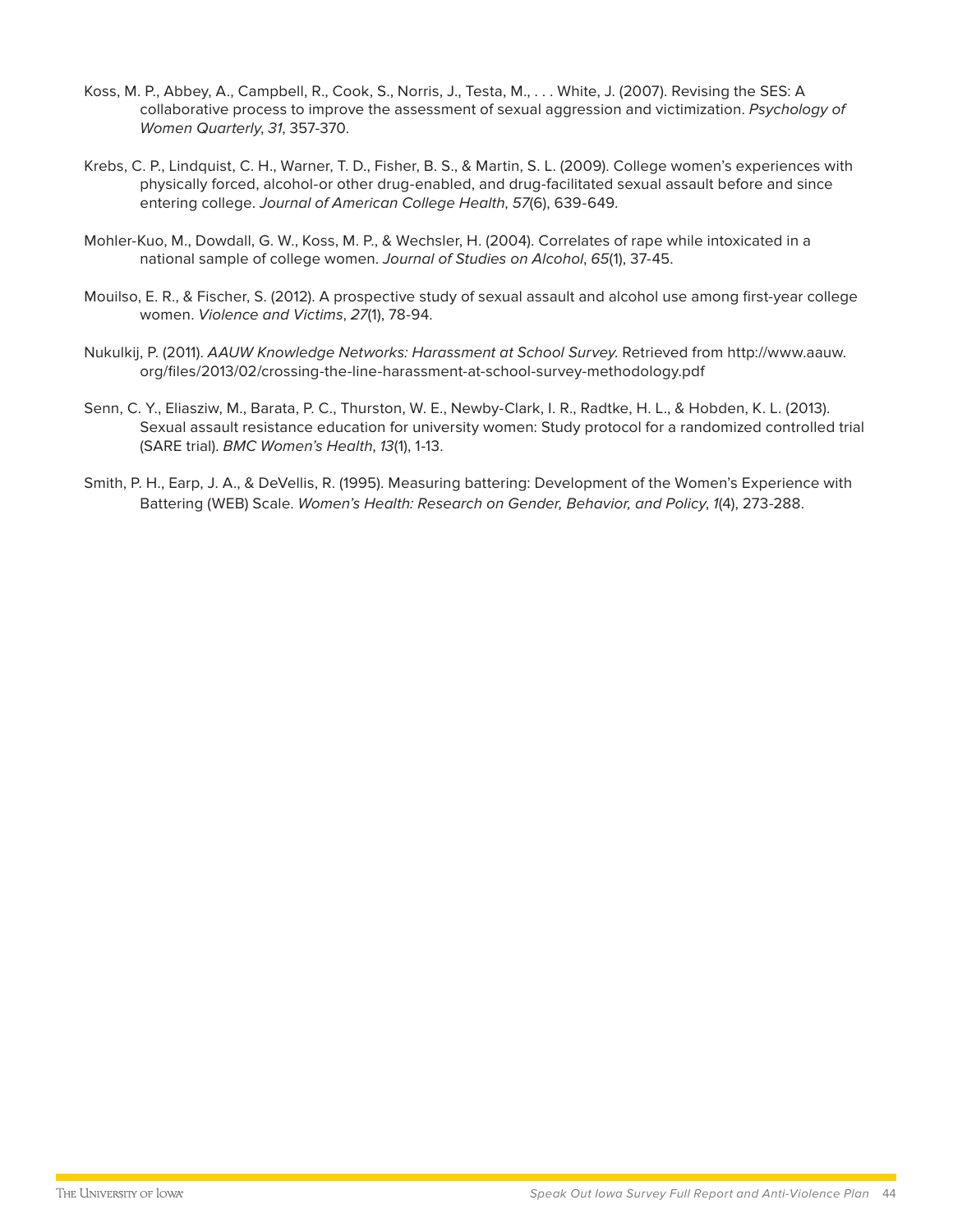# **Appendix A**

CHARGE: Sexual Misconduct Climate Survey Subcommittee of the Anti-Violence Coalition

#### **Sponsorship**

This survey is a project of the University of Iowa Anti-Violence Coalition, in support of the coalition's efforts and in response to a request from university administration, represented by Vice President for Student Life Tom Rocklin.

#### **Background**

The University of Iowa has in place a comprehensive plan to combat sexual violence. In order to monitor progress under the plan and to inform revisions to the plan, this project will develop and implement a process for collecting information from students about (1) their experiences with sexual violence and (2) their knowledge about relevant resources available to them.

#### **Charge**

The subcommittee will:

- 1) Select an appropriate survey instrument from among those available in a time frame consistent with the project schedule.
- 2) Modify the selected instrument to make it suitable for the University of Iowa context and test the language of the survey with University of Iowa students.
- 3) Develop a plan to administer the survey in a way that has the best chance of resulting in a sample of respondents' representative of the University of Iowa student body.
- 4) Develop, before the survey results are received, a plan for analyzing the responses and disseminating the results.
- 5) Direct the administration of the survey.
- 6) Evaluate the process used in this project and recommend a process and schedule for future administrations of the survey.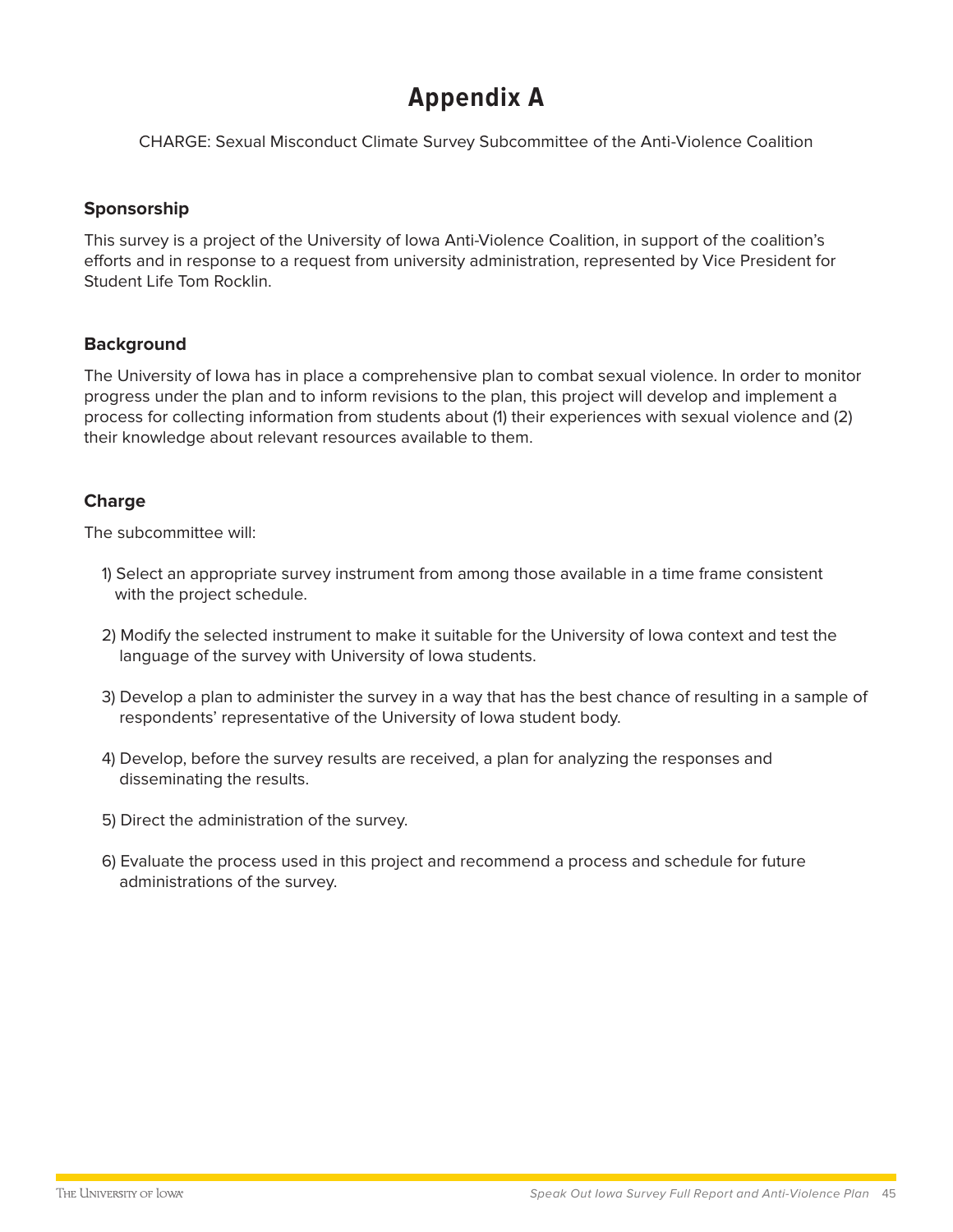# **Appendix B**

#### **SEXUAL HARASSMENT BY FACULTY/STAFF**

| Since you enrolled at the University of Iowa, have you<br>been in a situation in which a faculty member, instructor,<br>teaching assistant, practicum/clinic/field instructor, or<br>staff member has done any of the following: | <b>Never</b> | Once or<br><b>Twice</b> | <b>Sometimes</b> | <b>Often</b> | <b>Many</b><br><b>Times</b> |
|----------------------------------------------------------------------------------------------------------------------------------------------------------------------------------------------------------------------------------|--------------|-------------------------|------------------|--------------|-----------------------------|
| 1) Treated you "differently" because of your sex?                                                                                                                                                                                |              |                         |                  |              |                             |
| 1a) Treated you "differently" because of your<br>perceived gender identity?                                                                                                                                                      |              |                         |                  |              |                             |
| 2) Displayed, used, or distributed sexist or<br>suggestive materials?                                                                                                                                                            |              |                         |                  |              |                             |
| 3) Made offensive sexist remarks?                                                                                                                                                                                                |              |                         |                  |              |                             |
| 4) Put you down or was condescending to you<br>because of your sex?                                                                                                                                                              |              |                         |                  |              |                             |
| 5) Repeatedly told sexual stories or jokes that<br>were offensive to you?                                                                                                                                                        |              |                         |                  |              |                             |
| 6) Made unwelcome attempts to draw you into a<br>discussion of sexual matters?                                                                                                                                                   |              |                         |                  |              |                             |
| 7) Made offensive remarks about your appearance,<br>body, or sexual activities?                                                                                                                                                  |              |                         |                  |              |                             |
| 8) Made gestures or used body language of a<br>sexual nature which embarrassed or offended you?                                                                                                                                  |              |                         |                  |              |                             |
| 9) Made unwanted attempts to establish a romantic sexual<br>relationship with you despite your efforts to discourage it?                                                                                                         |              |                         |                  |              |                             |
| 10) Continued to ask you for dates, drinks, dinner, etc.,<br>even though you said "No"?                                                                                                                                          |              |                         |                  |              |                             |
| 11) Touched you in a way that made you feel uncomfortable?                                                                                                                                                                       |              |                         |                  |              |                             |
| 12) Made unwanted attempts to stroke, fondle, or kiss you?                                                                                                                                                                       |              |                         |                  |              |                             |
| 13) Made you feel like you were being bribed with a reward<br>to engage in sexual behavior?                                                                                                                                      |              |                         |                  |              |                             |
| 14) Made you feel threatened with some sort of retaliation<br>for not being sexually cooperative?                                                                                                                                |              |                         |                  |              |                             |
| 15) Treated you badly for refusing to have sex?                                                                                                                                                                                  |              |                         |                  |              |                             |
| 16) Implied better treatment if you were sexually cooperative?                                                                                                                                                                   |              |                         |                  |              |                             |
|                                                                                                                                                                                                                                  |              |                         |                  |              |                             |

Item 1a was added based on the recommendation of UI campus stakeholders.

Fitzgerald, L. F., Magley, V. J., Drasgow, F., & Waldo, C. R. (1999). Measuring sexual harassment in the military: The Sexual Experiences Questionnaire (SEQ-DoD). Military Psychology, 3, 243-264.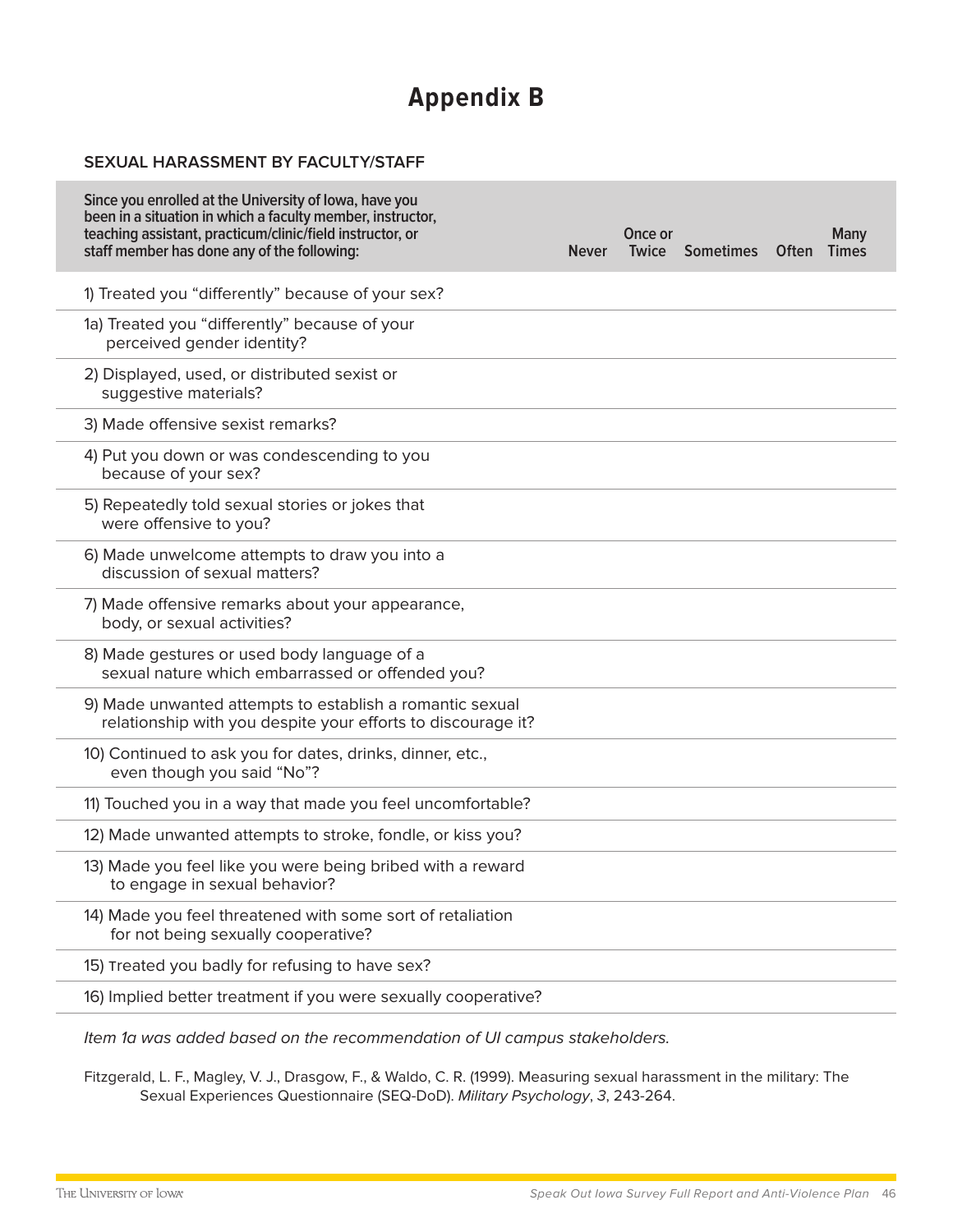#### **SEXUAL HARASSMENT BY STUDENTS**

| Since you enrolled at the University of Iowa,<br>have you been in a situation in which a student<br>has done any of the following: | <b>Never</b> | Once or<br><b>Twice</b> | <b>Sometimes</b> | <b>Often</b> | <b>Many</b><br><b>Times</b> |
|------------------------------------------------------------------------------------------------------------------------------------|--------------|-------------------------|------------------|--------------|-----------------------------|
| 1) Treated you "differently" because of your sex?                                                                                  |              |                         |                  |              |                             |
| 1a) Treated you "differently" because of your<br>perceived gender identity?                                                        |              |                         |                  |              |                             |
| 2) Displayed, used, or distributed sexist or<br>suggestive materials?                                                              |              |                         |                  |              |                             |
| 3) Made offensive sexist remarks?                                                                                                  |              |                         |                  |              |                             |
| 4) Put you down or was condescending to you<br>because of your sex?                                                                |              |                         |                  |              |                             |
| 5) Repeatedly told sexual stories or jokes that<br>were offensive to you?                                                          |              |                         |                  |              |                             |
| 6) Made unwelcome attempts to draw you into a<br>discussion of sexual matters?                                                     |              |                         |                  |              |                             |
| 7) Made offensive remarks about your appearance,<br>body, or sexual activities?                                                    |              |                         |                  |              |                             |
| 8) Made gestures or used body language of a<br>sexual nature which embarrassed or offended you?                                    |              |                         |                  |              |                             |
| 9) Made unwanted attempts to establish a romantic sexual<br>relationship with you despite your efforts to discourage it?           |              |                         |                  |              |                             |
| 10) Sent or posted unwelcome sexual comments, jokes or<br>pictures by text, email, Facebook or other electronic means?             |              |                         |                  |              |                             |
| 11) Spread unwelcome sexual rumors about you by text, email,<br>Facebook or other electronic means?                                |              |                         |                  |              |                             |
| 12) Called you gay, lesbian, or trans in a negative way by text,                                                                   |              |                         |                  |              |                             |

email, Facebook or other electronic means?

Item 1a was added based on the recommendation of UI campus stakeholders.

Items from the Sexual Experiences Questionnaire (Fitzgerald et al., 1988, 1995) and the AAUW Knowledge Networks Survey (Nukulkij, 2011).

Fitzgerald, L. F., Gelfand, M. J., & Drasgow, F. (1995). Measuring sexual harassment: Theoretical and psychometric advances. Basic and Applied Social Psychology, 17(4), 425-445.

Fitzgerald, L. F., Shullman, S. L., Bailey, N., Richards, M., Swecker, J., Gold, Y., . . . Weitzman, L. M. (1988). The incidence and dimensions of sexual harassment in academia and the workplace. Journal of Vocational Behavior, 32, 152-175.

Nukulkij, P. (2011). AAUW Knowledge Networks: Harassment at School Survey. Retrieved from http://www.aauw.org/ files/2013/02/crossing-the-line-harassment-at-school-survey-methodology.pdf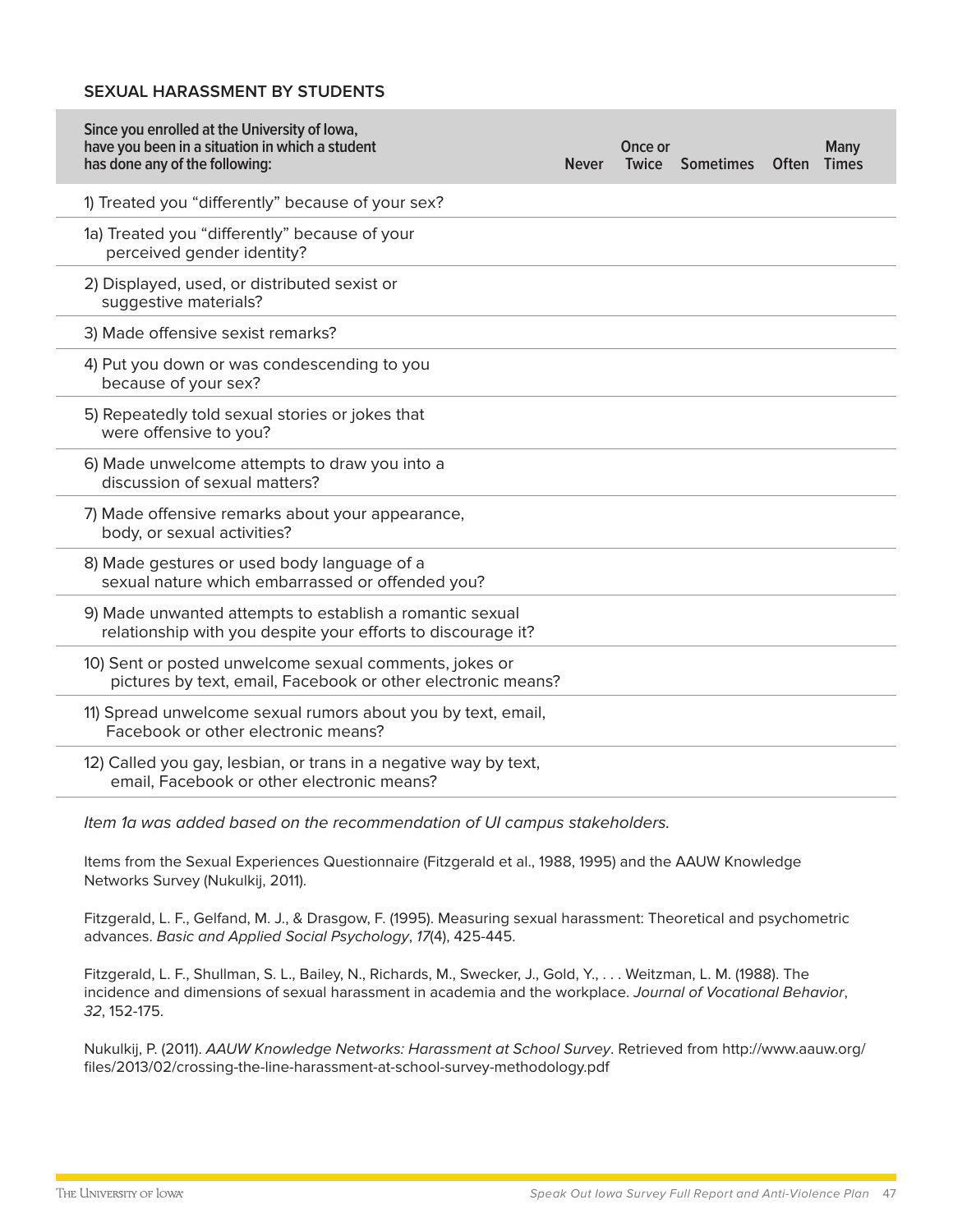#### **STALKING VICTIMIZATION**

| How many times have one or more people done the following<br>things to you since you enrolled at the University of Iowa:            | <b>None</b> | $1 - 2$ | $3 - 5$ | $6 - 8$ | More than 8 |
|-------------------------------------------------------------------------------------------------------------------------------------|-------------|---------|---------|---------|-------------|
| 1) Watched or followed you from a distance, or spied on you with<br>a listening device, camera, or GPS [global positioning system]? |             |         |         |         |             |
| 2) Approached you or showed up in places, such as your home,<br>workplace, or school when you didn't want them to be there?         |             |         |         |         |             |
| 3) Left strange or potentially threatening items for you to find?                                                                   |             |         |         |         |             |
| 4) Sneaked into your home or car and did things to scare you<br>by letting you know they had been there?                            |             |         |         |         |             |
| 5) Left you unwanted messages (including text or voice messages)?                                                                   |             |         |         |         |             |
| 6) Made unwanted phone calls to you (including hang up calls)?                                                                      |             |         |         |         |             |
| 7) Sent you unwanted emails, instant messages, or sent messages<br>through social media apps?                                       |             |         |         |         |             |
| 8) Left you cards, letters, flowers, or presents when they knew you<br>didn't want them to?                                         |             |         |         |         |             |

Centers for Disease Control and Prevention (2011). National Intimate Partner and Sexual Violence Survey (NISVS): 2011 Victimization Questions. Retrieved from http://stacks.cdc.gov/view/cdc/24726/cdc\_24726\_DS1.pdf

#### **DATING VIOLENCE VICTIMIZATION**

| 1) Not including horseplay or joking around, the person threatened<br>to hurt me and I thought I might really get hurt.<br>2) Not including horseplay or joking around, the person pushed,<br>grabbed, or shook me.<br>3) Not including horseplay or joking around, the person hit me.<br>4) Not including horseplay or joking around, the person beat me up.<br>5) Not including horseplay or joking around, the person stole or<br>destroyed my property.<br>6) Not including horseplay or joking around, the person can scare | Answer the next questions about any hook-up, boyfriend, girlfriend,<br>husband, or wife you have had, including exes, regardless of the length<br>of the relationship, since you enrolled at [INSTITUTION]. | Once | None or Twice Sometimes Often Times | <b>Many</b> |
|----------------------------------------------------------------------------------------------------------------------------------------------------------------------------------------------------------------------------------------------------------------------------------------------------------------------------------------------------------------------------------------------------------------------------------------------------------------------------------------------------------------------------------|-------------------------------------------------------------------------------------------------------------------------------------------------------------------------------------------------------------|------|-------------------------------------|-------------|
|                                                                                                                                                                                                                                                                                                                                                                                                                                                                                                                                  |                                                                                                                                                                                                             |      |                                     |             |
|                                                                                                                                                                                                                                                                                                                                                                                                                                                                                                                                  |                                                                                                                                                                                                             |      |                                     |             |
|                                                                                                                                                                                                                                                                                                                                                                                                                                                                                                                                  |                                                                                                                                                                                                             |      |                                     |             |
|                                                                                                                                                                                                                                                                                                                                                                                                                                                                                                                                  |                                                                                                                                                                                                             |      |                                     |             |
|                                                                                                                                                                                                                                                                                                                                                                                                                                                                                                                                  |                                                                                                                                                                                                             |      |                                     |             |
|                                                                                                                                                                                                                                                                                                                                                                                                                                                                                                                                  | me without laying a hand on me.                                                                                                                                                                             |      |                                     |             |

Hamby, S. (2014). Self-report measures that do not produce parity in intimate partner violence: A multi-study investigation. Psychology of Violence, 15, 149–158.

Smith, P. H., Earp, J. A., & DeVellis, R. (1995). Measuring battering: development of the Women's Experience with Battering (WEB) Scale. Women's Health: Research on Gender, Behavior, and Policy, 1(4), 273-288.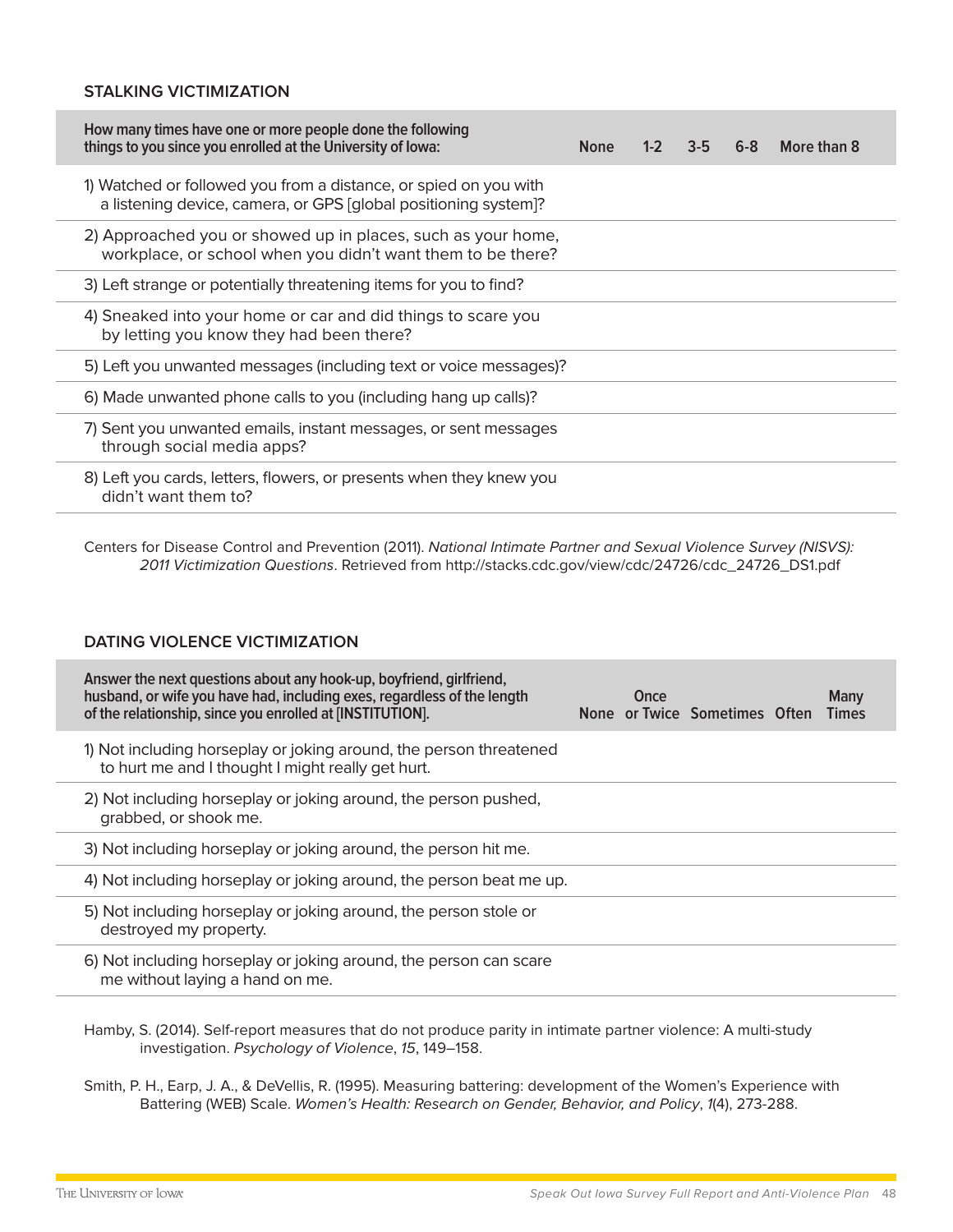#### **SEXUAL VIOLENCE VICTIMIZATION**

The following questions concern sexual experiences that you may have had that were unwanted. We know that these are personal questions, so we did not ask your name or other identifying information.

Your information is completely anonymous. We hope that this helps you to feel comfortable answering each question honestly. Fill in the bubble showing the number of times each experience has happened to you. If several experiences occurred on the same occasion, for example, someone took advantage of you when you were too drunk or out of it to stop what was happening and threatened to physically harm you, you should indicate all experiences.

We want to know about your experiences since you enrolled at the University of Iowa. These experiences could occur on or off campus, when school is in session or when you are on a break.

| 1) Someone fondled, kissed, or rubbed up against the private areas of my<br>body (lips, breast/chest, crotch or butt) or removed some of my clothes<br>without my consent (but did not attempt sexual penetration) by: |  |                                 | 0 times 1 time 2 times 3+ times |
|------------------------------------------------------------------------------------------------------------------------------------------------------------------------------------------------------------------------|--|---------------------------------|---------------------------------|
| Telling lies, threatening to end the relationship, threatening to<br>spread rumors about me, making promises I knew were untrue,<br>or continually verbally pressuring me after I said I didn't want to.               |  |                                 |                                 |
| Showing displeasure, criticizing my sexuality or attractiveness,<br>getting angry but not using physical force, after I said I didn't want to.                                                                         |  |                                 |                                 |
| Taking advantage of me when I was too drunk or out of it to stop<br>what was happening                                                                                                                                 |  |                                 |                                 |
| Threatening to physically harm me or someone close to me.                                                                                                                                                              |  |                                 |                                 |
| Using force, for example holding me down with their body weight,<br>pinning my arms, or having a weapon.                                                                                                               |  |                                 |                                 |
|                                                                                                                                                                                                                        |  |                                 |                                 |
| 2) Someone had oral sex with me or made me have oral sex with them<br>without my consent by:                                                                                                                           |  |                                 | 0 times 1 time 2 times 3+ times |
| Telling lies, threatening to end the relationship, threatening to<br>spread rumors about me, making promises I knew were untrue,<br>or continually verbally pressuring me after I said I didn't want to.               |  |                                 |                                 |
| Showing displeasure, criticizing my sexuality or attractiveness,<br>getting angry but not using physical force, after I said I didn't want to.                                                                         |  |                                 |                                 |
| Taking advantage of me when I was too drunk or out of it to stop<br>what was happening                                                                                                                                 |  |                                 |                                 |
| Threatening to physically harm me or someone close to me.                                                                                                                                                              |  |                                 |                                 |
| Using force, for example holding me down with their body weight,<br>pinning my arms, or having a weapon.                                                                                                               |  |                                 |                                 |
|                                                                                                                                                                                                                        |  |                                 |                                 |
| 3) Someone put their penis, fingers, or other objects into my vagina<br>without my consent by:                                                                                                                         |  | 0 times 1 time 2 times 3+ times |                                 |
| Telling lies, threatening to end the relationship, threatening to<br>spread rumors about me, making promises I knew were untrue,<br>or continually verbally pressuring me after I said I didn't want to.               |  |                                 |                                 |
| Showing displeasure, criticizing my sexuality or attractiveness,<br>getting angry but not using physical force, after I said I didn't want to.                                                                         |  |                                 |                                 |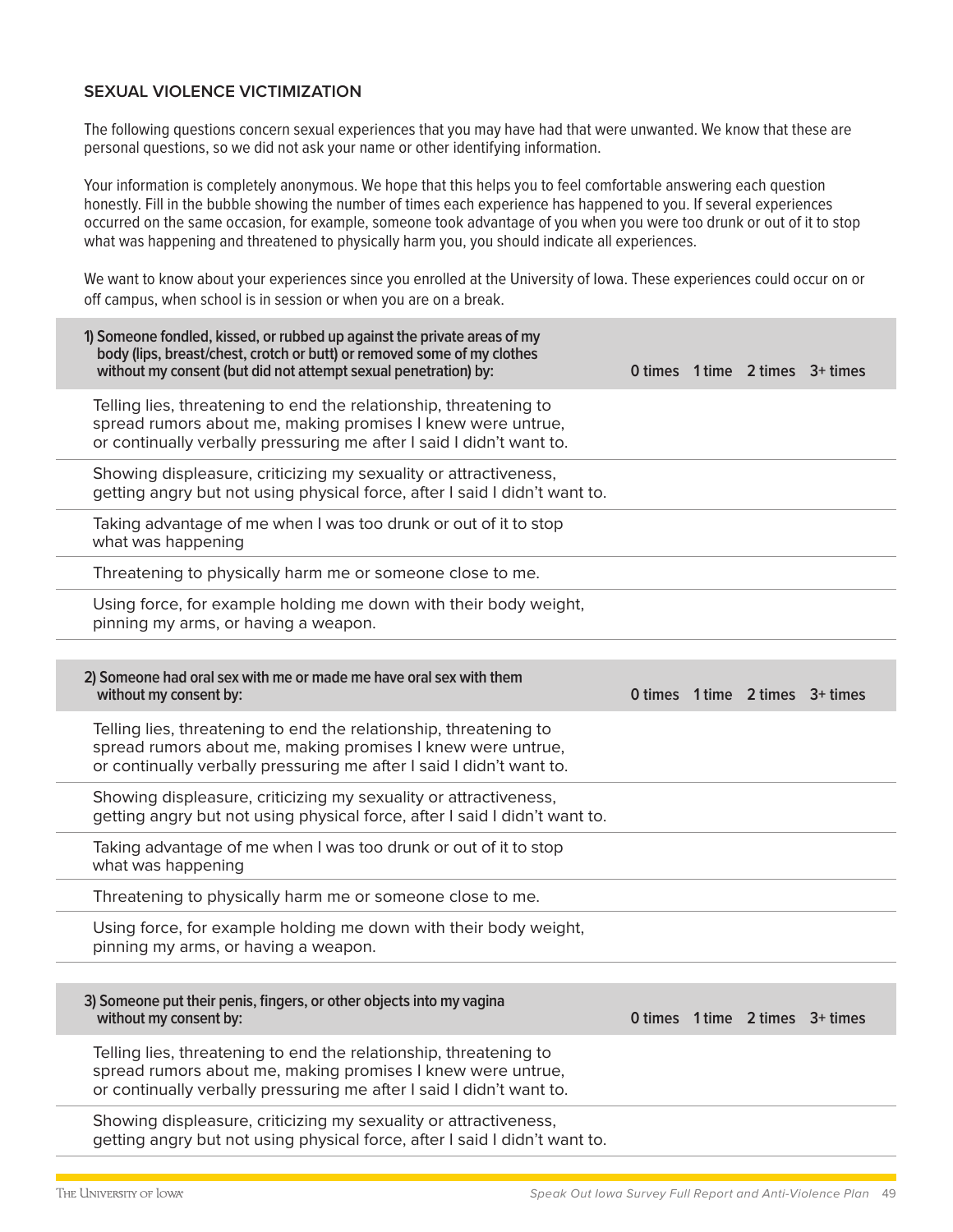| Taking advantage of me when I was too drunk or out of it to stop<br>what was happening                                                                                                                   |  |                                       |  |
|----------------------------------------------------------------------------------------------------------------------------------------------------------------------------------------------------------|--|---------------------------------------|--|
| Threatening to physically harm me or someone close to me.                                                                                                                                                |  |                                       |  |
| Using force, for example holding me down with their body weight,<br>pinning my arms, or having a weapon.                                                                                                 |  |                                       |  |
|                                                                                                                                                                                                          |  |                                       |  |
| 4) Someone put their penis, fingers, or other objects into my butt<br>without my consent by:                                                                                                             |  | 0 times $1$ time $2$ times $3+$ times |  |
| Telling lies, threatening to end the relationship, threatening to<br>spread rumors about me, making promises I knew were untrue,<br>or continually verbally pressuring me after I said I didn't want to. |  |                                       |  |
| Showing displeasure, criticizing my sexuality or attractiveness,<br>getting angry but not using physical force, after I said I didn't want to.                                                           |  |                                       |  |
| Taking advantage of me when I was too drunk or out of it to stop<br>what was happening                                                                                                                   |  |                                       |  |
| Threatening to physically harm me or someone close to me.                                                                                                                                                |  |                                       |  |
| Using force, for example holding me down with their body weight,<br>pinning my arms, or having a weapon.                                                                                                 |  |                                       |  |
|                                                                                                                                                                                                          |  |                                       |  |
| 5) Even though it didn't happen, someone TRIED to have oral, anal, or vaginal sex<br>with me without my consent by:                                                                                      |  | 0 times 1 time 2 times 3+ times       |  |
| Telling lies, threatening to end the relationship, threatening to<br>spread rumors about me, making promises I knew were untrue,<br>or continually verbally pressuring me after I said I didn't want to. |  |                                       |  |
| Showing displeasure, criticizing my sexuality or attractiveness,<br>getting angry but not using physical force, after I said I didn't want to.                                                           |  |                                       |  |
| Taking advantage of me when I was too drunk or out of it to stop<br>what was happening                                                                                                                   |  |                                       |  |
| Threatening to physically harm me or someone close to me.                                                                                                                                                |  |                                       |  |
| Using force, for example holding me down with their body weight,<br>pinning my arms, or having a weapon.                                                                                                 |  |                                       |  |
|                                                                                                                                                                                                          |  |                                       |  |

- Koss, M. P., Abbey, A., Campbell, R., Cook, S., Norris, J., Testa, M., . . . White, J. (2007). Revising the SES: A collaborative process to improve the assessment of sexual aggression and victimization. Psychology of Women Quarterly, 31, 357-370.
- Koss, M. P., & Gidycz, C. A. (1985). The sexual experiences survey: Reliability and validity. Journal of Consulting and Clinical Psychology, 53, 442–423.
- Koss, M. P., Gidycz, C. A., & Wisniewski, N. (1987). The scope of rape: Incidence and prevalence of sexual aggression and victimization among a national sample of students in higher education. Journal of Consulting and Clinical Psychology, 55, 162–170.
- Koss, M. P., & Oros, C. J. (1982). The Sexual Experience Survey: An empirical instrument investigating sexual aggression and victimization. Journal of Consulting and Clinical Psychology, 50, 455–457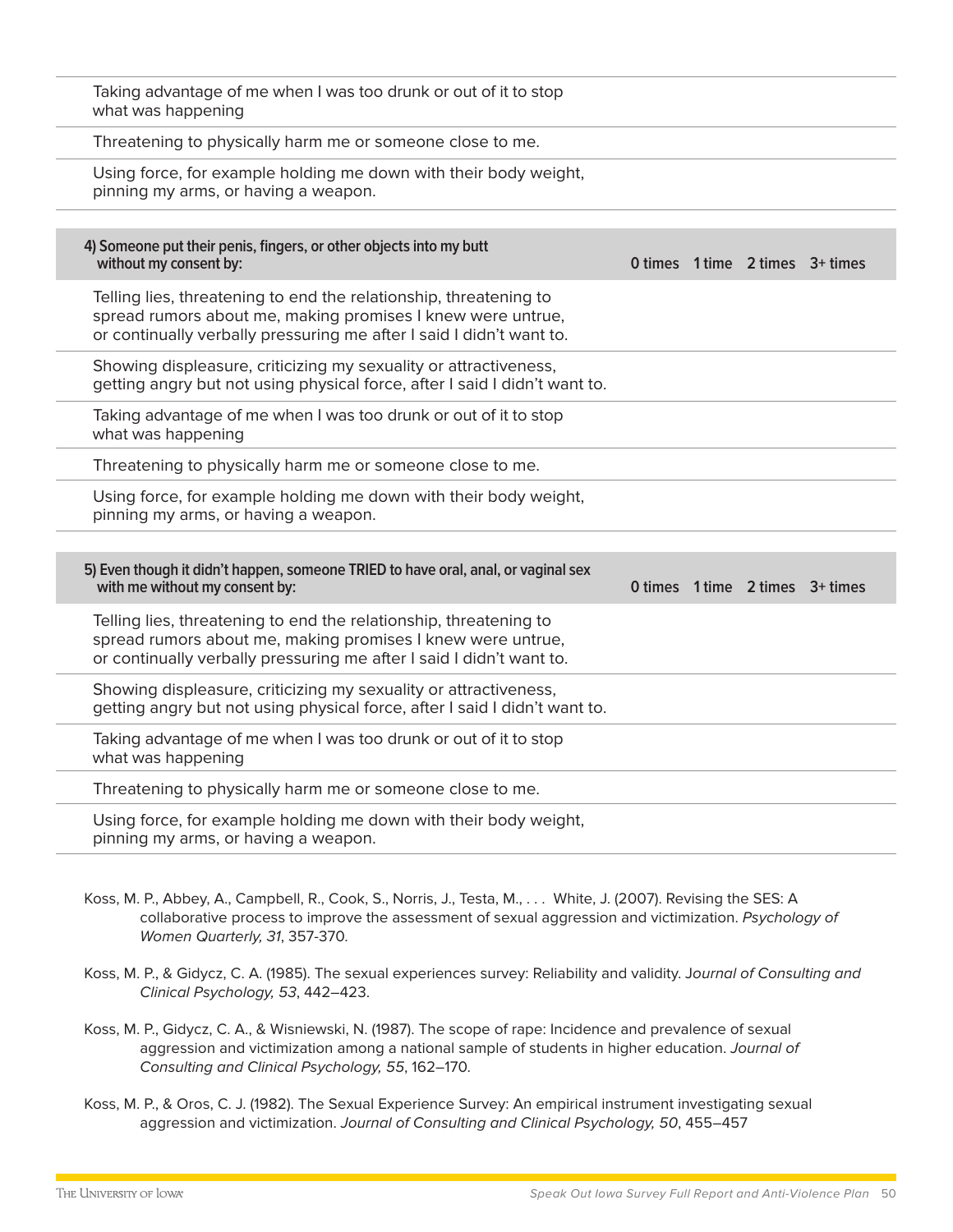

# **University of Iowa Anti-Violence Plan**

**To end sexual misconduct, dating violence, and stalking**

**Trigger warning:** This document addresses the sensitive topic of sexual violence and may be difficult for some readers. If you or someone you know is in need of any resources or support for sexual harassment, dating violence, stalking, or sexual violence see the Find Help Now page at **speakout.uiowa.edu/resources** for a comprehensive list of resources.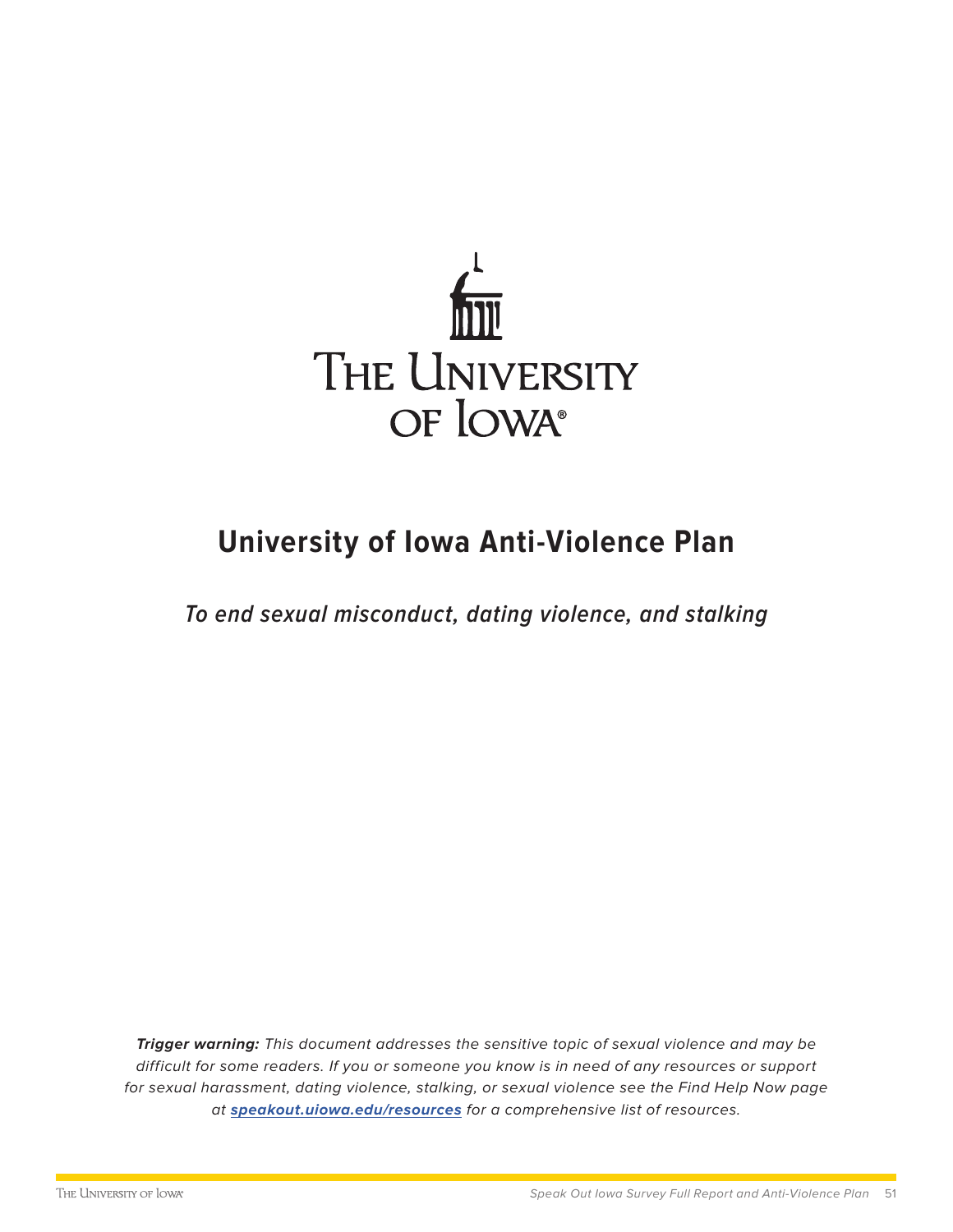## **The University of Iowa Anti-Violence Plan for Sexual Misconduct, Dating Violence, and Stalking**

The University of Iowa has a committed team working collaboratively to prevent sexual misconduct, dating violence, and stalking; provide support to survivors; and hold offenders accountable.

The UI strives to maintain a safe and respectful environment, which requires campus-wide support and continuous effort. Through collaborative efforts, including the Six Point Plan to Combat Sexual Assault, we have made measurable progress, but there is more work to be done.

The UI Anti-Violence Coalition (AVC), made up of campus stakeholders and community partners, worked together to identify additional action items focusing on prevention and education, intervention, and policy. This new two-year plan is influenced by results from the *Speak Out Iowa* campus climate survey (noted by numbers), evidence-informed efforts and practices (noted by letters), as well as input by members of the AVC and campus constituents.

It's on all of us to continue this important work.

## **Prevention and Education**

**Goal: To expand existing programs, create new education opportunities for the campus community, and use comprehensive evaluation to maximize the effectiveness of all programming. This work is guided by the UI Comprehensive Education Model.**

- 1) Implement a refresher course on sexual misconduct in the first semester for incoming undergraduate students as a follow-up to the required Success at Iowa course taken before coming to campus (2)
- 2) Develop a new module for orientation programs for incoming graduate and professional students to increase awareness of resources and reporting options, as well as prevention education (5, 12)(B, C)
- 3) Expand faculty/staff sexual harassment prevention education by:
	- a. Including employees with appointments below 50% and undergraduate students in formal peer leadership roles (e.g., tutors) (5)(C)
	- b. Including more primary prevention strategies, as well as explaining the importance of creating an environment where sexist and crude gender harassment is not used, even if it does not violate university policy (5)(C)
- 4) Explore options and models for partnering with feeder high schools given evidence that prevention is more likely to be effective with students, developmentally, before college (2)(C)
- 5) Continue to engage and share prevention resources and strategies with community partners to help prevent incidents of sexual misconduct off campus (3)(C)
- 6) Work with Fraternity and Sorority Life staff and student leaders to implement procedures that create protective environments (e.g., improving safety and monitoring at events and creating social incentives for behavior) (2)(C)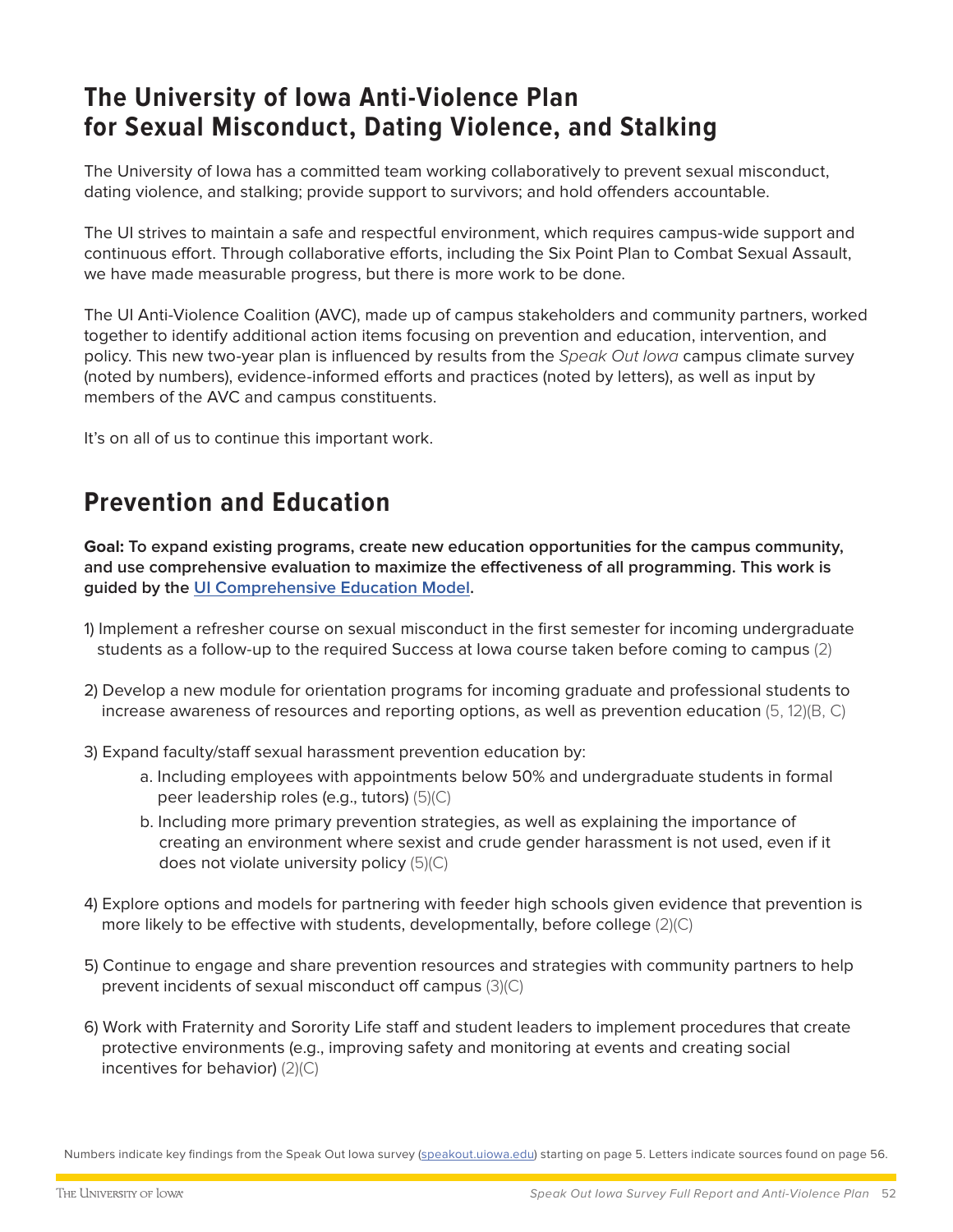- 7) Continue to develop and implement targeted education for and about specific populations identified at high risk (e.g., international students, LGBT community, etc.) (H)
- 8) Increase messaging to parents about policies, procedures, resources, and how to respond to a disclosure (D)
- 9) Develop and implement men's programming that promotes healthy masculinity across campus, specifically engaging groups where students who identify as men come together (C)
- 10) Raise awareness about dating violence and stalking, including where to get help and how to report victimization, (6,7)(B, H) by:
	- Implementing a communications campaign (11)
	- Making sure existing programs have resource information on stalking and dating violence readily accessible
- 11) Implement Enhanced Assess, Acknowledge, Act (EAAA) sexual assault resistance education program (1)(C), including content on:
	- a. The role of alcohol (3)
		- b. Verbal and physical defense (1, 8)
		- c. Perpetrator behavior and patterns (8)
- 12) Ensure programs reinforce that sexual assault by an acquaintance is most common while also raising awareness of measures to reduce the risk of victimization by a stranger (8)
- 13) Ensure alcohol harm reduction efforts include: (3)(C, I)
	- a. Recommendations for parents/guardians on talking with their student about alcohol (e.g., A Parent Handbook for Talking with College Students About Alcohol)
	- b. Environmental prevention strategies (e.g., alcohol control measures/local ordinances)
	- c. Late-night entertainment alternatives
- 14) Identify and assess ways to centralize the evaluation of all student prevention education programs through coordination in the Office of the Vice President for Student Life (B, E)
- 15) Build a team of peer educators to expand capacity for prevention education, including increasing student preparedness to respond to disclosures of victimization (1, 9, 11)
- 16) Maximize attendance of bystander intervention training during On lowa! by offering it earlier in the orientation schedule, and track attendance so students not in attendance can be identified for future programming (2)(C)
- 17) Partner with UISG to promote It's On Us messaging campaign to expand its impact and ensure the content is aligned and linked to other prevention activities (1, 2)(C)
- 18) Create a web resource connecting groups and individuals looking for education with the appropriate resources and opportunities (2)(C)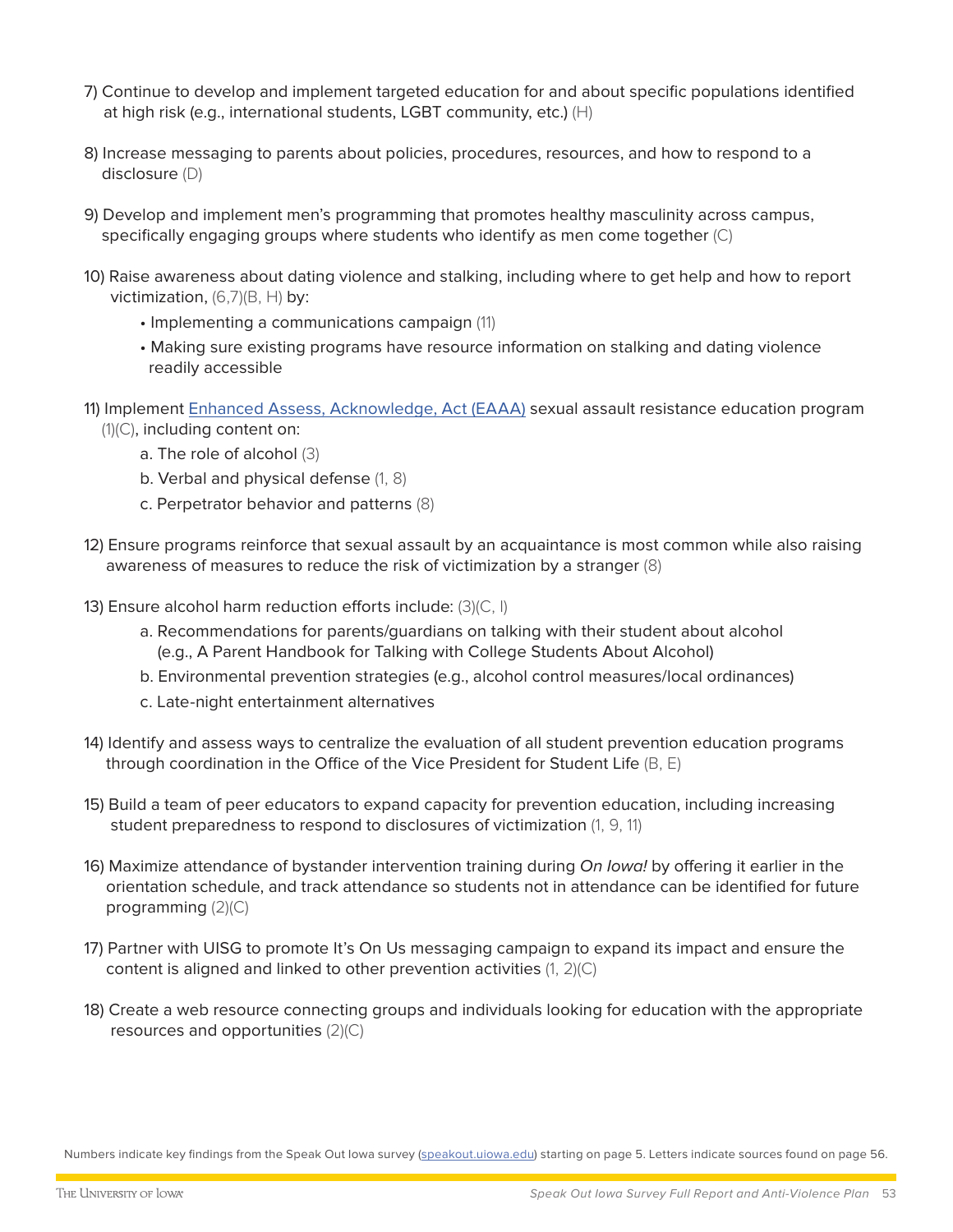- 19) Implement a strategy for continuous improvement by establishing learning benchmarks for all students in their first, second, third, and fourth years, and assessing outcomes (e.g., know when each student should receive what content and develop specific skills, recognizing that there's an optimal progression in knowledge/skills development) (F, H)
- 20) Implement biannual climate survey of students regarding their experiences with sexual misconduct, dating violence, and stalking (I)

## **Intervention**

**Goal: To integrate inclusive, trauma-informed, person-centered interventions for all those impacted by sexual misconduct, dating violence, and stalking, in a fair and equitable manner.**

- 1) Enhance education about resources on campus and in the community for students to ensure they know where to get help and where to make a report by: (12)(B)
	- a. Providing a safety booklet in every residence hall room that highlights resources available on campus (2)
	- b. Updating crime alerts to include hyperlinks/images (11)
	- c. Increasing reminders about where to get help and where to report by exploring new communication methods to reach students and implementing messaging campaigns (9, 12)(B)
- 2) Provide training on responding effectively to disclosures to promote help-seeking behavior by:
	- a. Increasing education programs for students/campus community on how to respond to a disclosure by a friend/peer (9)
	- b. Ensuring responsible employees or Academic Administrative Officers (AAOs) can recognize and respond to a disclosure of sexual misconduct, dating violence, or stalking  $(5, 6 \& 7)(B)$
- 3) Collaborate with directors of graduate studies programs and professional school deans to cultivate a respectful and safe environment within their department or college (5)(E)
- 4) Advance investigative expertise for campus law enforcement and judicial administrators to increase accountability of persons committing sexual assault, dating violence, dating violence, and stalking: (4)(H)
	- a. Develop a sustainable education program for new officers and judicial administrators
	- b. Provide annual ongoing training to all officers and judicial administrators, ensuring training content is culturally inclusive and addresses needs of the LGBT community
- 5) Strengthen resources for survivors:
	- a. Raise awareness about the impact of adverse childhood experiences (ACE) to promote linkage with resources for reducing the risk of future trauma (4)(C)
	- b. Expand the capacity of RVAP to provide long-term therapeutic care and support group services  $(1, 2)$   $(C)$
	- c. Increase survivors' access to immediate support through RVAP advocacy and mobile messaging (I)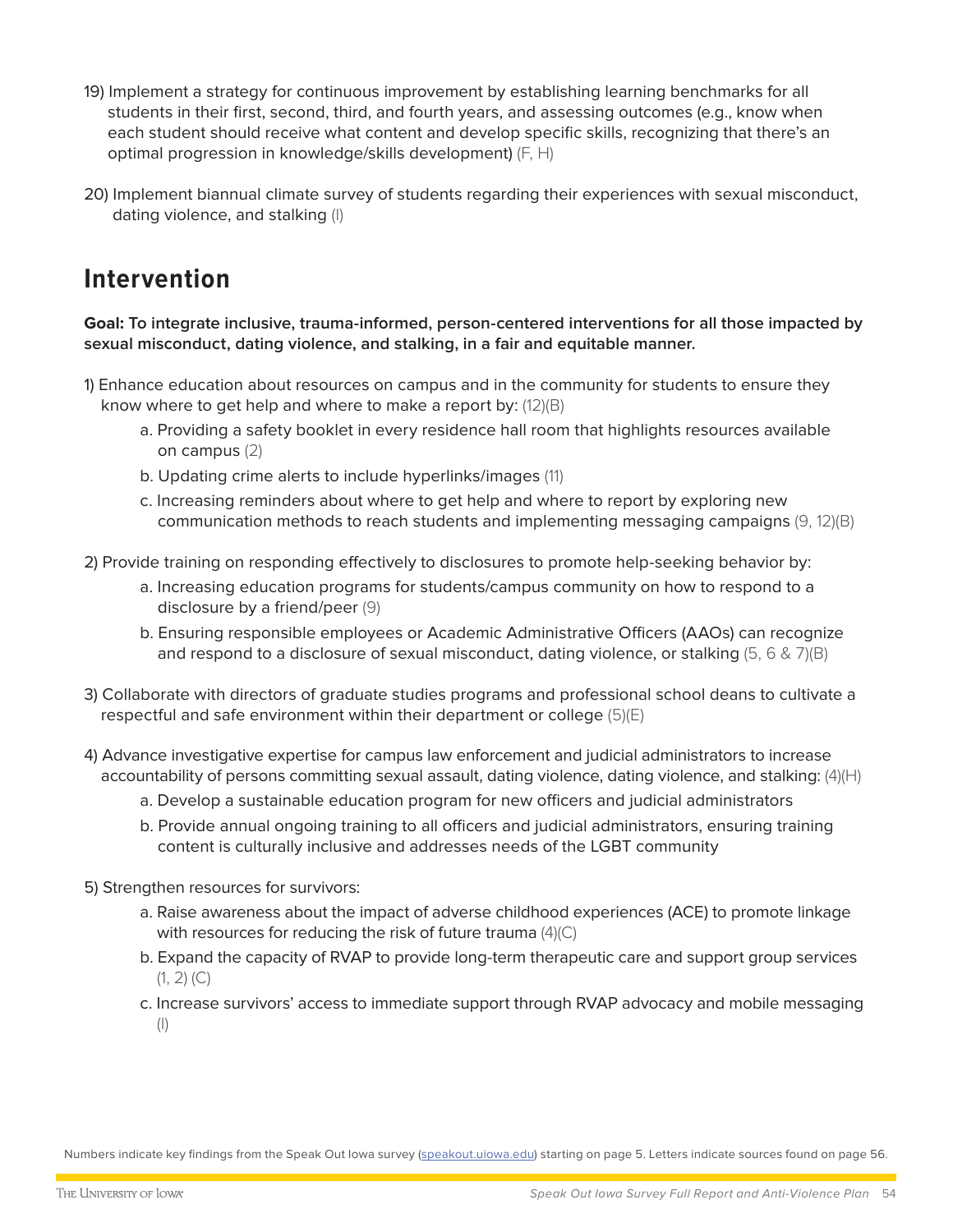- 6) Expand resources for people accused of sexual misconduct by:
	- a. Creating student judicial process guidance for those accused (G)
	- b. Increasing training for senior human resources representatives and associate deans on how to have effective conversations that motivate behavioral change when facilitating an informal sexual harassment resolution (5)
- 7) Expand resources for people found responsible for a policy violation to prevent reoccurrence and ensure fairness:
	- a. Ensure an alcohol or drug assessment is required as a sanction when the person found responsible was using alcohol or drugs during an incident of sexual misconduct, dating violence, or stalking (3)
	- b. Implement a research-informed educational program for students who are found responsible for sexual misconduct, dating violence, or stalking (H)
- 8) Engage with community partners to ensure coordinated responses by establishing a memorandum of understanding with local law enforcement agencies to complement the county guidelines for investigating sex crimes (J)

## **Policy**

**Goal: To review and revise policies on a consistent basis to ensure they are clear, fair, and effective at holding offenders accountable and keeping the campus community safe.**

- 1) Streamline and align existing civil rights policies and procedures while exploring the feasibility of merging them into one policy (A)
- 2) Identify and utilize a variety of mechanisms to collect campus feedback to inform policy review and revision
- 3) Identify and engage with local, state, and national policy leaders, as well as professional associations (e.g., elected officials, Office of Civil Rights, Association of Title IX Administrators, and National Association of College and University Attorneys) to confirm legal requirements are met, best practices are implemented, and the university contributes to societal change
- 4) Develop explicit campus policy education programs and tools to increase knowledge about how policies are applied by:
	- a. Broadening publication of aggregate response and investigation outcomes data, including sanctions imposed, related to sexual misconduct, dating violence, and stalking to increase transparency (10)
	- b. Continuing to build on students' favorable perception of how the UI would respond to a student reporting an incident of sexual misconduct, by increasing knowledge on how sexual misconduct policies and procedures are applied (10)(B)